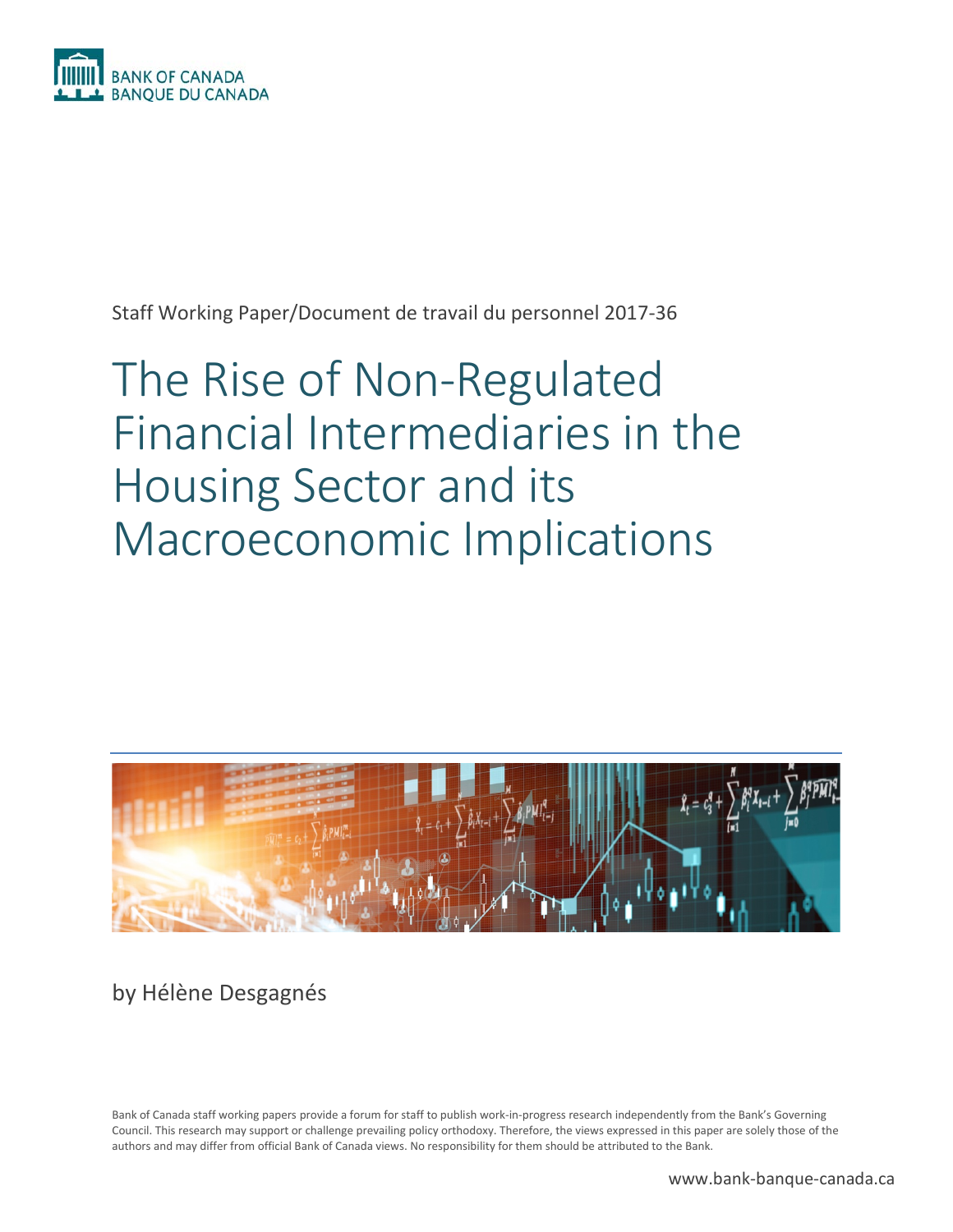Bank of Canada Staff Working Paper 2017-36

September 2017

# **The Rise of Non-Regulated Financial Intermediaries in the Housing Sector and its Macroeconomic Implications**

**by**

### **Hélène Desgagnés**

Canadian Economic Analysis Department Bank of Canada Ottawa, Ontario, Canada K1A 0G9 [hdesgagnes@bankofcanada.ca](mailto:hdesgagnes@bankofcanada.ca)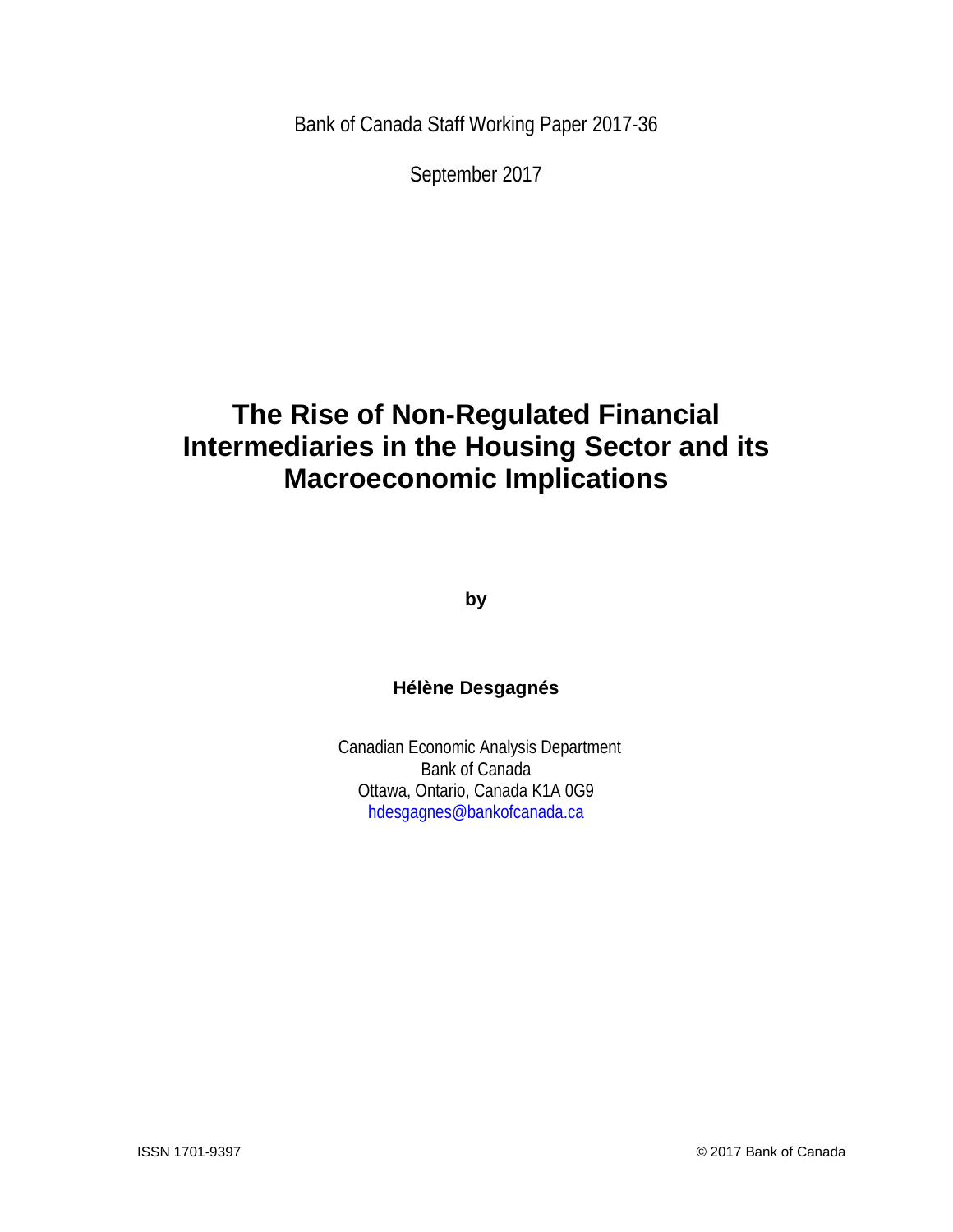# **Acknowledgements**

This paper is based on the first two chapters of my PhD dissertation and I am grateful to my advisor Margarida Duarte for her support and guidance. This work also greatly benefited from comments, discussions, and suggestions from Michelle Alexopoulos, Jason Allen, Bob Amano, José Dorich, Denis Gorea, Jessie Lamontagne, Francisco Ruge-Murcia, Joseph Steinberg, Alexander Ueberfeldt, Ronald Wolthoff, the Brown Bag workshop participants at the Bank of Canada, and the Macro Brown Bag workshop participants at the University of Toronto. The views expressed in this paper are mine. No responsibility for them should be attributed to the Bank of Canada. Any remaining errors or omissions are mine.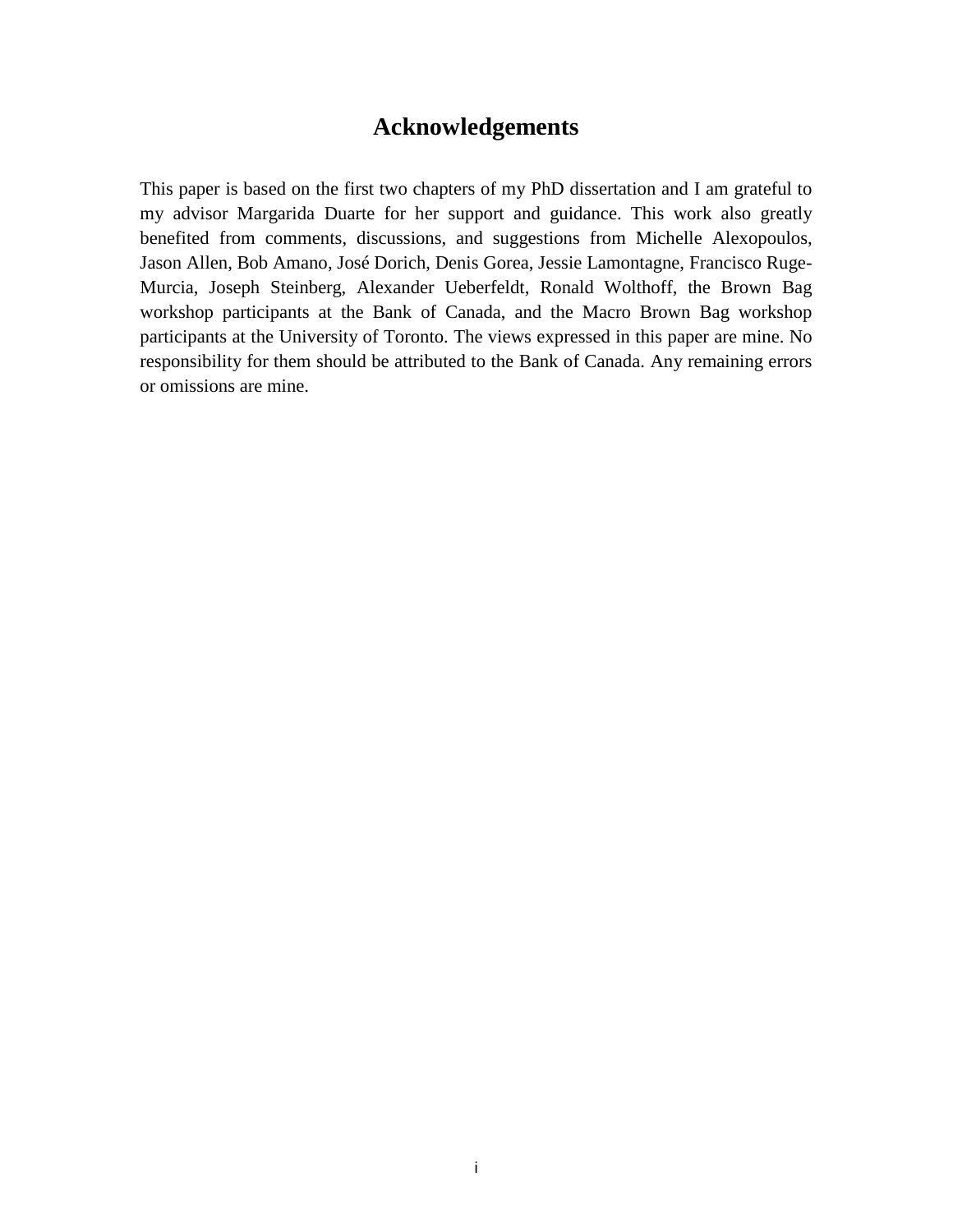### **Abstract**

I examine the impact of non-regulated lenders in the mortgage market using a dynamic stochastic general equilibrium (DSGE) model. My model features two types of financial intermediaries that differ in three ways: (i) only regulated intermediaries face a capital requirement, (ii) non-regulated intermediaries finance themselves by selling securities and cannot accept deposits, and (iii) non-regulated intermediaries face a more elastic demand. This last assumption is based on empirical evidence for Canada revealing that non-regulated intermediaries issue loans at a lower interest rate. My results suggest that the non-regulated sector contributes to stabilize the economy by providing an alternative source of capital when the regulated sector in unable to fulfill the demand for credit. As a result, an economy with a large non-regulated sector experiences a smaller downturn after an adverse financial shock.

*Bank topics: Business fluctuations and cycles; Economic models; Financial system regulation and policies; Housing*

*JEL codes: E32, E44, E47, E60, G21, G23, G28*

# **Résumé**

À l'aide d'un modèle d'équilibre général dynamique et stochastique, j'analyse l'incidence des prêteurs non réglementés sur le marché hypothécaire. Dans mon modèle, on retrouve deux types d'intermédiaires financiers qui se distinguent sous trois aspects. Tout d'abord, seuls les intermédiaires réglementés sont soumis à des exigences de fonds propres. Ensuite, les intermédiaires non réglementés émettent des titres pour financer leurs activités puisqu'ils ne peuvent pas recevoir de dépôts. Enfin, les intermédiaires non réglementés font face à une fonction de demande plus élastique que les intermédiaires réglementés. Cette dernière hypothèse s'appuie sur des données empiriques canadiennes qui suggèrent que les intermédiaires financiers non réglementés émettent des prêts à des taux d'intérêt plus bas. Mes résultats montrent que le secteur non réglementé contribue à stabiliser l'économie puisqu'il constitue une source de capitaux de rechange lorsque le secteur réglementé est incapable de répondre à la demande de crédit. Par conséquent, le ralentissement économique qui suit un choc financier négatif sera moins important dans une économie dans laquelle le secteur non réglementé occupe une place considérable.

*Sujets : Cycles et fluctuations économiques, Modèles économiques, Réglementation et politiques relatives au système financier, Logement*

*Codes JEL : E32, E44, E47, E60, G21, G23, G28*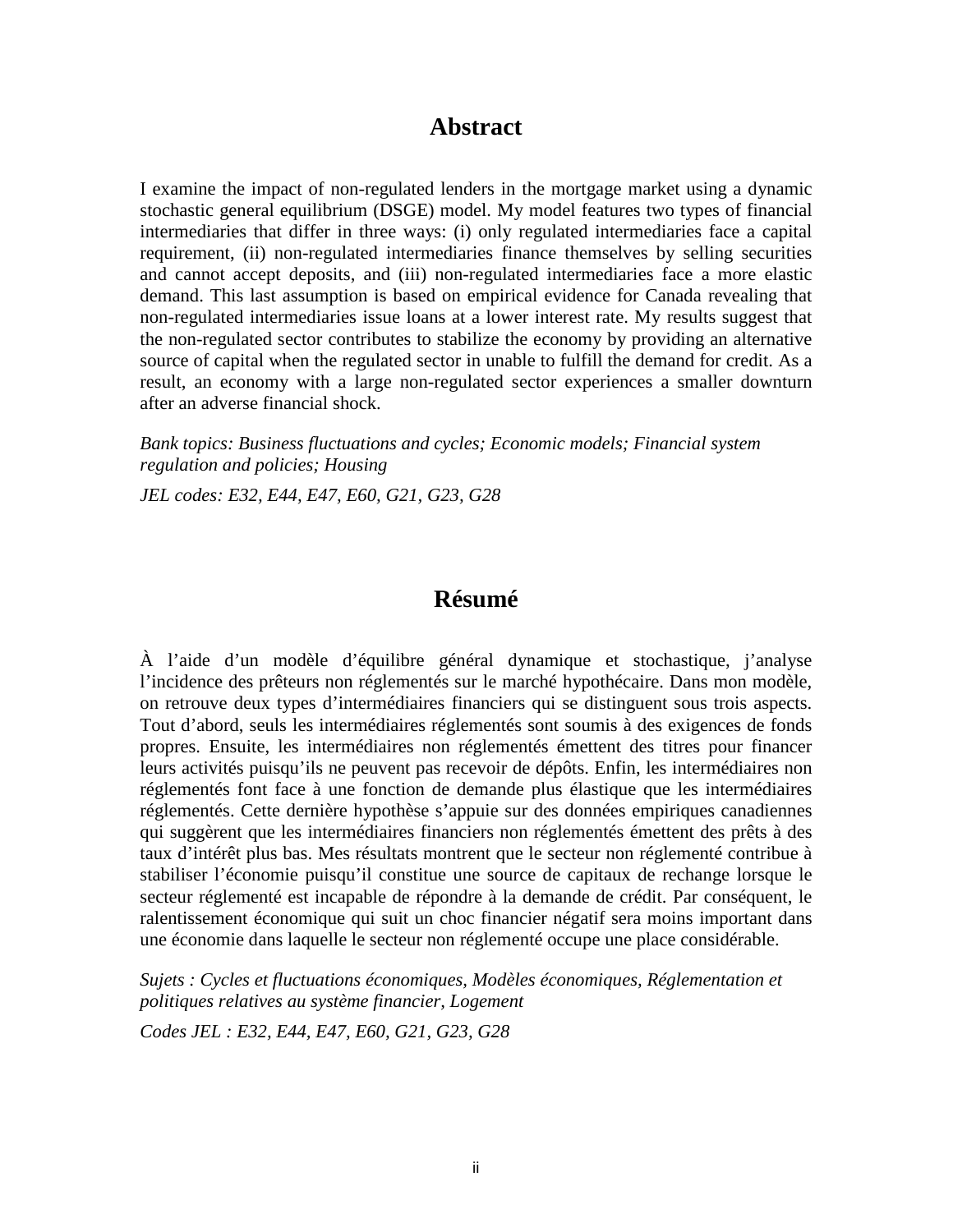#### **Non-Technical Summary**

A growing share of financial transactions now takes place outside the scope of financial regulation. The market for the origination of mortgages is a specific example of this phenomenon. Some mortgage lenders do not face the same level of scrutiny as, for instance, chartered banks and credit unions. These lenders cannot finance their lending by accepting deposits and do not have to maintain a minimum level of bank capital (or equity). I refer to these financial institutions as non-regulated financial intermediaries.

In this paper, I first present empirical evidence for Canada, showing that non-regulated financial intermediaries offer loans at a lower rate than regulated financial intermediaries. Using this observation and the fact that non-regulated financial intermediaries do not accept deposits and are not subject to a minimum capital requirement, I build a structural model in which regulated and non-regulated financial intermediaries issue loans to households to analyze the impact of these non-regulated intermediaries on the economy. The results of the simulation suggest that having a non-regulated sector can be beneficial since households have access to an alternative source of funds when regulated intermediaries are unable to fulfill the demand because of a lack of bank capital.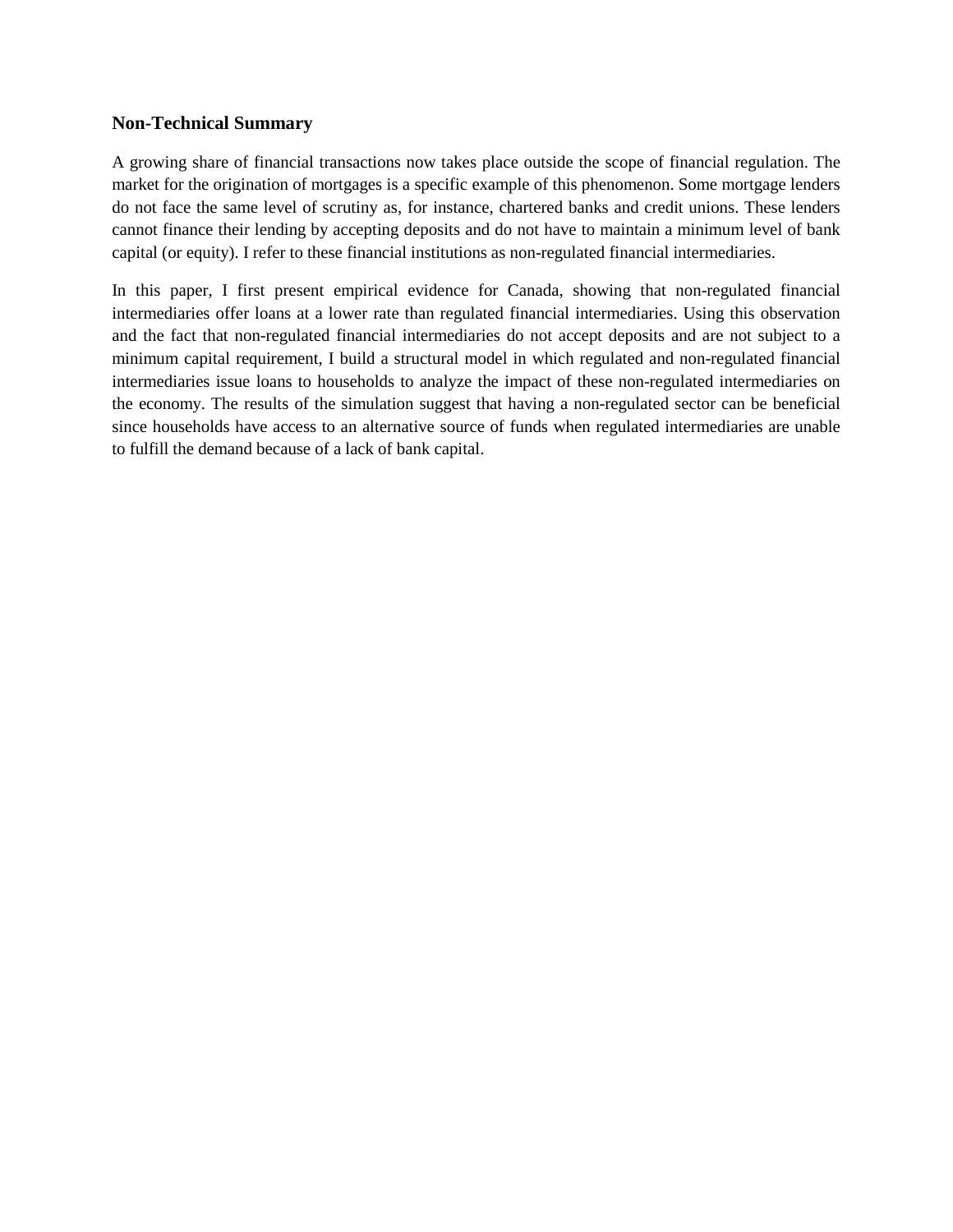## 1 Introduction

A growing share of financial transactions takes place outside the scope of financial regulation. The mortgage market is a specific example of this phenomenon. In Canada, federally and provincially regulated financial intermediaries still dominate the mortgage market, but another type of financial intermediary is gaining importance. In contrast to the federally or provincially regulated financial intermediaries (RFIs), these institutions cannot raise funds by accepting deposits and do not have to satisfy a capital requirement (or capital adequacy ratio). I will refer to these financial institutions as non-regulated financial intermediaries (NRFIs). A decline in the availability of funds in the regulated sector, due, for instance, to stricter regulation, will likely push more households toward the non-regulated sector, making it harder for regulatory authorities to accurately track the volume of credit and diminishing the potential benefits of the regulation. For these reasons, it is essential to understand the impact of NRFIs on the economy and to take them into account in the design of macroeconomic policies.

In this paper, I investigate the macroeconomic impact of a rise in the share of NRFIs in the origination of mortgages. I first present some stylized facts about NRFIs in Canada. The empirical evidence reveals that interest rates on loans are lower in the non-regulated sector. I then construct a dynamic and stochastic general equilibrium (DSGE) model featuring household heterogeneity and a housing sector along the lines of Iacoviello (2005) and add regulated and non-regulated financial intermediaries. The distinction between regulated and non-regulated financial intermediaries goes beyond the regulation faced by the former. There are three important differences between the two types in the model. First, only regulated financial intermediaries (RFIs) face a capital requirement. Second, RFIs raise funds by taking in deposits, while NRFIs issue securities and sell them to RFIs; that is, they originate-to-distribute. Third, NRFIs face a more elastic demand than RFIs and thus charge a lower interest rate. In order to ensure that both sectors coexist despite the spread in the lending rates, I introduce a competitive loan aggregator that combines loans from both sectors and issues loans to households. Finally, I analyze the responses to real and financial shocks of economies that differ only with respect to the long-run share of the nonregulated sector.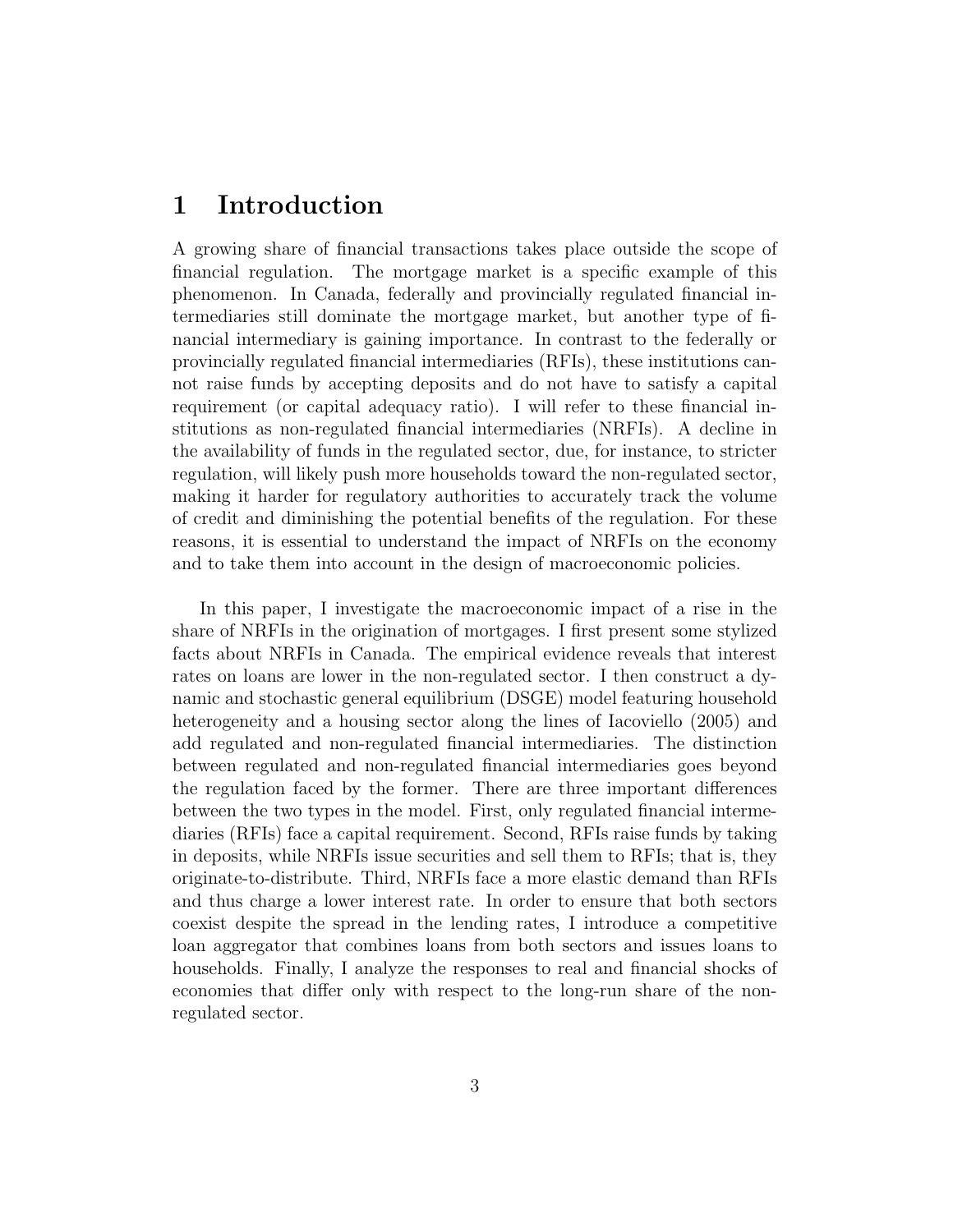An economy with a relatively large non-regulated sector has access to an alternative source of credit when RFIs cannot issue more loans because of their capital requirement. For instance, after an adverse financial shock, a large non-regulated sector limits the decline in output and speeds up the recovery. It is worth mentioning that I focus on the impact of NRFIs on the dynamics of aggregate variables and not on the implications in terms of welfare because of the household heterogeneity.

The remainder of the paper goes as follow: in Section 2, I give some context on the Canadian mortgage market; and in Section 3, I present empirical evidence on the relative size of each sector and on the differences in mortgage rates. I describe my model in Section 4, discuss the simulations in Section 5, and conclude in Section 6.

# 2 The Canadian Mortgage Market

Lenders in the Canadian mortgage market can be divided into three groups.<sup>1</sup> The first group, the federally regulated institutions, includes chartered banks, trust and life insurance companies, as well as some specialized mortgage companies. The Office of the Superintendent of Financial Institutions (OSFI) oversees their activities and imposes a capital adequacy ratio (or capital requirement). In addition, the Bank Act sets the limit of the loan-to-value (LTV) ratio of mortgages. In particular, borrowers whose down payment is less than 20% of the value of the property must obtain mortgage insurance. Mortgage insurance is provided by private companies or by the Canadian Mortgage and Housing Corporation (CMHC), a Crown corporation of the Government of Canada.<sup>2</sup> The federal government provides an explicit guarantee on all insured mortgages, but imposes additional restrictions on the

<sup>1</sup>Private lenders (also known as B lenders) could be considered as a fourth group. They primarily issue non-insured loans to borrowers who cannot qualify for regular mortgages. Since they deal with a different type of borrower, issue non-insured mortgages, and tend to be active in specific geographic areas, I leave them aside, but we can expect the response of their lending to be generally similar to that of NRFIs.

<sup>2</sup>Even though the CMHC performs a role similar to government-sponsored enterprises (GSEs) in the U.S., it remains a Crown corporation subject to a higher level of scrutiny with an explicit guarantee from the federal government. For a detailed comparison of the housing market in Canada and the U.S., see Kiff, Mennill, and Paulin (2010), and for an overview of the U.S. housing finance system, see Hoskins, Jones, and Weiss (2013).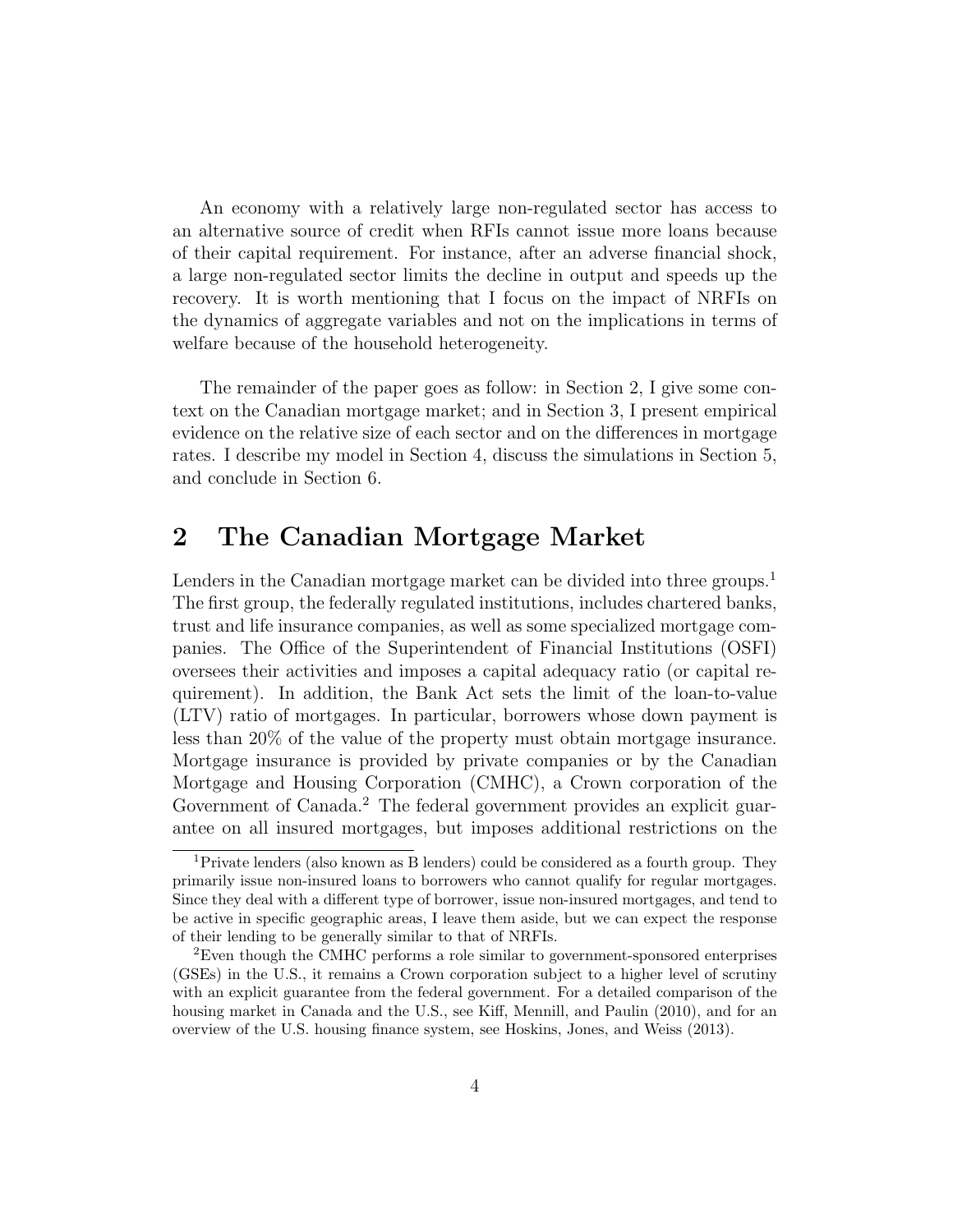eligibility of borrowers and the maximum LTV ratio. As of 2010, insured mortgages cannot exceed 95% of the value of a new purchase (or 80% in the case of refinancing).<sup>3</sup>

The second group, the provincially regulated institutions, includes credit unions and brokers. As pointed out by Traclet (2010), provincial regulatory authorities tend to closely follow the regulations imposed by the OSFI. Moreover, borrowers who are required to obtain mortgage insurance have to meet the additional criteria set by the federal government. Mortgages issued by provincially regulated intermediaries are thus comparable to the ones issued by federally regulated institutions. For this reason, I combine federally and provincially regulated financial intermediaries in my analysis.

NRFIs constitute the third group. These lenders cannot receive deposits and are not subject to a minimum capital requirement. In principle, one could expect NRFIs to issue riskier loans, but this is not the case, at least in Canada. Since NRFIs cannot finance their loans with deposits, securitization is an important source of financing. Virtually all of the securitization in Canada takes place through the National Housing Act Mortgage-Backed Securities (NHA MBS) program, a government program aimed at facilitating the funding of mortgages. All mortgages securitized through the NHA MBS program have to be insured; therefore most mortgages issued by NRFIs have to satisfy the LTV limit as well as the other eligibility criteria set by the federal government.

# 3 The Facts

#### 3.1 Data

There is no comprehensive publicly available data on newly issued mortgages in Canada, so I use data on securitization of mortgages as a proxy. Even though not all mortgages are securitized, securitization has become an important funding channel for financial intermediaries, in particular the nonregulated ones that do not have access to deposits.

<sup>3</sup>As of February 2016, the maximum LTV had decreased to 90% of the portion of a loan above \$500,000.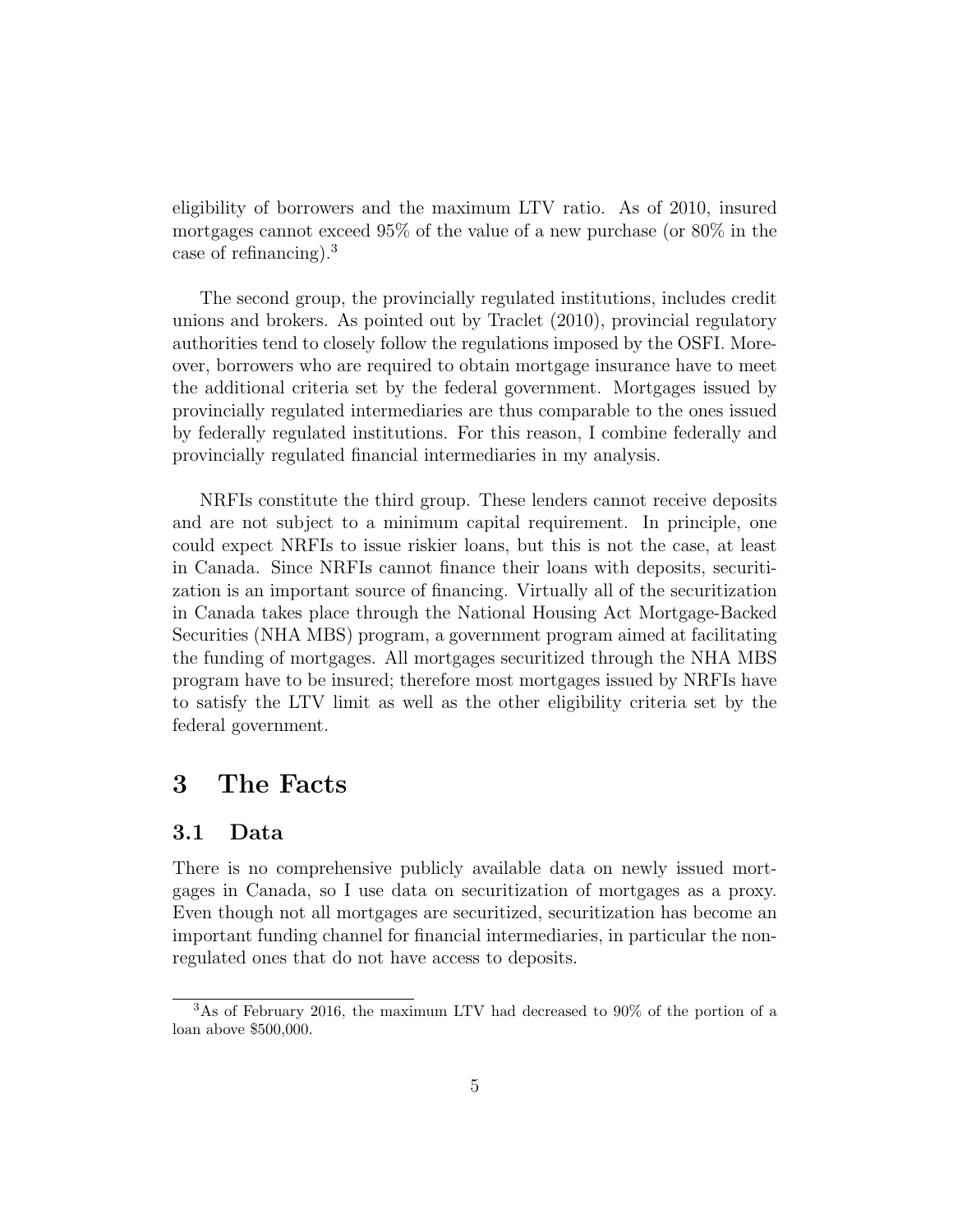As I mentioned above, securitization in Canada takes place through the National Housing Act Mortgage-Backed Securities (NHA MBS) program administrated by the CMHC. To be eligible for securitization, a mortgage has to satisfy certain criteria. In particular, the loan has to be insured against default of the borrower,<sup>4</sup> and the payments made by the borrower have to be equal throughout the amortization period (CMHC, 2013). Issuers combine mortgages sharing similar characteristics (e.g., variable or fixed interest rates, single-family or multi-family properties, etc.) in pools.

I work with data extracted from the CMHC's Information Circulars for the period 2006−2013. A circular is created each time a financial intermediary securitizes a pool of mortgages and contains information on the pool: the issuer, the date of securitization (month and year), the pool type, the total value of the loans in the pool, the numbers of loans in the pool, the weighted average mortgage rate in the pool, and the type of interest rate (fixed, variable, or floating). I separate the pools according to their issuers into two categories. This first category, the RFIs, includes financial institutions issuing mortgages and regulated by the OSFI or a provincial counterpart and their subsidiaries.<sup>5</sup> The other category, the NRFIs, consists of non-regulated mortgage issuers and other financial intermediaries that do not issue mortgages. Table 1 provides a brief summary of the data.

Table 2 presents the evolution of the relative share of securitization by each type of financial intermediary (in value of loans securitized) and Figure 1 shows the weighted average interest rate for each sector. The data clearly show that the market is dominated by RFIs, but NRFIs have expanded and own a significant market share. Pools securitized by NRFIs tend to be smaller and contain more highly leveraged loans. However, the evolution of the weighted average mortgage rate in each sector is probably the most striking feature of the data. Starting in the middle of 2009, mortgage rates in pools securitized by NRFIs appear to be lower. This observation would

<sup>&</sup>lt;sup>4</sup>The regulation in place forces RFIs to require mortgage insurance when the down payment represents less than 20% of the price of the property; however, the insurance providers also offer portfolio insurance to lenders who wish to securitize low-leverage mortgages. In other words, securitized mortgages are not exclusively highly leveraged loans.

<sup>5</sup>Three chartered banks have subsidiaries that securitized mortgages during the period considered here. Some may argue that they belong to the other category, the NRFIs, so I add a control to measure their effect in the regressions.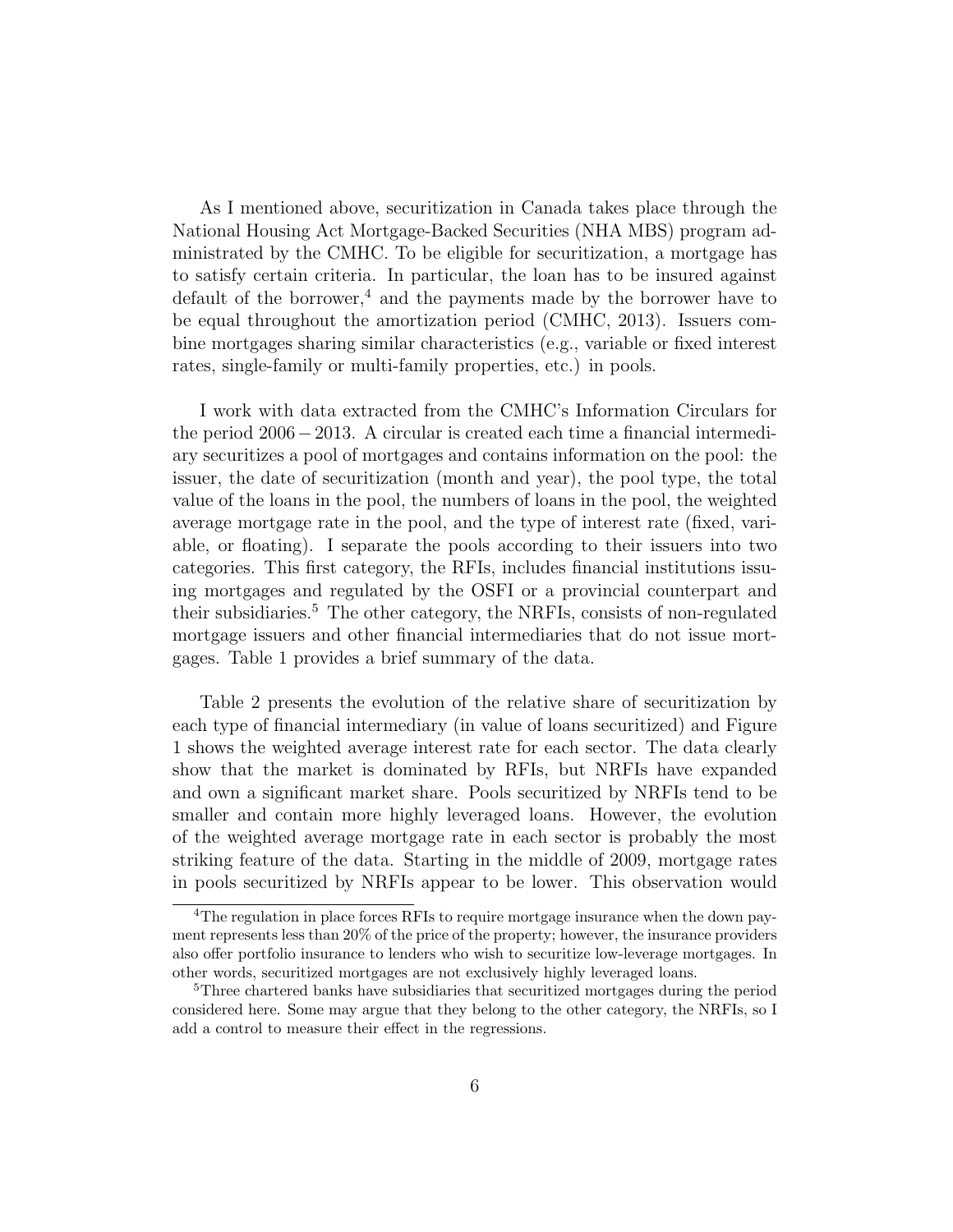|                                                         | <b>RFIs</b> | <b>NRFIs</b> |
|---------------------------------------------------------|-------------|--------------|
| Observations (number of pools)                          | 10,355      | 3,700        |
| Average number of mortgages per pool                    | 252.85      | 106.51       |
| Median mortgage (in current dollars)                    | 217,105     | 248,607      |
| Proportion of fixed-rate pools                          | 0.76        | 0.69         |
| Average share of portfolio insurance per pool (percent) | 19.67       | 5 24         |

Table 1: Data description. Data from the CMHC MBS Information Circulars  $(2006 - 2013).$ 

not surprise mortgage brokers. In the mortgage broker industry, NRFIs enter the category of monoline lenders (non-deposit-taking financial intermediaries specialized in mortgages) that are viewed as offering the lowest rates on the market to qualified applicants.

#### 3.2 Regression Models

In order to determine whether or not this spread is significant once we control for composition factors (e.g., type of mortgage, loan size, etc.), I run a regression of the weighted average mortgage rate in pool i at date  $t$  (rate<sub>i,t</sub>) over an indicator of market conditions (daily yield on 5-year government bonds at the time of securitization<sup>6</sup>:  $yield\_5yr\_bonds_{i,t}$  and characteristics of the mortgages in the pool: average loan  $(avg\_mortg_{i,t})$ ; dummies for the type of financial intermediary ( $regul_i = 1$  if the issuer is an RFI); type of mortgage  $(fixed<sub>i</sub> = 1$  if the mortgages in the pool have fixed rates); the type of pool  $(pool<sub>i</sub>)$ ; whether or not the issuer is a subsidiary of one of Canada's big banks (subsidiary  $= 1$  if it is the case); and the month and year of securitization

<sup>6</sup>Since mortgages are typically not securitized at the moment they are issued, the appropriate indicator of the market conditions may be the return on 5-year government bonds a few months prior to the securitization date. However, using the return on bonds with a lag (from one to twelve months) does not affect the outcome of the estimation.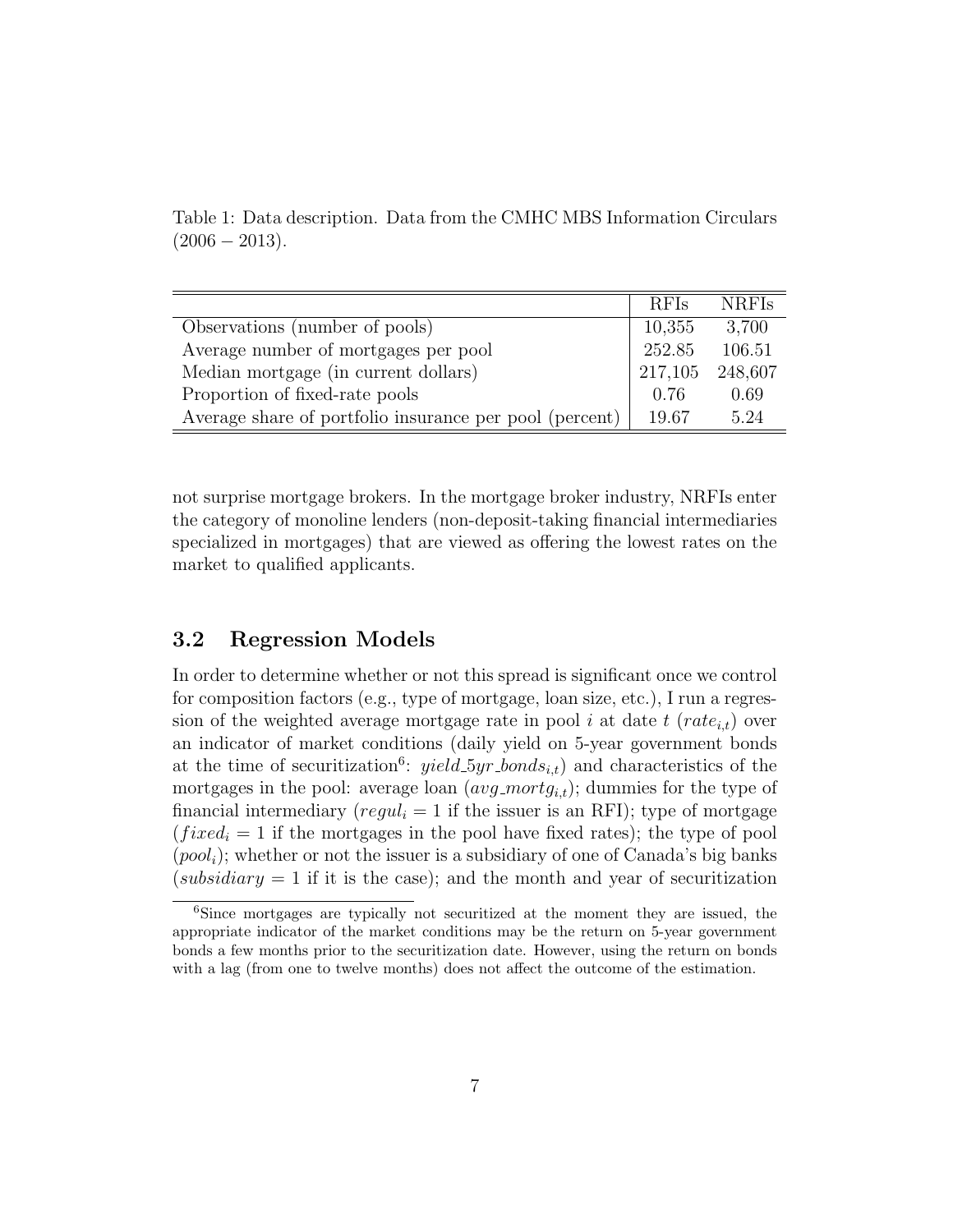| Year | <b>RFIs</b> | <b>NRFIs</b> |
|------|-------------|--------------|
| 2006 | 97.93       | 2.07         |
| 2007 | 92.15       | 7.85         |
| 2008 | 93.29       | 6.71         |
| 2009 | 88.67       | 11.33        |
| 2010 | 87.01       | 12.99        |
| 2011 | 89.79       | 10.21        |
| 2012 | 91.04       | 8.96         |
| 2013 | 85.58       | 14.42        |

Table 2: Share of total securitization per year (percent). Data from the CMHC MBS Information Circulars (2006 − 2013).

 $(data_{i,t})$ . The regression model 3.1 is given by:

$$
rate_{i,t} = \beta_0 + \begin{pmatrix} \beta_1 \\ \beta_3 \end{pmatrix}' \begin{pmatrix} \log(avg\_mortg_{i,t}) \\ yield\_5yr\_bonds_t \end{pmatrix} + \begin{pmatrix} \gamma_1 \\ \Gamma_2 \\ \gamma_3 \\ \gamma_4 \\ \Gamma_5 \end{pmatrix}' \begin{pmatrix} regul_i \\ pool_i \\ fixed_i \\ subsidiary_i \\ date_{i,t} \end{pmatrix} + u_{i,t}.
$$
\n(3.1)

Provincially regulated credit unions are included as RFIs; however, they tend to serve small markets, in particular in rural areas where the competition is not as fierce as in urban centers. Another factor that could affect the regression results is the Insured Mortgage Purchase Program (IMPP) implemented by the federal government in the autumn of 2008 to stimulate the mortgage market during the financial crisis. The IMPP was created in October 2008 and ended at the end of March 2010. During that period, the volume of securitization exploded, suggesting that financial intermediaries took advantage of the program and securitized older mortgages they kept on their balance sheet. To account for these concerns, in the regression model 3.2, I control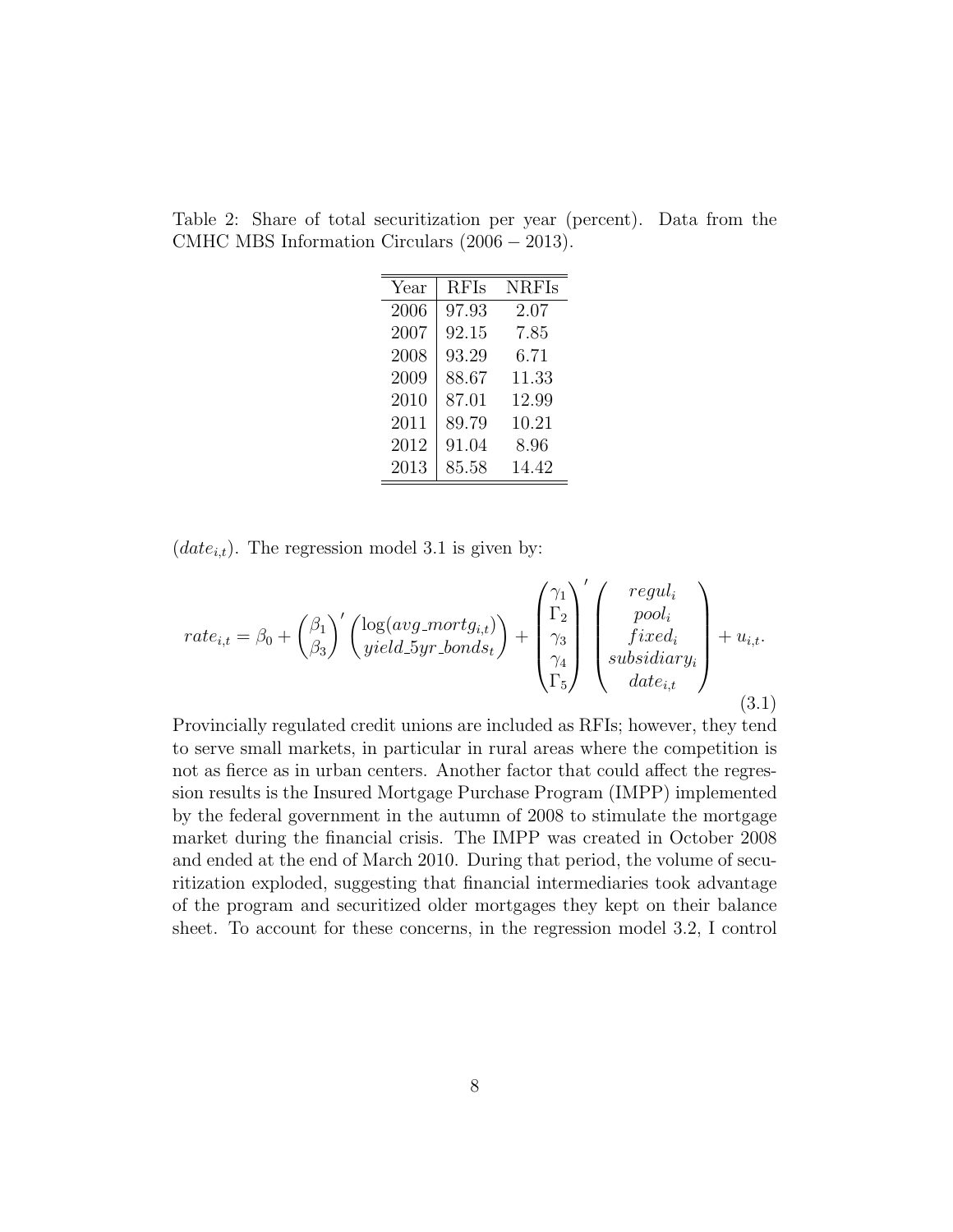

Figure 1: Weighted average interest rate. Calculation based on data from the CMHC MBS Information Circulars.

for the effect of credit unions and the effect of the IMPP:

$$
rate_{i,t} = \beta_0 + {\beta_1 \choose \beta_3}^{\prime} {\log(avg\_mortg_{i,t}) \choose yield.5yr. bonds_t} + {\gamma_1 \choose \gamma_4 \choose \gamma_5 \choose \gamma_6 \choose \gamma_7 \choose \gamma_7}^{\prime} {\left(\begin{array}{c} regul_i \\ pool_i \\ fixed_i \\ subset \\ date_{i,t} \\ CU_i \\ IMPP_{i,t} \end{array}\right)} + u_{i,t}. \tag{3.2}
$$

The results of the two regressions are presented in Table 3. The RFI effect is measured by the estimated coefficient for  $regul_i(\hat{\gamma}_1)$ . The estimated RFI effect is between 25 and 29 basis points, which means that the weighted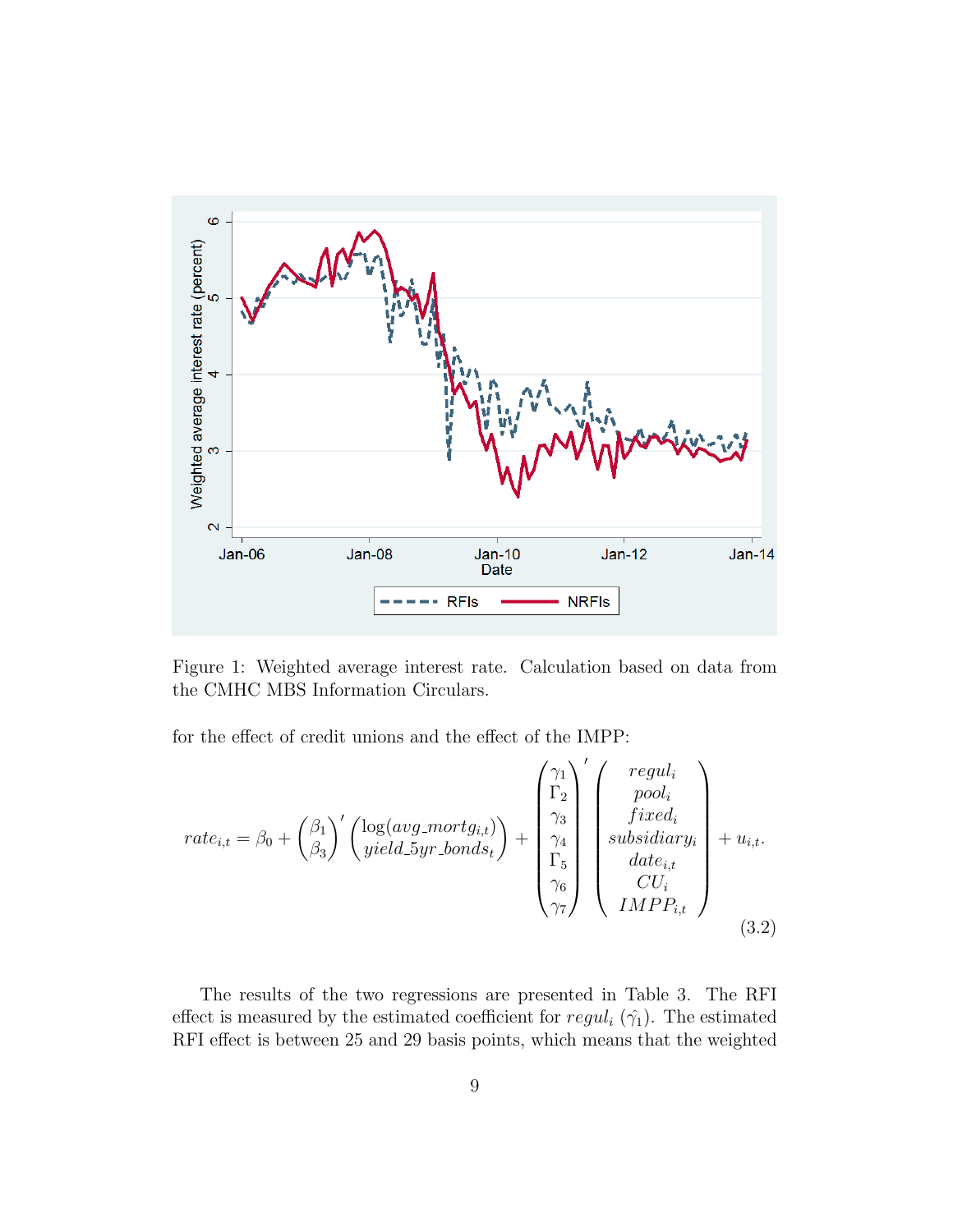average mortgage rate in pools securitized by RFIs is between 25 and 29 basis points higher than the rate in pools securitized by NRFIs, and this effect is significant at the 1% level.

Table 3: Regression results. Dependent variable: weighted average mortgage rate. Additional controls: pool type, month and year of securitization, rate type, constant. Standard errors clustered by issuer in parentheses. Significance levels:  $*=10\%, **=5\%, **=1\%.$ 

| Variables           | Model 3.1   | Model 3.2   |
|---------------------|-------------|-------------|
| regul               | $0.289***$  | $0.246***$  |
|                     | (0.081)     | (0.076)     |
| $log(avg_mortg)$    | $-0.041***$ | $-0.034***$ |
|                     | (0.015)     | (0.013)     |
| $yield\_5yr\_bonds$ | $1.774***$  | $1.646***$  |
|                     | (0.581)     | (0.567)     |
| subsidiary          | $-0.245***$ | $-0.203**$  |
|                     | (0.087)     | (0.083)     |
| CU                  |             | $0.382***$  |
|                     |             | (0.126)     |
| IMPP                |             | $1.841*$    |
|                     |             | (0.962)     |
| Observations        | 13,658      | 13,658      |
| R-squared           | 0.7069      | 0.7120      |

Securitized mortgages are not exclusively highly leveraged loans. In some cases, lenders can obtain portfolio insurance in order to securitize uninsured mortgages. Since the average share of portfolio insurance in pools securitized by the regulated sector is almost four times bigger, I want to assess the impact of lower leverage on the findings described above. To this end, I run the regression models 3.1 and 3.2, excluding pools containing over 10% of portfolio securitization. The RFI effect decreases slightly (from 29 to 27 basis points for model 3.1 and from 25 to 21 basis points for model 3.2), but remains significant at the 1% level.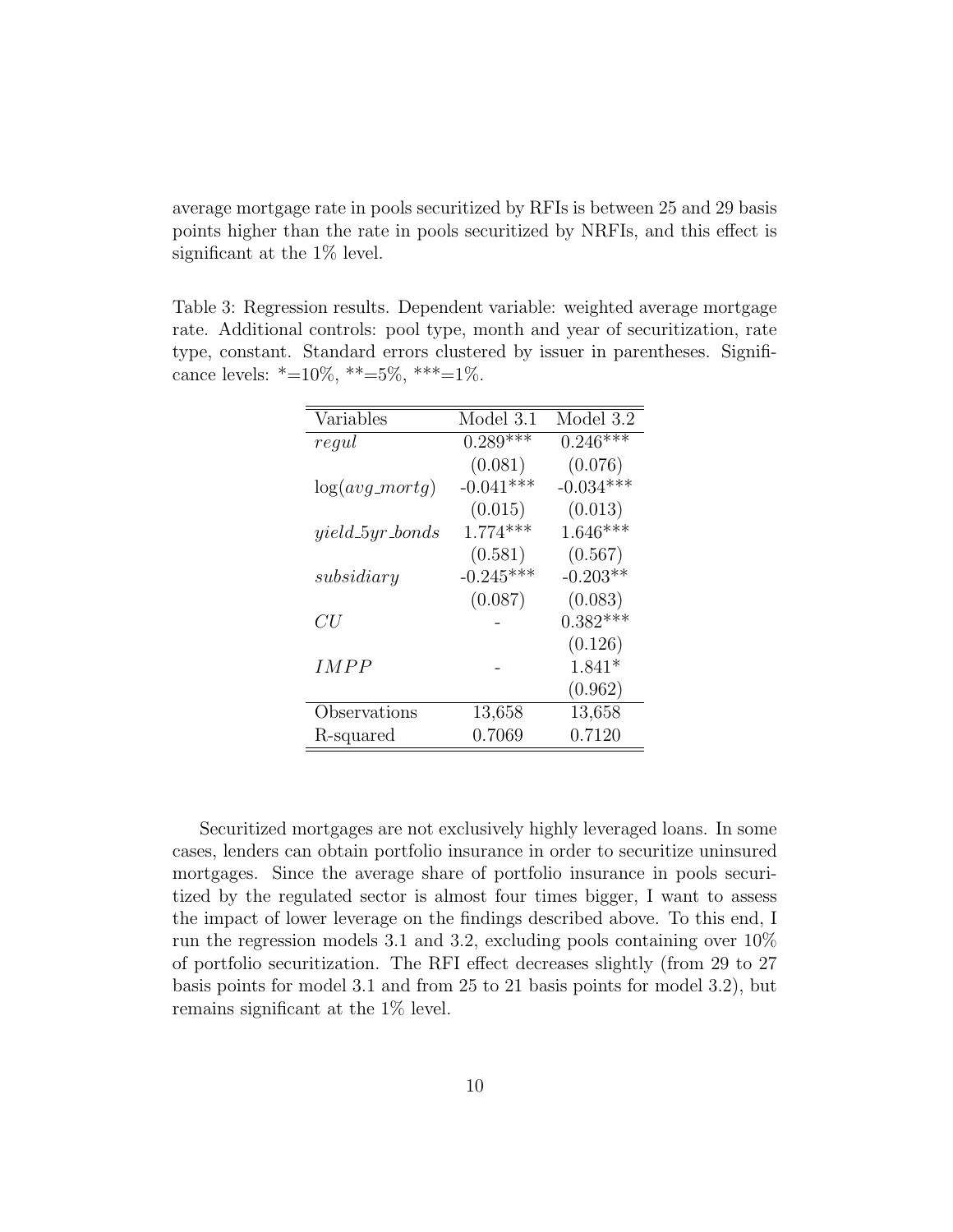Finally, it is important to remember that I observe pools rather than individual mortgages. The number of mortgages in a pool varies considerably (from 1 to over 10,000) and a pool of only one mortgage has the same weight in the regression as a pool a thousand times bigger. An implication of the wide range of pool sizes is that pools are not equally representative of the distribution of mortgages. To account for this effect, I also perform a weighted least squares (WLS) estimation, which minimizes the squared residuals multiplied by the inverse of the pool size.<sup>7</sup> Table 4 shows the results for the regression models 3.1 and 3.2. The WSL estimation suggests a larger RFI effect (between 34 and 37 basis points), providing additional evidence of the positive interest rate spread between regulated and non-regulated financial intermediaries.

Table 4: Regression results (WLS). Dependent variable: weighted average mortgage rate. Additional controls: pool type, month and year of securitization, rate type, constant. Standard errors clustered by issuer in parentheses. Significance levels:  $*=10\%, **=5\%, **=1\%.$ 

| Variables           | Model 3.1   | Model 3.2   |
|---------------------|-------------|-------------|
| regul               | $0.369***$  | $0.340***$  |
|                     | (0.101)     | (0.107)     |
| $log(avg_mortg)$    | $-0.058***$ | $-0.053***$ |
|                     | (0.013)     | (0.014)     |
| $yield\_5yr\_bonds$ | $2.703***$  | $2.656***$  |
|                     | (0.864)     | (0.862)     |
| subsidiary          | $-0.406***$ | $-0.378**$  |
|                     | (0.114)     | (0.119)     |
| CU                  |             | $0.256*$    |
|                     |             | (0.149)     |
| IMPP                |             | $3.841*$    |
|                     |             | (1.620)     |
| Observations        | 13,658      | 13,658      |
| R-squared           | 0.7507      | 0.7516      |

<sup>&</sup>lt;sup>7</sup>It is worth mentioning that the residuals from the ordinary least squares (OLS) estimation do not suggest the presence of heteroskedasticity Residuals of the OLS and WLS regressions are presented in Appendix A.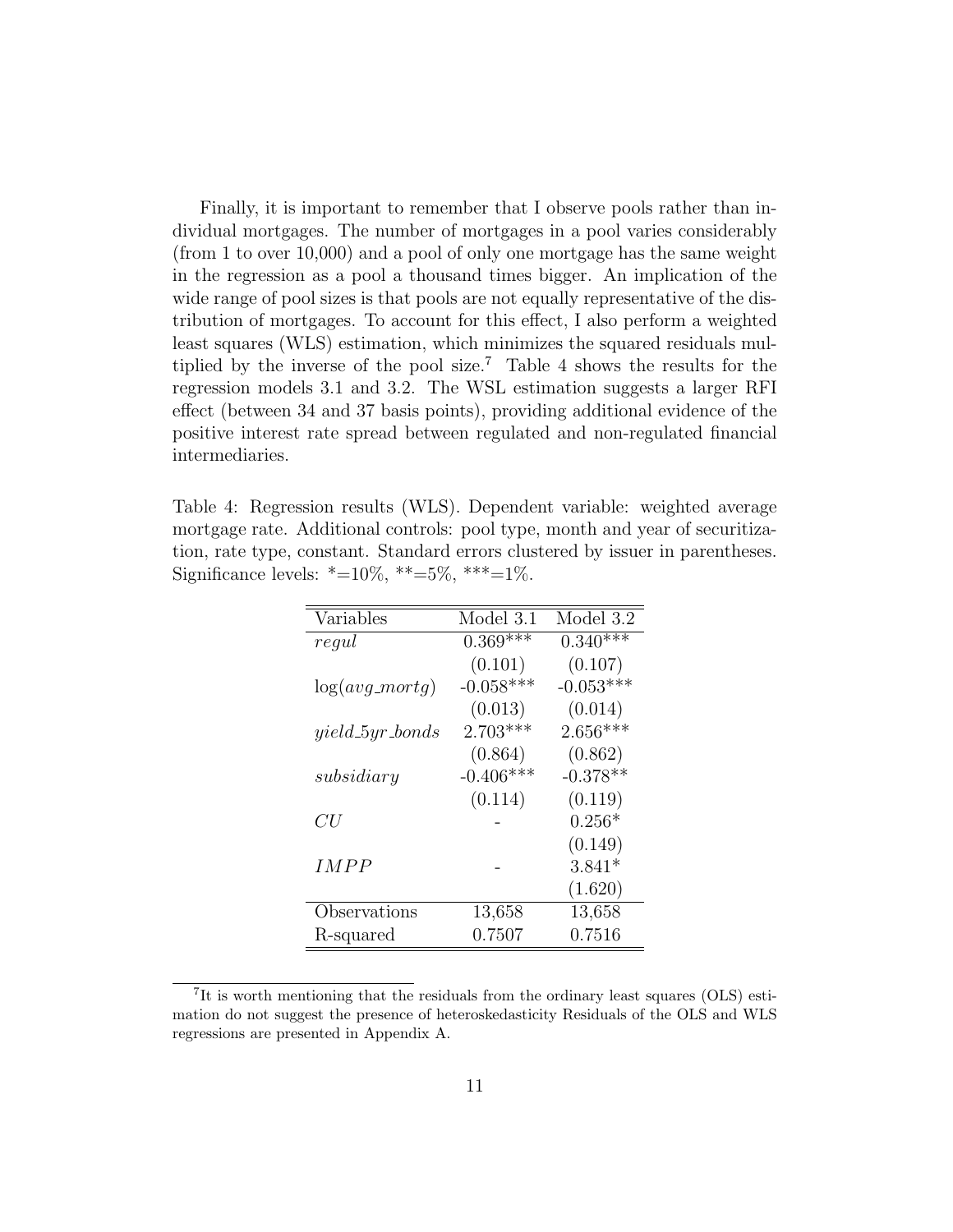#### 3.3 Discussion

The results presented above suggest that RFIs charge a higher rate than NRFIs. Economists have suggested numerous theories to explain why we observe different prices for seemingly homogenous products and to generate such dispersion in models. Reinganum (1979) suggests a theoretical framework based on differences in firms' marginal costs. However, there is no reason to believe that NRFIs have lower marginal costs than RFIs. NRFIs cannot finance their lending activities by accepting deposits or by borrowing from the central bank. Only RFIs have access to these cheaper sources of funds. Thus, differences in marginal costs are unlikely to explain the pricing patterns in the mortgage market.

Price dispersion can also arise because of the market structure. In a monopolistically competitive industry, such as the Canadian mortgage market, sellers may be able to price discriminate between different types of consumers. Borenstein and Rose (1991) show that pricing of airlines tickets in the U.S. is consistent with price discrimination in a monopolistically competitive industry. Allen, Clark, and Houde (2014) document the price dispersion in the Canadian mortgage market and conclude that lenders set prices based on the relative bargaining power or negotiation ability of consumers.

Other authors generate price dispersion through differences in information across consumers. In the model of Wilde and Schwartz (1979), consumers differ in their willingness to shop for the best price, and some consumers only observe one price. According to Salop and Stiglitz (1977), acquiring information is costly and the cost of becoming perfectly informed differs across consumers. Information heterogeneity can also arise ex post as in Burdett and Judd (1983), who show that an equilibrium with price dispersion exists if there is a non-zero probability that some consumers observe only one price. Carlson and McAfee (1983) develop a model of equilibrium price dispersion due to heterogeneity in consumers' search costs and firms' costs that generates testable predictions. Dahlby and West (1986) use Carlson and McAfee's (1983) model to show that a costly consumer search explains the price dispersion in the automobile insurance market. More empirical evidence of price dispersion due to a costly consumer search is presented by Sorensen (2000), who looks at the market for prescription drugs. He finds that drugs for chronic conditions that must be purchased frequently exhibit less price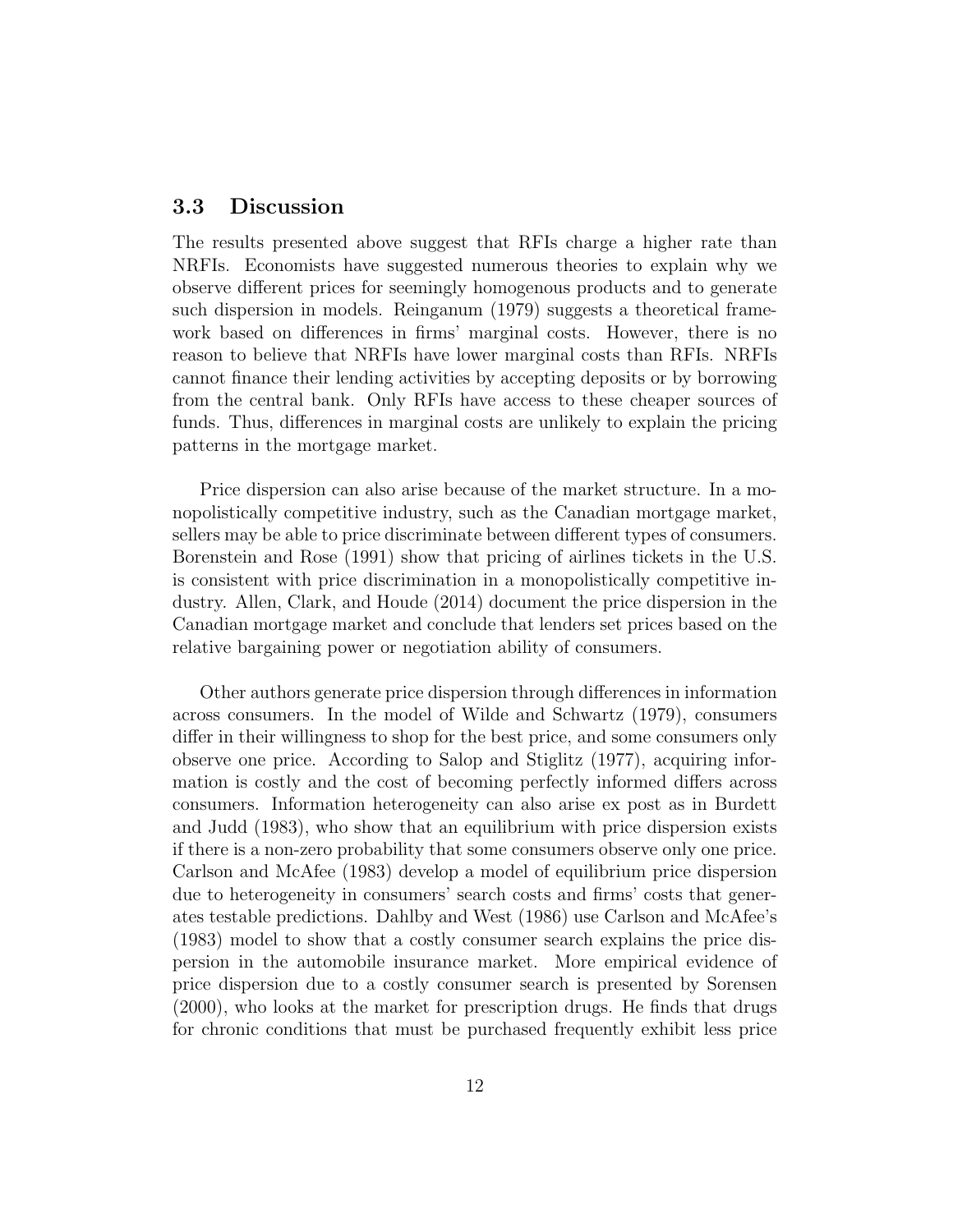dispersion than other drugs for which consumers have less of an incentive to shop for a better price.

Heterogeneity in consumers' search costs can explain the pricing pattern described above. Mortgages are complex loans and the whole process associated with the purchase of a home can be very intimidating for some households. As the findings of Allen, Clark, and Houde (2014) show, the cost of obtaining multiple quotes is high for some households and they may limit their search to their primary financial institution. For other households who feel more comfortable with financial negotiation, or who hire a broker, the cost of searching for the best quote is smaller and they are more likely to observe prices from both types of financial intermediaries. If NRFIs mostly serve consumers with lower search costs, they have to offer better rates. Moreover, since consumers with lower search costs typically observe more prices, the equilibrium price dispersion should be lower in the non-regulated sector.

In what follows, I assume that regulated and non-regulated financial intermediaries face a different demand function. In particular, the demand faced by NRFIs is more elastic, which is an implication of lower search costs.

# 4 Model Description

Building on the empirical evidence presented above, I develop a DSGE model featuring regulated and non-regulated financial intermediaries. RFIs accept deposits from patient households and issue loans. They also purchase securities sold by NRFIs.<sup>8</sup> These securities are the only source of funds for the NRFIs; in other words, they originate-to-distribute.

In order to have an interest rate differential, I assume that the demand faced by NRFIs is more elastic than the demand faced by RFIs. A loan aggregator combines loans issued by regulated and non-regulated financial intermediaries to create a composite lending product for impatient households. This assumption allows the two sectors to coexist despite the difference in in-

<sup>8</sup> In Canada, banks own most of the NHA MBS issued by NRFIs because they are considered high-quality assets by the OSFI in the calculation of their minimum level of capital.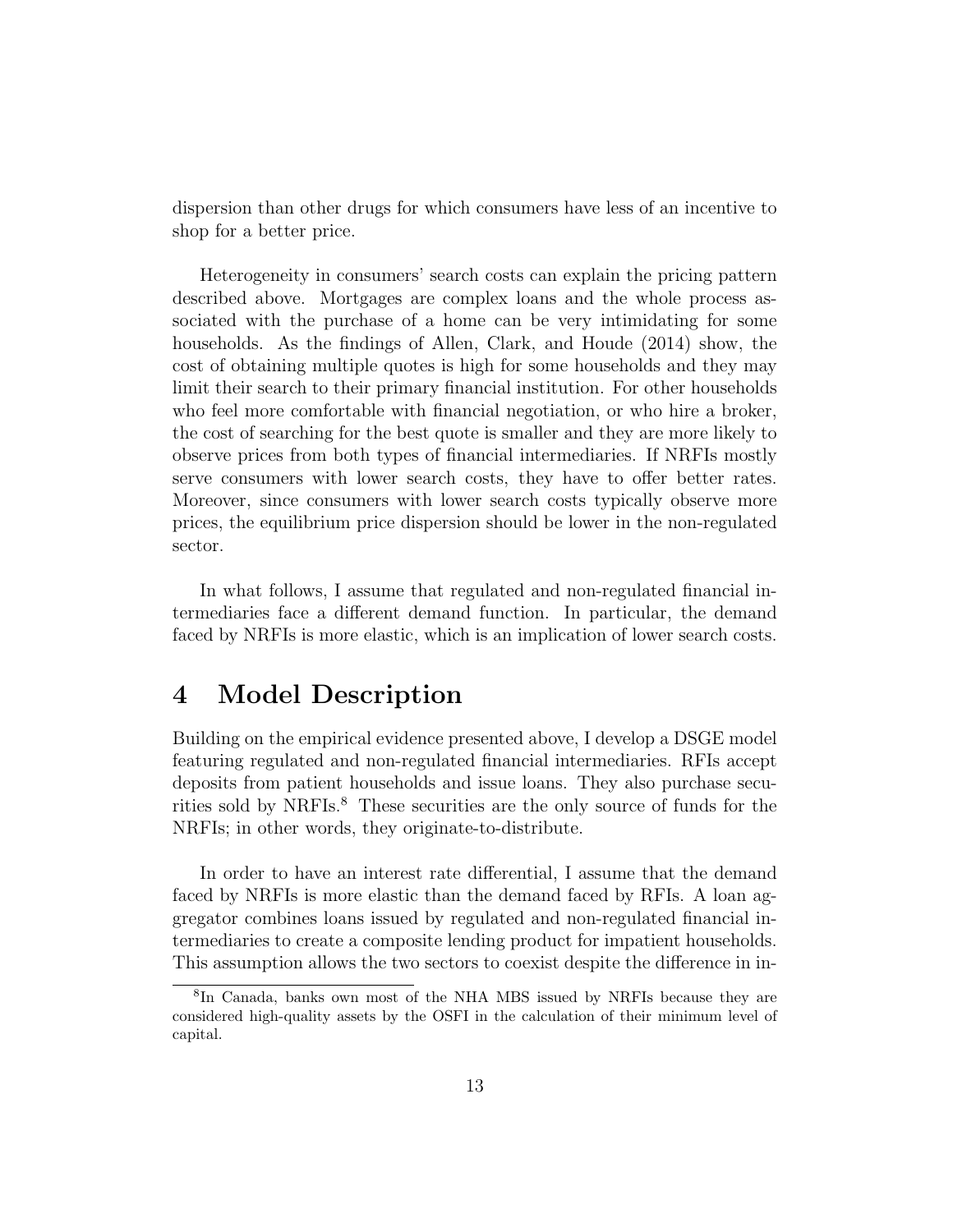terest rates. As in Iacoviello (2005), heterogeneity among households ensures a positive flow of funds between lenders (patient households) and borrowers (impatient households) in equilibrium.

In what follows, upper case letters represent nominal variables and lower case letters represent real variables. Let  $x_t$  and  $X_t$  be, respectively, the real and nominal levels of the same variable. In general, we have  $x_t \equiv \frac{X_t}{P_t}$  $\frac{X_t}{P_t}$ , where  $P_t$  is the aggregate price level in the economy.

#### 4.1 Regulated Financial Intermediaries

I base the regulated sector on the banking model of Gerali et al. (2010). They model the banking sector as a monopolistically competitive industry, an assumption consistent with the findings of Allen and Liu (2007) and Allen and McVanel (2009) on the market structure of the Canadian banking industry.

Banks offer differentiated services, giving them market power over their deposit and lending rates. Each RFI is divided into three units: (i) the headquarters in charge of managing the bank capital, (ii) a deposit branch, and (iii) a loan branch.

#### 4.1.1 Headquarters

Let  $i \in [0, 1]$  be the index of NRFIs. The headquarters manages the bank capital  $K_t^B(i)$  and makes decisions about the total amount of securities  $B_t(i)$ to purchase from NRFIs, deposits  $D_t(i)$  to accept, and loans  $L_t^R(i)$  to issue in order to maximize the discounted<sup>9</sup> real cash flows:

$$
\max_{L^R_\tau, B_\tau, D_\tau} E_t \sum_{\tau=t}^{\infty} \beta_P^{\tau-t} \frac{\lambda_\tau^P}{\lambda_t^P} \left( \cosh f low_\tau \right),
$$

subject to the following balance sheet identity:

$$
L_t^R(i) + B_t(i) = D_t(i) + K_t^B(i).
$$
\n(4.1)

<sup>9</sup>Patient households own all the firms and financial intermediaries in the model, so future cash flows are discounted at the representative patient household's discount rate.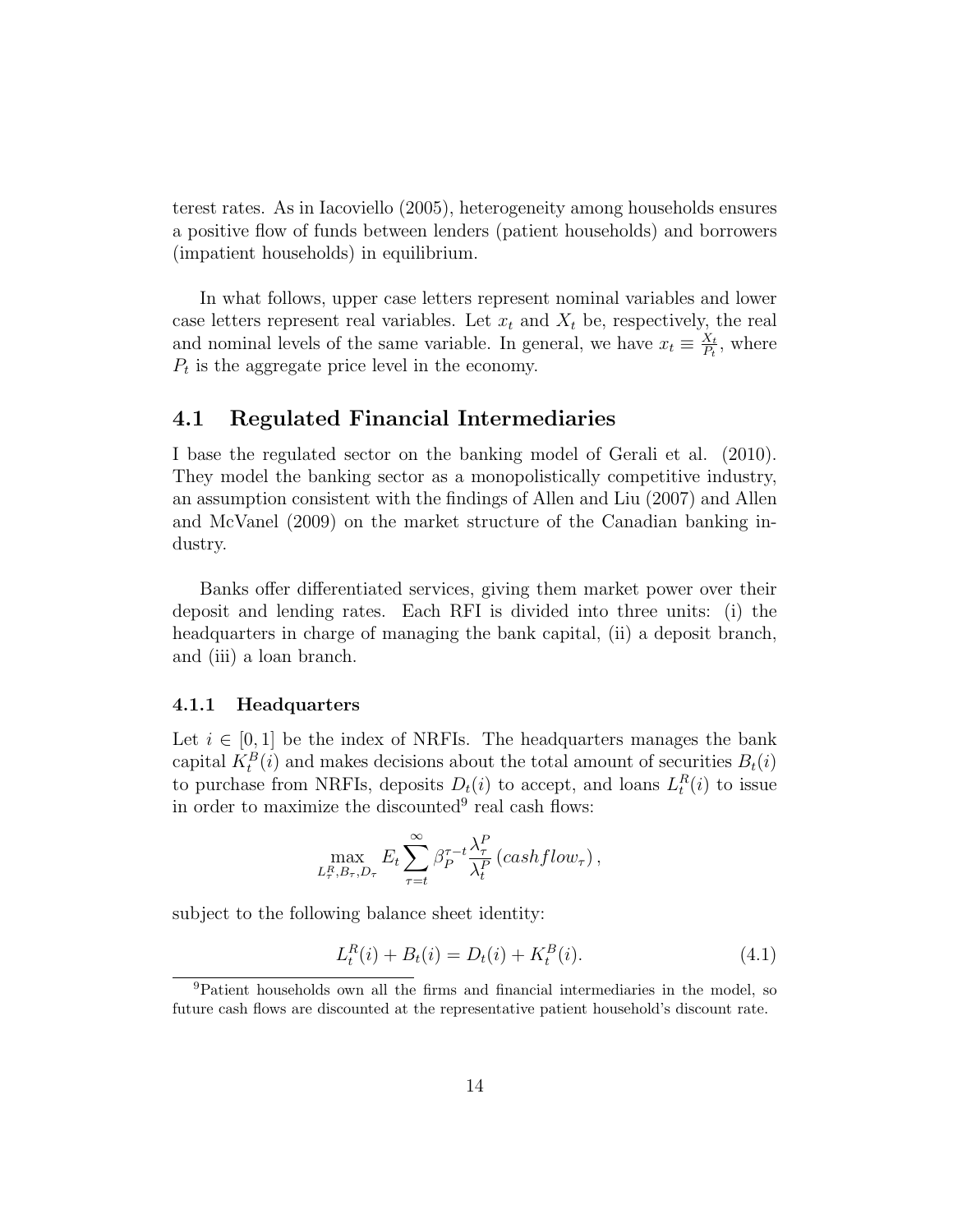Let  $P_t$  represent the aggregate price level,  $R_t^W$  the (gross) wholesale lending rate,  $R_t^B$  the return on securities, and  $R_t^F$  the financing cost of RFIs in the wholesale market. The one-period cash flow is:

$$
cashflow_t = (1 + R_{t-1}^W) \frac{L_{t-1}^R(i)}{P_t} + (1 + R_{t-1}^B) \frac{B_{t-1}(i)}{P_t} - (1 + R_{t-1}^F(i)) \frac{D_{t-1}(i)}{P_t} + \frac{D_t(i)}{P_t} - \frac{L_t^R(i)}{P_t} - \frac{B_t(i)}{P_t} + \left(\frac{K_t^B(i)}{P_t} - \frac{K_{t-1}^B(i)}{P_t}\right) - adj\cost_t^{HQ}(i),
$$

where  $adj\_{cost}^{HQ}(i)$  is a quadratic adjustment cost faced by the headquarters. More specifically, the headquarters faces a cost whenever the capital-toassets ratio deviates from  $\nu$ , the capital requirement (capital adequacy ratio) imposed by the regulatory authority:

$$
adj\_{cost}^{HQ}(i) = \frac{\kappa_{kB}}{2} \left( \frac{K_t^B(i)}{\nu_l L_t^R(i) + (1 - \nu_l)B_t(i)} - \nu \right)^2 \frac{K_t^B(i)}{P_t}.
$$
 (4.2)

The parameter  $\nu_l$  represents the relative weight of loans in the calculation of the leverage ratio. In Canada, the weight on NHA MBS securities is zero, so we can rewrite the adjustment cost  $(4.2)$  more simply as:

$$
adj\_{cost}^{HQ}(i) = \frac{\kappa_{kB}}{2} \left( \frac{K_t^B(i)}{L_t^R(i)} - \nu \right)^2 \frac{K_t^B(i)}{P_t}.
$$
\n(4.3)

The inflation rate is defined as  $\pi_t \equiv \frac{P_t}{P_t}$  $\frac{P_t}{P_{t-1}}$ . The optimal choices of the headquarters lead to the following conditions:

$$
R_t^W - R_t^F = -\kappa_{kB} E_t \frac{\lambda_t^P}{\lambda_{t+1}^P} \frac{\pi_{t+1}}{\beta_P} \left( \frac{K_t^B(i)}{L_t^R(i)} - \nu \right) \left( \frac{K_t^B(i)}{L_t^R(i)} \right)^2 \tag{4.4}
$$

and

$$
R_t^W - R_t^B = -\kappa_{kB} E_t \frac{\lambda_t^P}{\lambda_{t+1}^P} \frac{\pi_{t+1}}{\beta_P} \left( \frac{K_t^B(i)}{L_t^R(i)} - \nu \right) \left( \frac{K_t^B(i)}{L_t^R(i)} \right)^2.
$$
 (4.5)

Following Gerali et al. (2010), I assume that RFIs can always borrow from the central bank at the policy rate  $R_t$ . As a result, we can rewrite (4.4) as:

$$
R_t^W - R_t = -\kappa_{kB} E_t \frac{\lambda_t^P}{\lambda_{t+1}^P} \frac{\pi_{t+1}}{\beta_P} \left( \frac{K_t^B(i)}{L_t^R(i)} - \nu \right) \left( \frac{K_t^B(i)}{L_t^R(i)} \right)^2.
$$
 (4.6)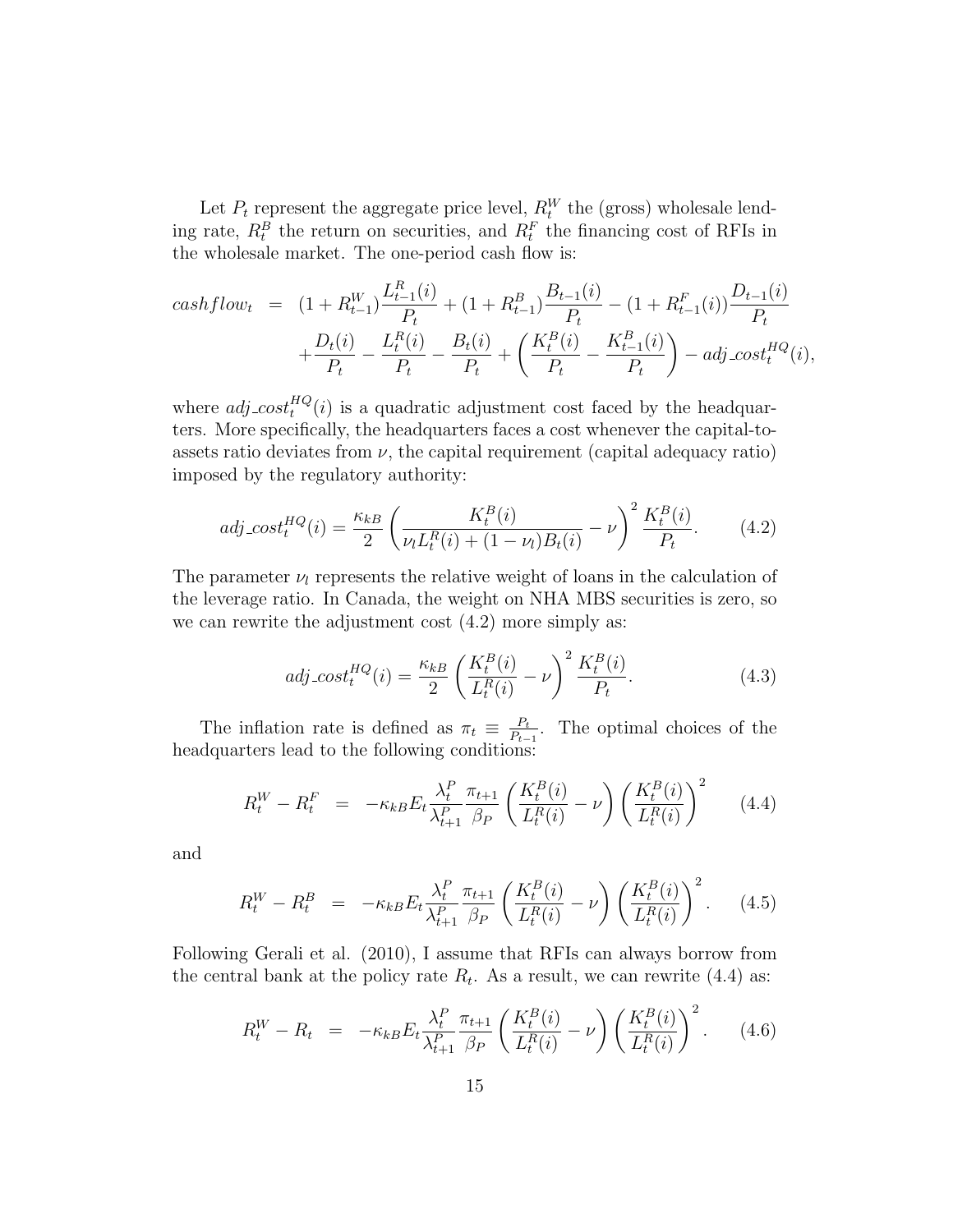According to equation (4.6), if the capital-to-asset ratio is too low, for instance, because of a fall in the real value of bank capital, there are upward pressures on the wholesale lending rate  $R_t^W$  causing a decline in the volume of loans issued.

By combining equations (4.5) and (4.6), we find that

$$
R_t^B = R_t. \tag{4.7}
$$

In other words, RFIs purchase securities until the return earned  $(R_t^B)$  is equal to the cost of funds  $(R_t)$ .

#### 4.1.2 Deposit Branch

The monopolistically competitive structure of the regulated financial sector implies that patient households hold a portfolio of deposits. They allocate their total deposits  $D_t$  across all RFIs to maximize the total return on their savings. The aggregation of deposits follows the Dixit-Stiglitz technology:

$$
D_t = \left(\int_0^1 D_t(i)^{\frac{\epsilon_D - 1}{\epsilon_D}} di\right)^{\frac{\epsilon_D}{\epsilon_D - 1}},\tag{4.8}
$$

where  $\epsilon_D$  is the elasticity of substitution between deposits at different institutions. The demand for deposits faced by an RFI  $(D_t(i))$  depends on the total volume of deposits  $(D_t)$ , the RFI's rate on deposits  $(R_t^D(i))$  compared with the composite rate  $(R_t^D)$ , and the elasticity of substitution  $(\epsilon_D)$ :

$$
D_t(i) = D_t \left(\frac{R_t^D(i)}{R_t^D}\right)^{-\epsilon_D}.
$$
\n(4.9)

The composite rate  $R_t^D$  is thus given by:

$$
R_t^D = \left(\int_0^1 R_t^D(i)^{1-\epsilon_D} di\right)^{\frac{1}{1-\epsilon_D}}
$$
\n(4.10)

The deposit branch sets  $R_t^D(i)$  to maximize the flow of net earnings:

$$
\max_{R_{\tau}^{D}(i)} E_t \sum_{\tau=t}^{\infty} \beta_P^{\tau-t} \frac{\lambda_{\tau}^{P}}{\lambda_t^{P}} \left[ (R_{\tau} - R_{\tau}^{D}(i) \frac{D_{\tau}(i)}{P_{\tau}} - adj\_{cost}^{RD}(i) \right],
$$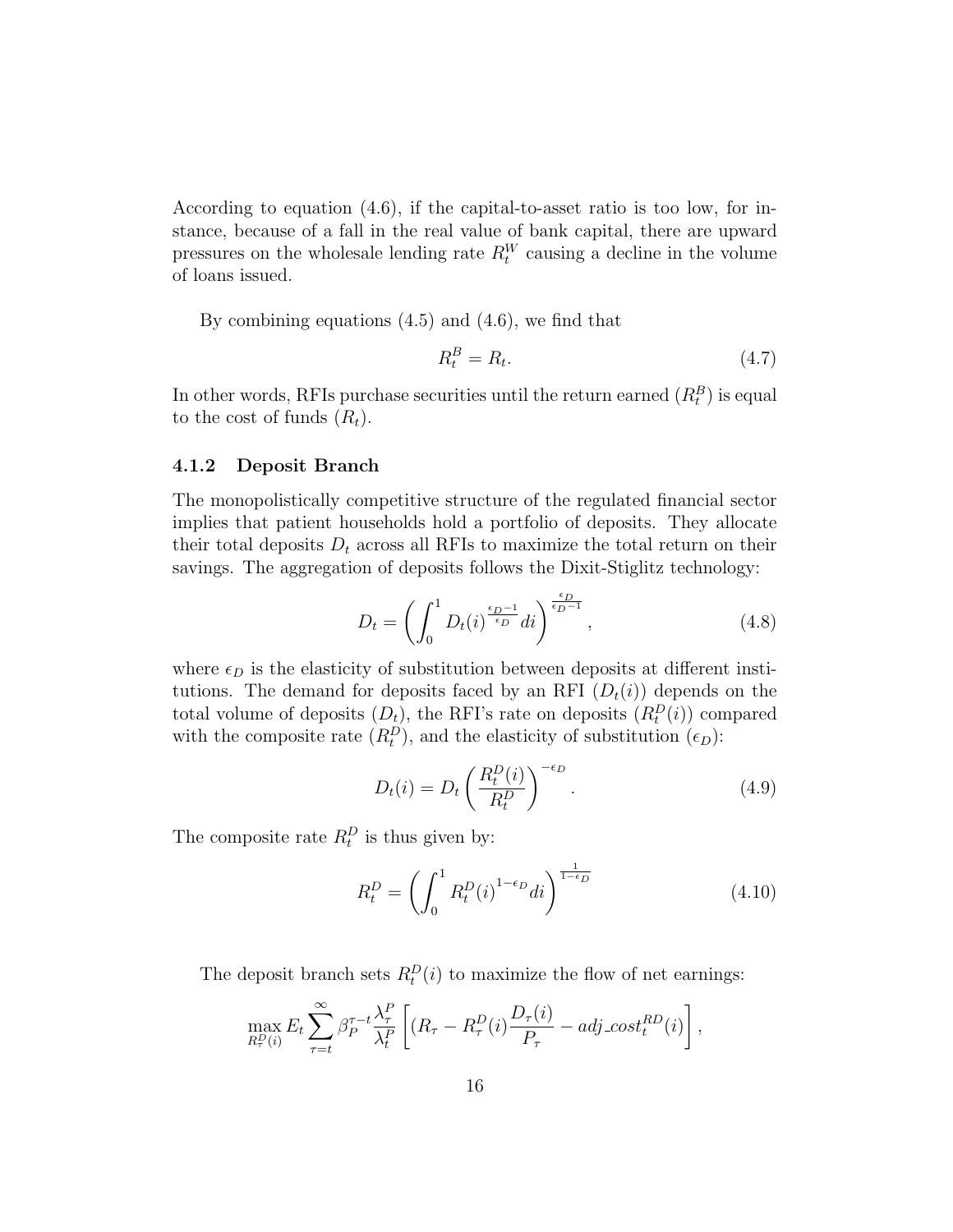subject to the demand (4.9) and a quadratic adjustment cost (in real terms):

$$
adj\_{cost}^{RD}(i) = \frac{\kappa_{RD}}{2} \left( \frac{R_t^D(i)}{R_{t-1}^D(i)} - 1 \right)^2 R_t^D(i) \frac{D_t(i)}{P_t}.
$$

Once we perform a first-order Taylor expansion of the optimal  $R_t^D(i)$  around its steady state value, we obtain:

$$
\hat{R}_t^D(i) = \Phi_1^{RD} \hat{R}_t + \Phi_2^{RD} \hat{R}_{t-1}^D + \Phi_3^{RD} E_t \hat{R}_{t+1}^D,
$$
\n(4.11)

where a hatted variable represents the percentage deviation from this variable's steady state. Gerali et al. (2010) and Kwapil and Scharler (2010) cite empirical evidence of incomplete monetary policy pass-through to motivate the interest rate stickiness. Along the lines of Kwapil and Scharler (2010),  $\Phi_1^{RD} \equiv \frac{(1-\epsilon_D)}{1-\epsilon_D+\kappa_{BD}(1)}$  $\frac{(1-\epsilon_D)}{1-\epsilon_D+\kappa_{RD}(1+\beta_P)}$  represents the immediate pass-through or the fraction of a change in the policy rate that is transferred contemporaneously to the deposit rate. In the absence of adjustment costs, the deposit rate is a constant markup over the policy rate:

$$
R_t^D(j) = \frac{\epsilon_D}{\epsilon_D - 1} R_t.
$$
\n(4.12)

#### 4.1.3 Loan Branch

The problem of the loan branch is analogous to the one of the deposit branch. Loans issued by RFIs are aggregated according to:

$$
L_t^R = \left(\int_0^1 L_t^R(i)^{\frac{\epsilon_R - 1}{\epsilon_R}} di\right)^{\frac{\epsilon_R}{\epsilon_R - 1}},\tag{4.13}
$$

where  $\epsilon_R$  is the elasticity of substitution between loans at different RFIs. The demand for loans faced by an RFI  $(L_t^R(i))$  depends on the volume of loans issued by the regulated sector  $(L_t^R)$ , the RFI's lending rate  $(R_t^R(i))$  compared with the composite rate  $(R_t^R)$ , and the elasticity of substitution  $(\epsilon_R)$ :

$$
L_t^R(i) = L_t^R \left(\frac{R_t^R(i)}{R_t^R}\right)^{-\epsilon_R}.\tag{4.14}
$$

The composite rate  $R_t^R$  is:

$$
R_t^R = \left(\int_0^1 R_t^R(i)^{1-\epsilon_R} di\right)^{\frac{1}{1-\epsilon_R}}.\tag{4.15}
$$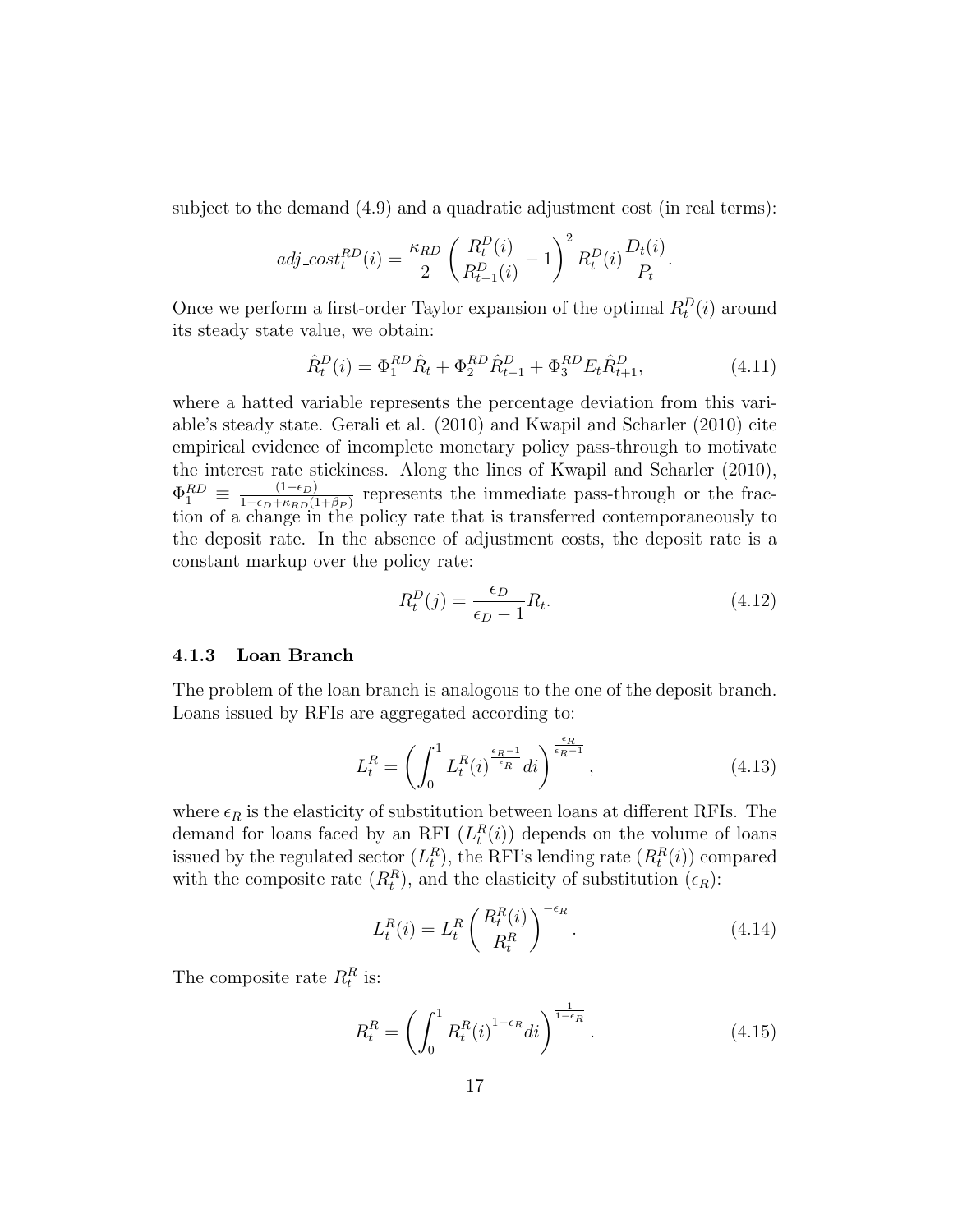The loan branch sets  $R_t^R(i)$  to maximize the flow of net earnings:

$$
\max_{R_{\tau}^{R}(i)} E_t \sum_{\tau=t}^{\infty} \beta_P^{\tau-t} \frac{\lambda_{\tau}^{P}}{\lambda_t^{P}} \left[ (R_{\tau}^{R}(i) - R_{\tau}^{W}) \frac{L_{\tau}^{R}(i)}{P_{\tau}} - adj\_{cost}^{R}(i) \right],
$$

subject to the demand (4.14) and a quadratic adjustment cost (in real terms):

$$
adj. cost^{RR}_t(i) = \frac{\kappa_{RR}}{2} \left( \frac{R_t^R(i)}{R_{t-1}^R(i)} - 1 \right)^2 R_t^R(i) \frac{L_t^R(i)}{P_t}.
$$

Again, the adjustment cost means that there is an incomplete contemporaneous pass-through between the cost of funds in the wholesale market  $R_t^W$  and the lending rate of a regulated financial intermediary  $R_t^R(i)$ . The first-order approximation around the steady state can be written as:

$$
\hat{R}_t^R(i) = \Phi_1^{RR}\hat{R}_t^W + \Phi_2^{RR}\hat{R}_{t-1}^R + \Phi_3^{RR}E_t\hat{R}_{t+1}^R.
$$
\n(4.16)

#### 4.1.4 Bank Capital

An RFI retains earnings to increase its bank capital  $K_t^B(i)$ . Let  $J_t^B(i)$  represent the total profit from the three branches, net of all adjustment costs:

$$
\frac{J_t^B(i)}{P_t} = R_t^R(i) \frac{L_t^R(i)}{P_t} + R_t^B \frac{B_t(i)}{P_t} - R_t^D(i) \frac{D_t(i)}{P_t} \n-adj\_{cost}_t^H(i) - adj\_{cost}_t^R(i) - adj\_{cost}_t^R(i). \quad (4.17)
$$

Following Gerali et al. (2010), I assume that the RFI retains all of the profits. Under this assumption, the law of motion of bank capital is:

$$
K_t^B(i) = (1 - \delta_{KB}) \frac{K_{t-1}^B(i)}{\eta_t^{KB}} + J_{t-1}^B(i),
$$
\n(4.18)

where  $\delta_{KB}$  represents the cost of managing the bank capital and  $\eta_t^{KB}$  is a perturbation affecting the value of the bank capital. The perturbation evolves according to:

$$
\eta_t^{KB} = e^{z_t^{KB}} \tag{4.19}
$$

$$
z_t^{KB} = \rho_{KB} z_{t-1}^{KB} + \varepsilon_t^{KB}, \qquad (4.20)
$$

where  $\varepsilon_t^{KB}$  is a zero-mean normally distributed financial shock with standard deviation  $\sigma_{KB}$ .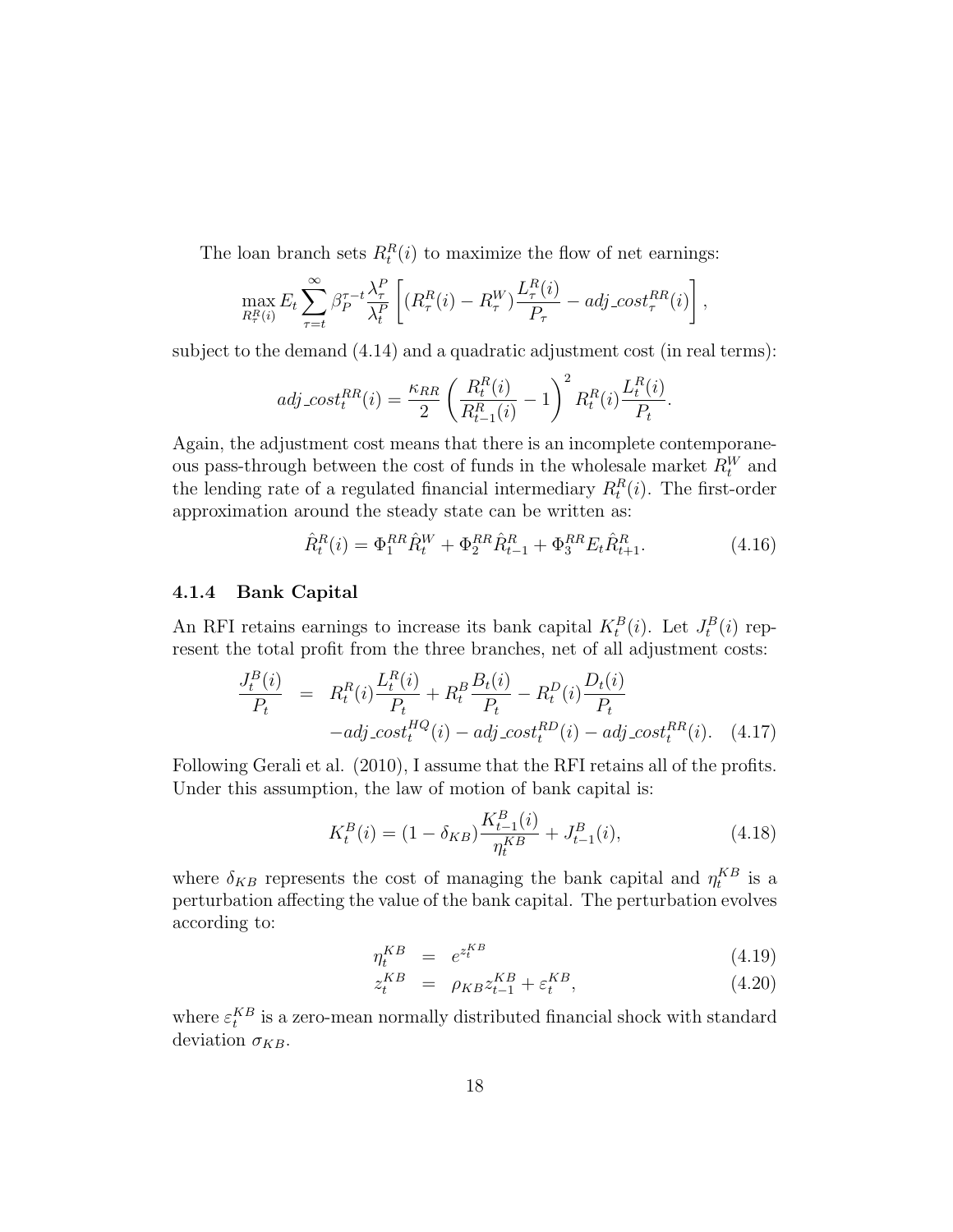#### 4.2 Non-Regulated Financial Intermediaries

A continuum of NRFIs owned by patient households forms the non-regulated sector. NRFIs issue loans, but in contrast to RFIs, they do not face a capital requirement and cannot finance their lending with deposits or borrow from the central bank. Instead, they issue securities and sell them to RFIs. I assume that the market for those securities is perfectly competitive, but the market for loans is monopolistically competitive. This assumption follows Verona, Martins, and Drummond (2013), who model their shadow sector as monopolistically competitive in the lending market, but perfectly competitive in the market for financing.

Let  $j \in [0,1]$  be the index of NRFIs and  $L_t^{NR}$  be the total amount of loans issued by the non-regulated sector given by:

$$
L_t^{NR} = \left(\int_0^1 L_t^{NR}(j)^{\frac{\epsilon_{NR}-1}{\epsilon_{NR}}} dj\right)^{\frac{\epsilon_{NR}}{\epsilon_{NR}-1}}.
$$
\n(4.21)

The composite lending rate in the non-regulated sector is:

$$
R_t^{NR} = \left(\int_0^1 R_t^{NR}(j)^{1 - \epsilon_{NR}} dj\right)^{\frac{1}{1 - \epsilon_{NR}}}. \tag{4.22}
$$

The parameter  $\epsilon_{NR}$  represents the elasticity of substitution in the non-regulated sector. I assume  $\epsilon_{NR} > \epsilon_R$  meaning that the demand in the non-regulated sector is more price-elastic than in the regulated sector. A direct implication of this assumption is that the interest rate is lower in the non-regulated sector in steady state.

Each NRFI sets its lending rate  $R_t^{NR}(j)$  to maximize the flow of earnings:

$$
\max_{R_{\tau}^{NR}(j)} E_t \sum_{t=\tau}^{\infty} \beta_P^{\tau-t} \frac{\lambda_{\tau}^P}{\lambda_t^P} \left[ R_{\tau}^{NR}(j) \frac{L_{\tau}^{NR}(j)}{P_{\tau}} - R_{\tau}^B \frac{B_{\tau}(j)}{P_{\tau}} - adj\_{cost} t_{\tau}^{RNR}(j) \right],
$$

subject to the demand for loans:

$$
L_t^{NR}(j) = L_t^{NR}\left(\frac{R_t^{NR}(j)}{R_t^{NR}}\right)^{-\epsilon_{NR}};
$$
\n(4.23)

a balance sheet identity:

$$
L_t^{NR}(j) = B_t(j); \t\t(4.24)
$$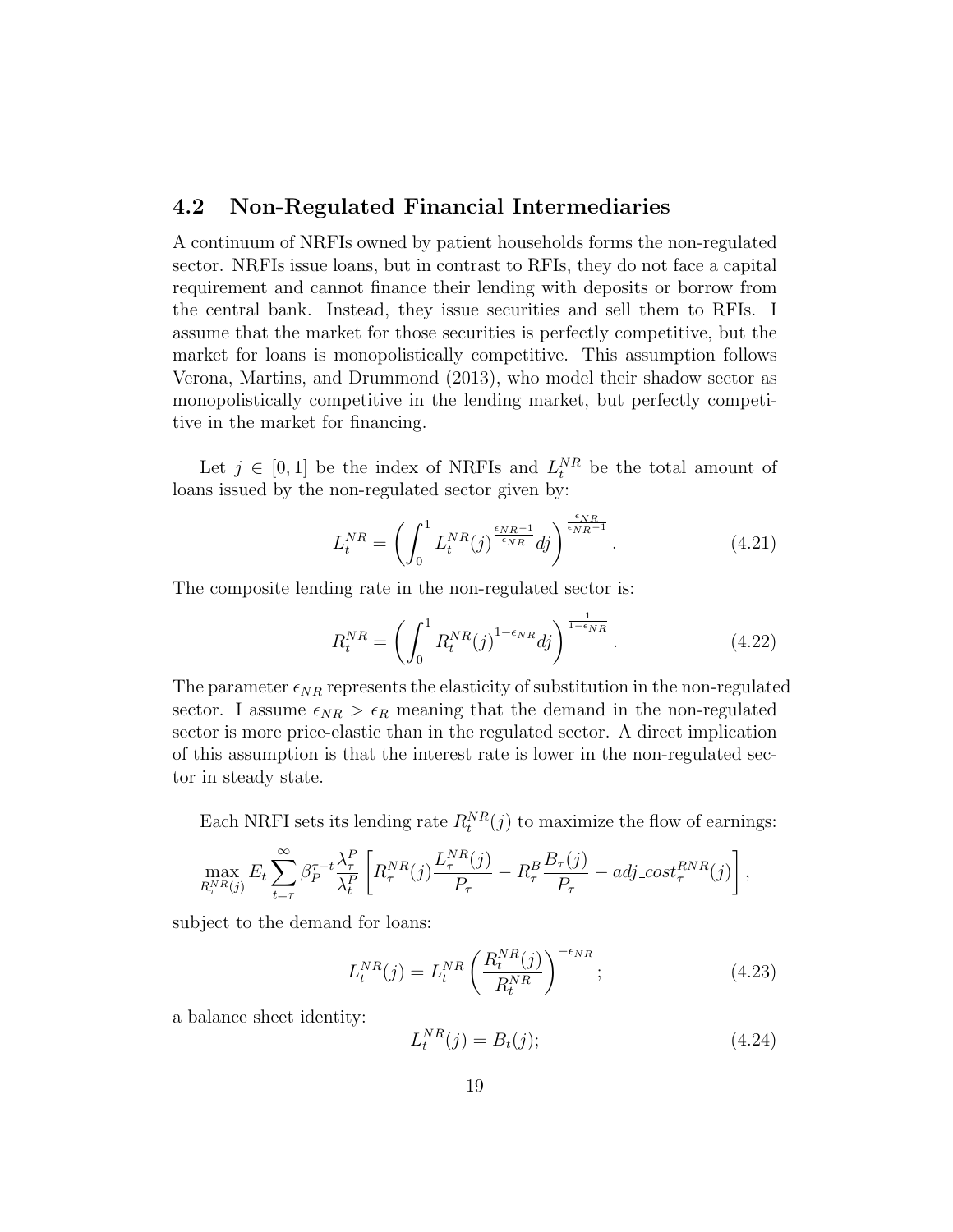and a quadratic adjustment cost:

$$
adj\_{cost}^{RNR}(j) = \frac{\kappa_{RNR}}{2} \left( \frac{R_t^{NR}(j)}{R_{t-1}^{NR}(j)} - 1 \right)^2 R_t^{NR}(j) \frac{L_t^{NR}(j)}{P_t}.
$$

In the absence of adjustment costs ( $\kappa_{RNR} = 0$ ), the rate chosen by an NRFI is a constant markup over the return it has to pay on securities:

$$
R_t^{NR}(j) = \frac{\epsilon_{NR}}{\epsilon_{NR} - 1} R_t^B.
$$
\n(4.25)

From (4.7) and (4.12), we know that the deposit rate is below the policy rate and that the return on securities is equal to the policy rate. This means that the cost of raising funds is higher for NRFIs than it is for RFIs. Nonetheless, the interest rate is lower in the non-regulated sector in steady state.

#### 4.3 Loan Aggregator

A perfectly competitive loan aggregator owned by patient households possesses the technology to combine loans issued by both types of financial intermediaries and create a composite loan  $L_t$  for impatient households:

$$
L_t = \left(\tau^{\frac{1}{\epsilon_L}} L_t^{R^{\frac{\epsilon_L - 1}{\epsilon_L}}} + (1 - \tau)^{\frac{1}{\epsilon_L}} L_t^{NR^{\frac{\epsilon_L - 1}{\epsilon_L}}}\right)^{\frac{\epsilon_L}{\epsilon_L - 1}}.
$$
 (4.26)

The parameter  $\epsilon_L$  represents the elasticity of substitution between loans from the regulated and the non-regulated sectors and  $\tau$  is the relative weight on loans issued by RFIs in the loan aggregation. This parameter allows me to control the relative size of the non-regulated sector in steady state.

Given the equilibrium household lending rate  $R_t^L$ , the problem of the aggregator consists in choosing how much to borrow from each sector to maximize the cash flow:

$$
\max_{L_t^R, L_t^{NR}} \left[ (1 + R_t^L) L_t - (1 + R_t^R) L_t^R - (1 + R_t^{NR}) L_t^{NR} \right];
$$

subject to the technology (4.26). The optimal demands for loans from each sector are given by:

$$
L_t^R = \tau L_t \left(\frac{1 + R_t^R}{1 + R_t^L}\right)^{-\epsilon_L} \tag{4.27}
$$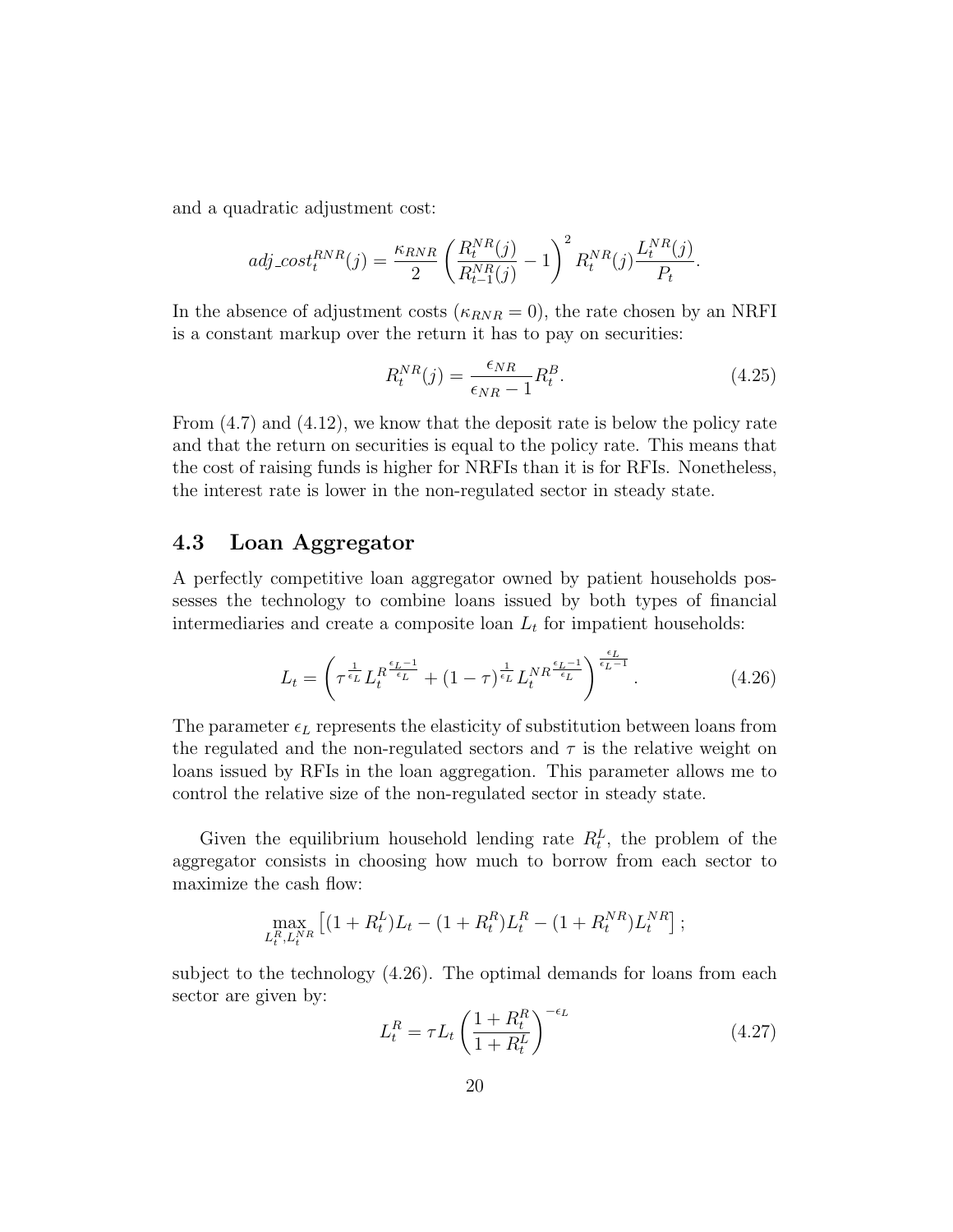and

$$
L_t^{NR} = (1 - \tau)L_t \left(\frac{1 + R_t^{NR}}{1 + R_t^L}\right)^{-\epsilon_L}.
$$
\n(4.28)

The effective rate faced by impatient households is:

$$
(1 + R_t^{L})^{(1 - \epsilon_L)} = \tau (1 + R_t^{R})^{(1 - \epsilon_L)} + (1 - \tau)(1 + R_t^{NR})^{(1 - \epsilon_L)}.
$$
 (4.29)

#### 4.4 Patient Households

As in Iacoviello (2005) and Gerali et al. (2010), patient households are the ultimate lenders in my model. Let  $k \in [0, 1]$  be the index of patient households. In each period, a patient household chooses savings (bank deposits  $D_t(k)$  and investment in physical capital  $i_t^k(k)$  and their consumption of goods  $(c_t^P(k))$  and housing  $(h_t^P(k))$  to maximize the following intertemporal utility function:

$$
\max_{D_{\tau}(k),i_{\tau}^{k}(k),c_{\tau}^{P}(k),h_{\tau}^{P}(k)} E_{t} \sum_{\tau=t}^{\infty} \beta_{P}^{\tau-t} \left[ \log \left( c_{\tau}^{P}(k) - \gamma c_{\tau-1}^{P}(k) \right) + \phi_{h} \eta_{\tau}^{h} \log h_{\tau}^{P}(k) - \frac{n_{\tau}^{P}(k)^{\sigma}}{\sigma} \right],
$$

where  $n_t^P(k)$  represents the labour supply and  $\eta_t^h$  is a perturbation affecting the relative demand for housing evolving according to:

$$
\eta_t^h = e^{z_t^h} \tag{4.30}
$$

$$
z_t^h = \rho_h z_{t-1}^h + \varepsilon_t^h. \tag{4.31}
$$

The preference shock  $\varepsilon_t^h$  has a zero mean and standard deviation  $\sigma_h$ .

The stocks of physical capital  $k_t(k)$  and housing  $h_t^P(k)$  are both subject to depreciation and installation costs. Let  $q_t^k$  and  $q_t^h$  represent respectively the real prices of capital and housing (in terms of the final good). The real total spending on physical capital and housing are given by:

$$
q_t^k(k_t(k) - (1 - \delta_k)k_{t-1}(k)) + \frac{\phi_k}{2} \left(\frac{k_t(k)}{k_{t-1}(k)} - 1\right)^2 q_t^k k_{t-1}(k)
$$

and

$$
q_t^h(h_t(k) - (1 - \delta_h)h_{t-1}(k)) + \frac{\phi_h}{2} \left(\frac{h_t^P(k)}{h_{t-1}^P(k)} - 1\right)^2 q_t^h h_{t-1}^P(k).
$$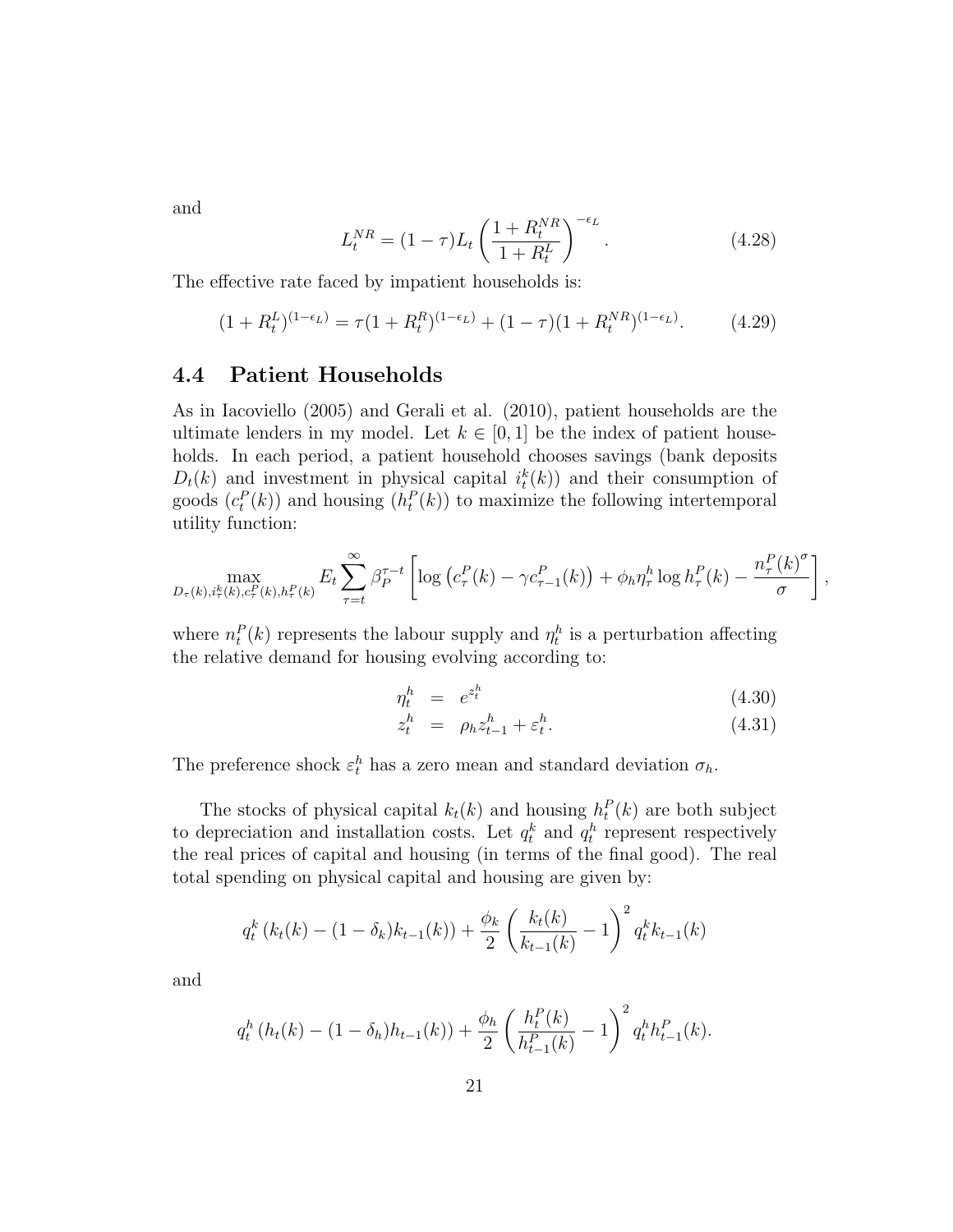On the income side of the budget constraint, a patient household earns a return  $r_t^k$  on each unit of capital rented to firms and  $R_{t-1}^D$  on the deposits from the previous period. Each household supplies a differentiated labour service, giving them market power over their nominal wage  $W_t^P(k)$ . In each period, a household faces a constant probability  $(1 - \varphi_w)$  of being able to update the nominal wage subject to the demand for their labour service:

$$
n_t^P(k) = n_t^P \left(\frac{W_t^P(k)}{W_t^P}\right)^{-\epsilon_P},
$$
\n(4.32)

where  $n_t^P$  is the aggregate labour supply of patient households,  $W_t^P$  is the wage index of patient households (defined below), and  $\epsilon_P$  is the elasticity of substitution between the different types of labour. Let  $w_t^F$  $^*(k) \equiv \frac{W_t^{P*}(k)}{P_k}$  $\frac{K}{P_t}$  be the real wage chosen by a household re-optimizing at time-t:

$$
w_t^{P^*}(k) = \frac{\epsilon_P}{\epsilon_P - 1} \frac{E_t \sum_{\tau=t}^{\infty} (\beta_P \varphi_w)^{\tau-t} \left( n_\tau^P(k) \right)^{\sigma}}{E_t \sum_{\tau=t}^{\infty} (\beta_P \varphi_w)^{\tau-t} \lambda_\tau^P(k) n_\tau^P(k) \Pi_{s=1}^{\tau} \pi_s^{-1}},\tag{4.33}
$$

where  $\lambda_t^P(k)$  is the Lagrange multiplier on the budget constraint. In a symmetric equilibrium, without loss of generality, we have  $w_t^{P^*} = w_t^P$  $^*(k)$ , and the real wage index of patient households is defined as:

$$
w_t^P = \left[ \varphi_w \left( \frac{w_{t-1}^P}{\pi_t} \right)^{1-\epsilon_P} + (1-\varphi_w) w_t^{P^{*1-\epsilon_P}} \right]^{1-\epsilon_P}.
$$
 (4.34)

#### 4.5 Impatient Households

The economy is also populated by a continuum of impatient households that do not own any physical capital and have a lower discount rate than patient households. As Iacoviello (2005) explains, this assumption ensures that there is a strictly positive flow of funds between lenders (patient households) and borrowers (impatient households) in steady state. Let  $l \in [0, 1]$  be the index of impatient households. In each period, an impatient household chooses consumption  $c_t^I(l)$ , housing  $h_t^I(l)$ , and loans  $L_t(l)$  to maximize their lifetime utility:

$$
\max_{c_{\tau}^I(l),h_{\tau}^I(l),L_{\tau}(l)} E_t \sum_{\tau=t}^{\infty} \beta_I^{\tau-t} \left[ \log \left( c_{\tau}^I(l) - \gamma c_{\tau-1}^I(l) \right) + \phi_h \eta_{\tau}^h \log h_{\tau}^I(l) - \frac{n_{\tau}^I(l)^{\sigma}}{\sigma} \right],
$$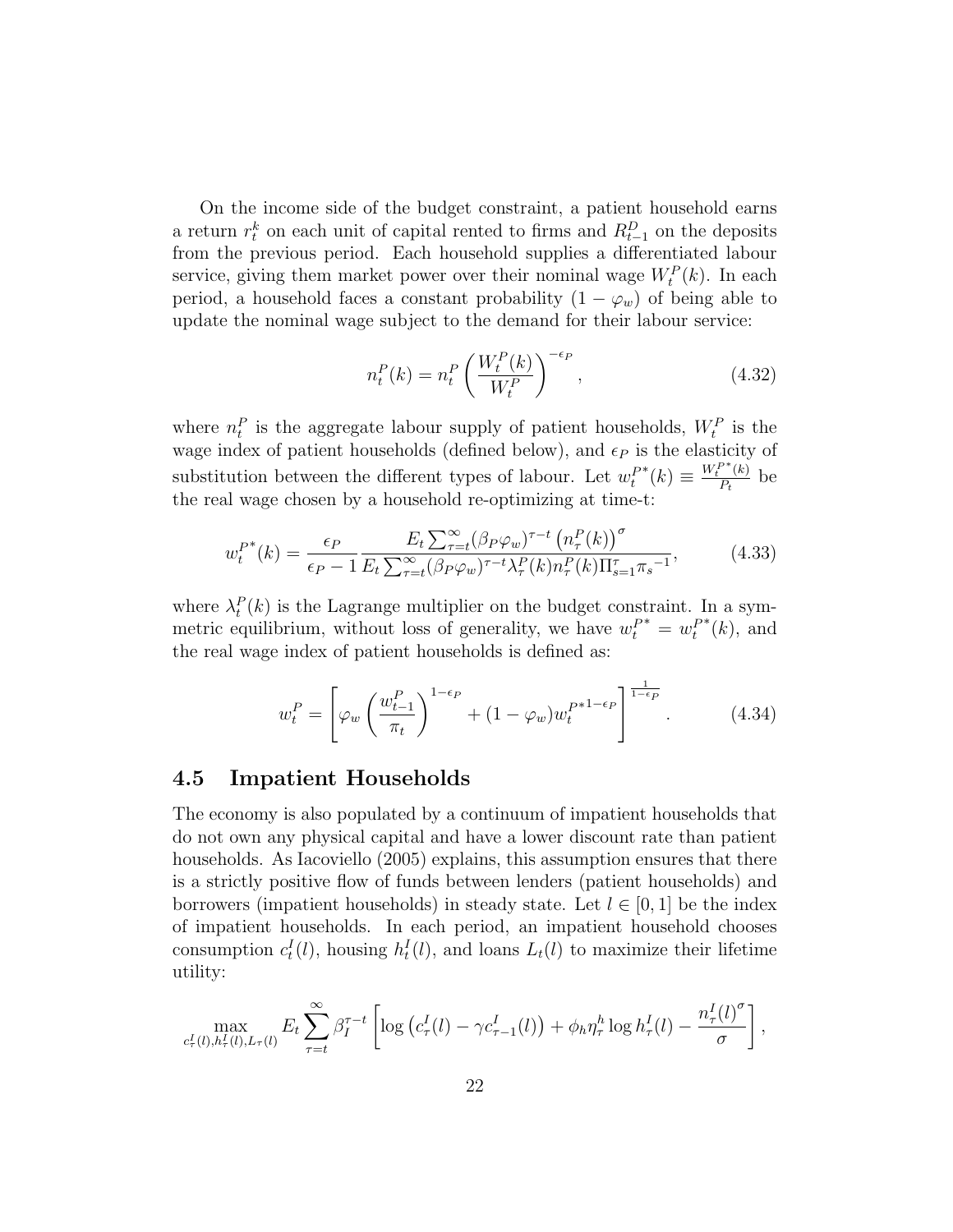subject to the budget constraint:

$$
\frac{W_t^I(l)}{P_t} n_t^I(l) + \frac{L_t(l)}{P_t} = c_t^I(l) + (1 + R_{t-1}^L) \frac{L_{t-1}(l)}{P_t} + q_t^h \left( h_t^I(l) - (1 - \delta_h) h_{t-1}^I(l) + \frac{\phi_h}{2} \left( \frac{h_t^I(l)}{h_{t-1}^I(l)} - 1 \right)^2 h_{t-1}^I(l) \right) \tag{4.35}
$$

and a borrowing constraint:

$$
\frac{L_t(l)}{P_t} \le \rho_b \frac{L_{t-1}(l)}{P_t} + (1 - \rho_b) m q_t^h h_t^I(l). \tag{4.36}
$$

The parameter  $m$  in the borrowing constraint represents the maximum loanto-value ratio set by the regulatory authority. Along the lines of Iacoviello (2015), the borrowing constraint exhibits inertia to reflect the fact that lending criteria do not change every quarter. The rest of the problem of an impatient household, in particular the wage setting decision, is analogous to the problem of a patient household.

### 4.6 Production of Goods

A competitive final good producer assembles intermediate goods according to the technology:

$$
y_t = \left(\int_0^1 y_t(m)^{\frac{\epsilon_y - 1}{\epsilon_y}} dm\right)^{\frac{\epsilon_y}{\epsilon_y - 1}},\tag{4.37}
$$

where  $y_t(m)$  with  $m \in [0, 1]$  represents one of the intermediate goods, and  $\epsilon_y$ is the elasticity of substitution between the intermediate goods. Let  $P_t(m)$ be the price of the intermediate good  $y_t(m)$  and  $P_t$  the price of the final good (and the aggregate price level). The demand for  $y_t(m)$  is:

$$
y_t(m) = y_t(\frac{P_t(m)}{P_t})^{-\epsilon_y},\tag{4.38}
$$

and the aggregate price level is:

$$
P_t = \left(\int_0^1 P_t(m)^{1-\epsilon_y} dm\right)^{\frac{1}{1-\epsilon_y}}.\tag{4.39}
$$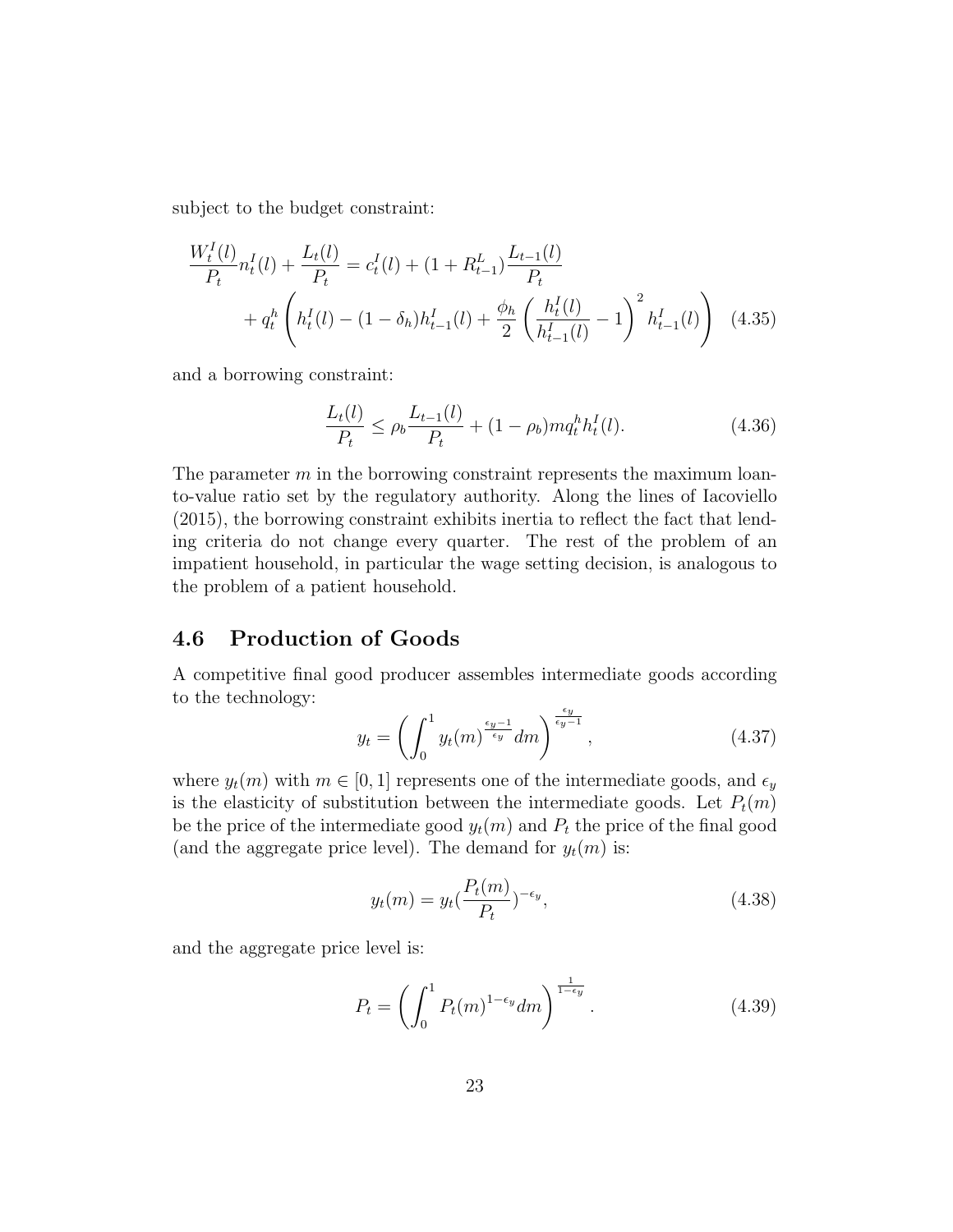Intermediate goods are produced by monopolistically competitive firms that hire both types of households and rent physical capital. The technology to produce intermediate good  $y_t(m)$  is:

$$
y_t(m) = A_t k_{t-1}(m)^\alpha \left( h_t^P(m)^\theta h_t^I(m)^{1-\theta} \right)^{(1-\alpha)}, \tag{4.40}
$$

where  $A_t$  is the total factor productivity evolving according to:

$$
A_t = e^{z_t^A} \tag{4.41}
$$

$$
z_t^A = \rho_A z_{t-1}^A + \varepsilon_t^A. \tag{4.42}
$$

 $\varepsilon_t^A$  is a zero-mean technology shock with standard deviation  $\sigma_A$ .

In each period, the producer of an intermediate good chooses the optimal level of inputs  $k_{t-1}(m)$ ,  $n_t^P(m)$ , and  $n_t^I(m)$  to maximize the discounted sum of real profits:

$$
\max_{k_{t-1}(m),n_t^P(m),n_t^I(m)} E_t \sum_{\tau=t}^{\infty} \beta_P^{\tau-t} \frac{\Lambda_{\tau}^P}{\Lambda_t^P} \left( \frac{P_t(m)}{P_t} y_t(m) - w_t^P n_t^P(m) - w_t^I n_t^I(m) - r_t^k k_{t-1}(m) \right),
$$

subject to the demand (4.38) and the technology (4.40).

Because of the monopolistically competitive market structure, producers of intermediate goods have market power over their price  $P_t(m)$ . Each producer faces a constant probability  $\varphi_p$  of being able to update its price in any given period. Let  $p_t(m)^* \equiv \frac{P_t(m)^*}{P_t}$  $\frac{m}{P_t}$  be the relative optimal price given by:

$$
p_t(m)^* = \frac{\epsilon_y}{\epsilon_y - 1} \frac{E_t \sum_{\tau=t}^{\infty} (\beta_P \varphi_p)^{\tau - t} \lambda_\tau^P s_\tau(m) y_\tau(m)}{E_t \sum_{\tau=t}^{\infty} (\beta_P \varphi_p)^{\tau - t} \lambda_\tau^P y_\tau(m) \left(\Pi_{s=t+1}^{\tau} \pi_s\right)^{-1}},\tag{4.43}
$$

where  $s_t(m)$  is the real marginal cost of the producer. Without loss of generality, we have  $p_t^* = p_t(m)^*$  and can re-write the aggregate price index (4.39) as:

$$
P_t = \varphi_p P_{t-1}^{1-\epsilon_y} + (1-\varphi_p) P_t^{*1-\epsilon_y}.
$$
\n(4.44)

Using the definition of inflation, we have:

$$
1 = \varphi_p \left(\frac{1}{\pi_t}\right)^{1-\epsilon_y} + (1-\varphi_p)p_t^{*1-\epsilon_y}.\tag{4.45}
$$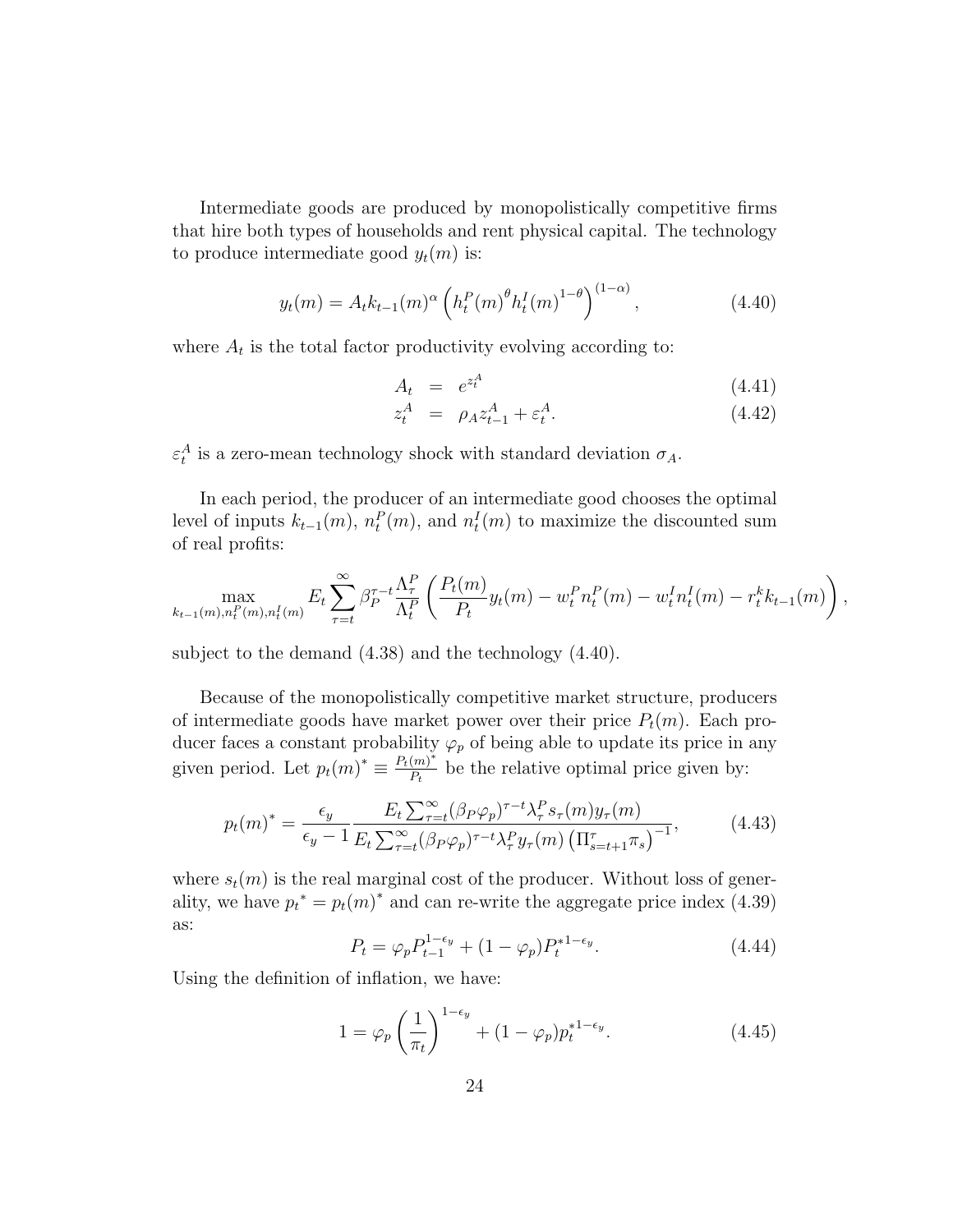#### 4.7 Housing and Capital Producers

Following Alpanda, Cateau, and Meh (2014), competitive firms owned by patient households produce housing and physical capital. At the end of each period, a housing producer (capital producer) purchases all of the undepreciated stock of housing (capital) at the current real market price  $q_t^h$   $(q_t^k)$ , combines it with  $i_t^h$  ( $i_t^k$ ) units of the final good, and resells the new stock to households.

The problem of a housing producer is to choose its level of investment  $i_t^h$ to maximize profits:

$$
E_t \sum_{\tau=t}^{\infty} \beta_P^{\tau-t} \frac{\lambda_\tau^P}{\lambda_t^P} \left[ q_\tau^h h_\tau - q_\tau^h (1 - \delta_h) h_{\tau-1} - i_t^h \right],
$$

subject to the law of motion for the aggregate stock of housing:

$$
h_t = (1 - \delta_h)h_{t-1} + \left[1 - \frac{\kappa_h}{2} \left(\frac{i_t^h}{i_{t-1}^h} - 1\right)^2\right]i_t^h.
$$
 (4.46)

Similarly, the capital producer chooses the level of investment in physical capital  $i_t^k$  to maximize:

$$
E_t \sum_{\tau=t}^{\infty} \beta_P^{\tau-t} \frac{\lambda_{\tau}^P}{\lambda_t^P} \left[ q_{\tau}^k k_{\tau} - q_{\tau}^k (1 - \delta_k) k_{\tau-1} - i_t^k \right],
$$

subject to:

$$
k_t = (1 - \delta_k)k_{t-1} + \left[1 - \frac{\kappa_k}{2} \left(\frac{i_t^k}{i_{t-1}^k} - 1\right)^2\right]i_t^k.
$$
 (4.47)

#### 4.8 Closing the Model

The monetary authority adjusts the policy rate  $R_t$  in response to deviations of inflation from its steady state level  $(\pi)$  and output growth:

$$
\frac{1+R_t}{1+R} = \left(\frac{1+R_{t-1}}{1+R}\right)^{\chi_R} \left(\left[\frac{\pi_{t-1}}{\pi}\right]^{\mu_{\pi}} \left[\frac{y_t}{y_{t-1}}\right]^{\mu_y}\right)^{1-\chi_R} \eta_t^R. \tag{4.48}
$$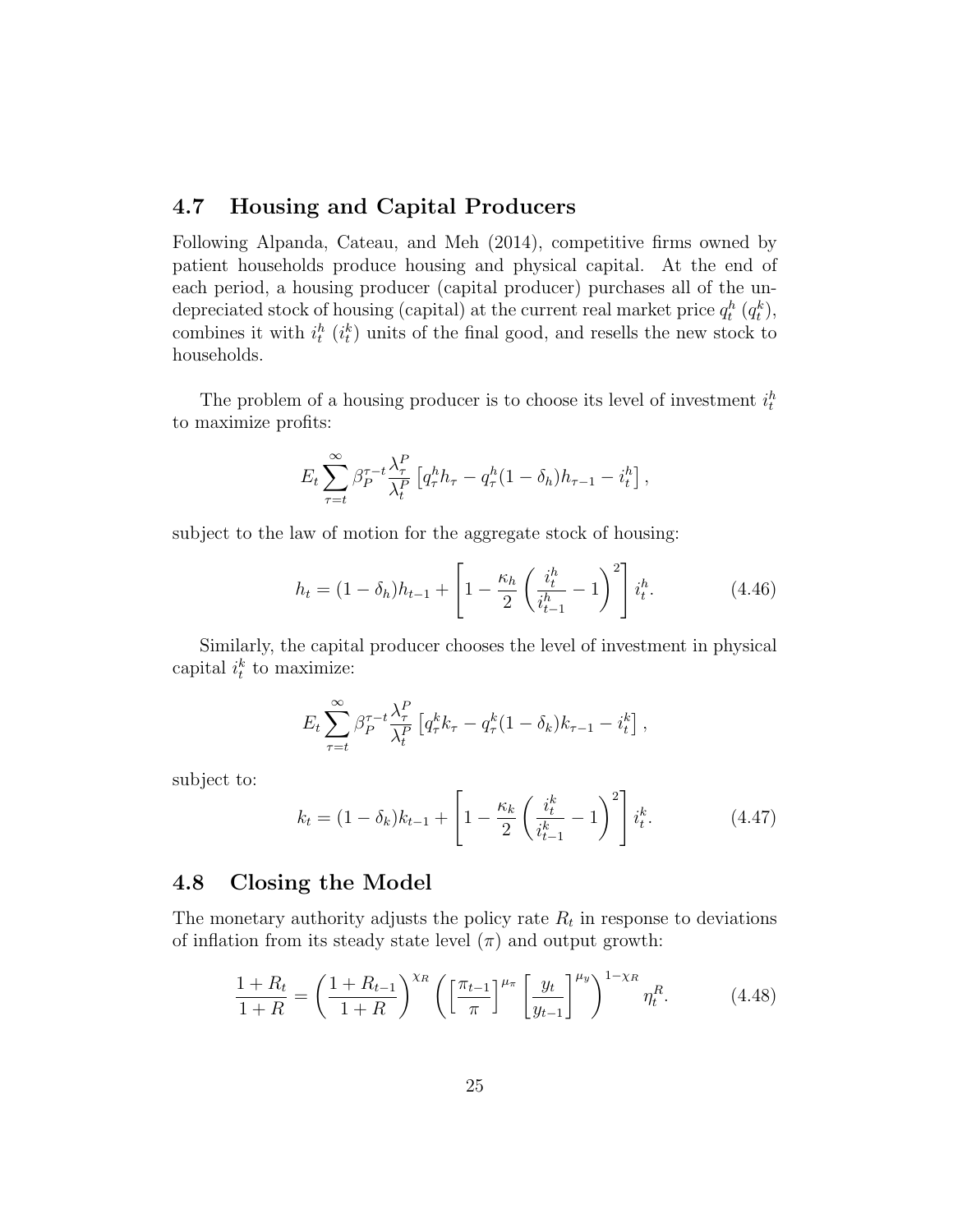R represents the steady state interest rate and  $\eta_t^R$  is a perturbation evolving according to:

$$
\eta_t^R = e^{z_t^R} \tag{4.49}
$$

$$
z_t^R = \rho_R z_{t-1}^R + \varepsilon_t^R, \tag{4.50}
$$

where the monetary policy shock  $\varepsilon_t^R$  has a zero-mean and a standard deviation  $\sigma^R$ .

In a symmetric equilibrium, the prices and allocation of resources maximize the utility of all households and profits of all financial intermediaries and firms subject to their respective constraints. All agents of a given type make the same decisions and all markets clear. In particular, we have the following market clearing conditions for the final good:

$$
y_t = c_t^P + c_t^I + i_t^k + i_t^h \tag{4.51}
$$

and the housing market:

$$
h_t = h_t^P + h_t^I. \tag{4.52}
$$

#### 4.9 Calibration and Solution of the Model

The parameters are calibrated to represent the Canadian economy. A complete list of all parameters and their value can be found in Appendix B.

The parameter  $\tau$  representing the weight on loans from the regulated sector in the loan aggregation technology (4.26) is one of the key parameters. I set its value to target different relative sizes of the regulated sector in the simulations. The elasticity of substitution between regulated and nonregulated loans in the aggregation,  $\epsilon_L$ , is arbitrarily large, to capture the fact that there is very little difference between the two types of loans beyond the interest rate.

Using equation (4.12), I set the elasticity of substitution of demand for deposits,  $\epsilon_D$ , to match the average ratio of the rate on 90-day term deposits to the return on 5-year government bonds between 1995 and 2015. Similarly,  $\epsilon_R$  targets the ratio of 5-year conventional mortgage rates of chartered banks to the return on 5-year government bonds. I choose the value of the elasticity of demand in the non-regulated sector,  $\epsilon_{NR}$ , to have a steady state annual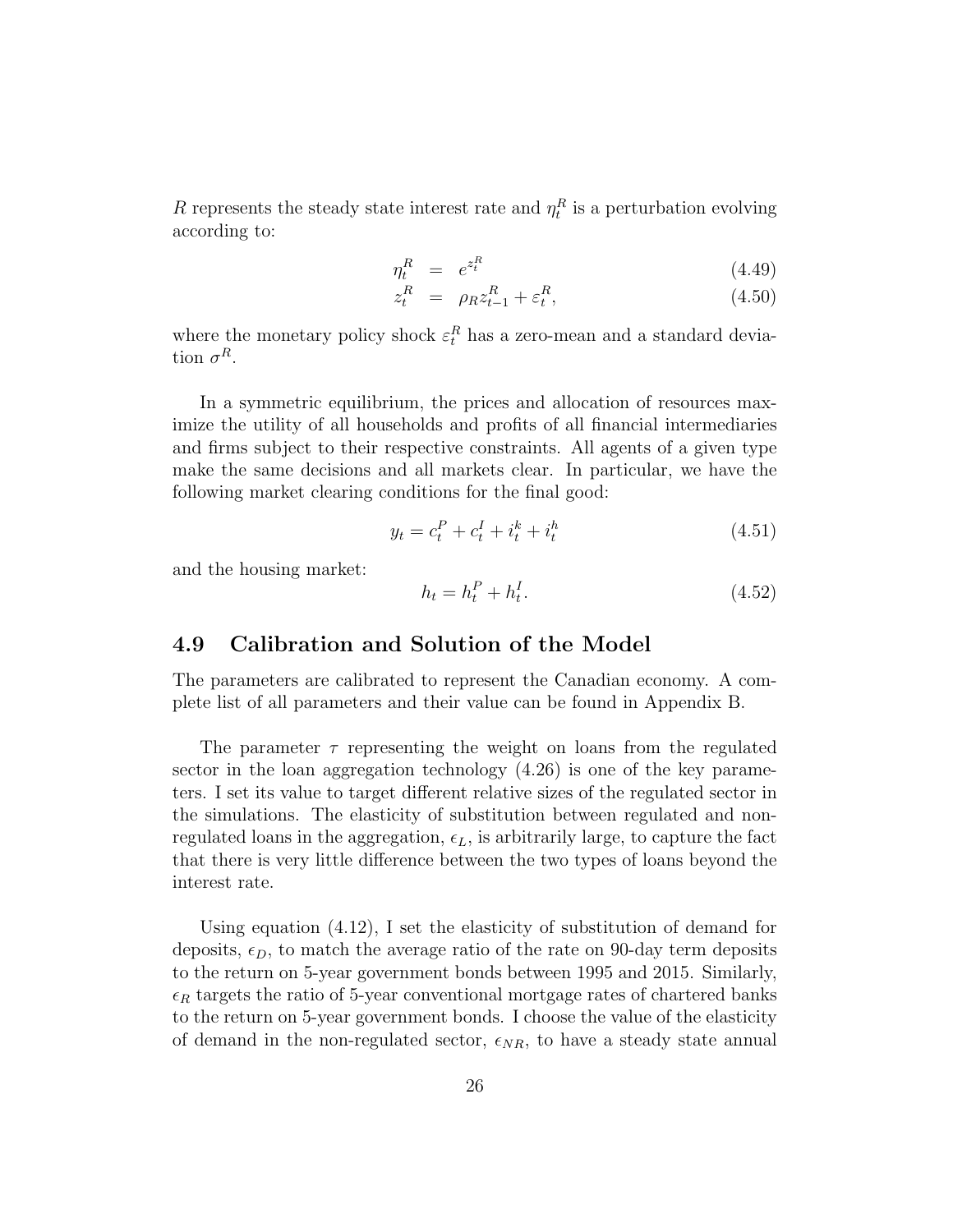spread of 25 basis points between the regulated and the non-regulated sector. I assume interest rate stickiness in the regulated sector only and I set the adjustment cost parameters to have an immediate pass-through of 85% on the deposit rate and 35% on the lending rate.

I assume a very high cost of deviating from the capital requirement  $(\kappa_{KB})$ and set the value of the parameter  $\delta_{KB}$  representing the cost of managing the bank capital to have a steady-state bank capital-to-loan ratio of 8.5%, a value consistent with the rules of the OSFI. The maximum LTV ratio,  $m$ , is 0.9 – which is the maximum LTV ratio for refinancing in Canada – and  $\rho_b$  is set to 0.85.

The discount rate of patient households is consistent with the average 90-day term deposit rates between 1995 and 2016, and the discount rate of impatient households ensures a positive flow of funds between lenders and borrowers in steady state. I set  $\sigma$  to 1.01, a standard value. To calibrate  $\phi_h$ , the weight on housing in the the utility function, and  $\theta$ , the share of patient households in the production function, I target ratios presented in Alpanda, Cateau, and Meh (2014) (share of housing investment in total output and share of impatient households in housing).

The housing and capital production adjustment costs,  $\kappa_h$  and  $\kappa_k$ , are set respectively to 5 and 2.5 and the depreciation rate of capital and housing,  $\delta_k$ and  $\delta_h$ , are set to match the steady-state capital-to-output and housing-tooutput they report.

The weights in the Taylor rule are from Alpanda, Cateau, and Meh (2014). Three parameters (habit persistence parameter  $\gamma$  and installation costs parameters  $\psi_h$  and  $\psi_k$ ), as well as the autocorrelation coefficients and standard deviations for the four shocks, are estimated using Bayesian techniques. The priors are based on those of Iacoviello and Neri (2010). The model is loglinearized and solved using Dynare. A comparison of the simulated second moments of the model with the data is available in Appendix C.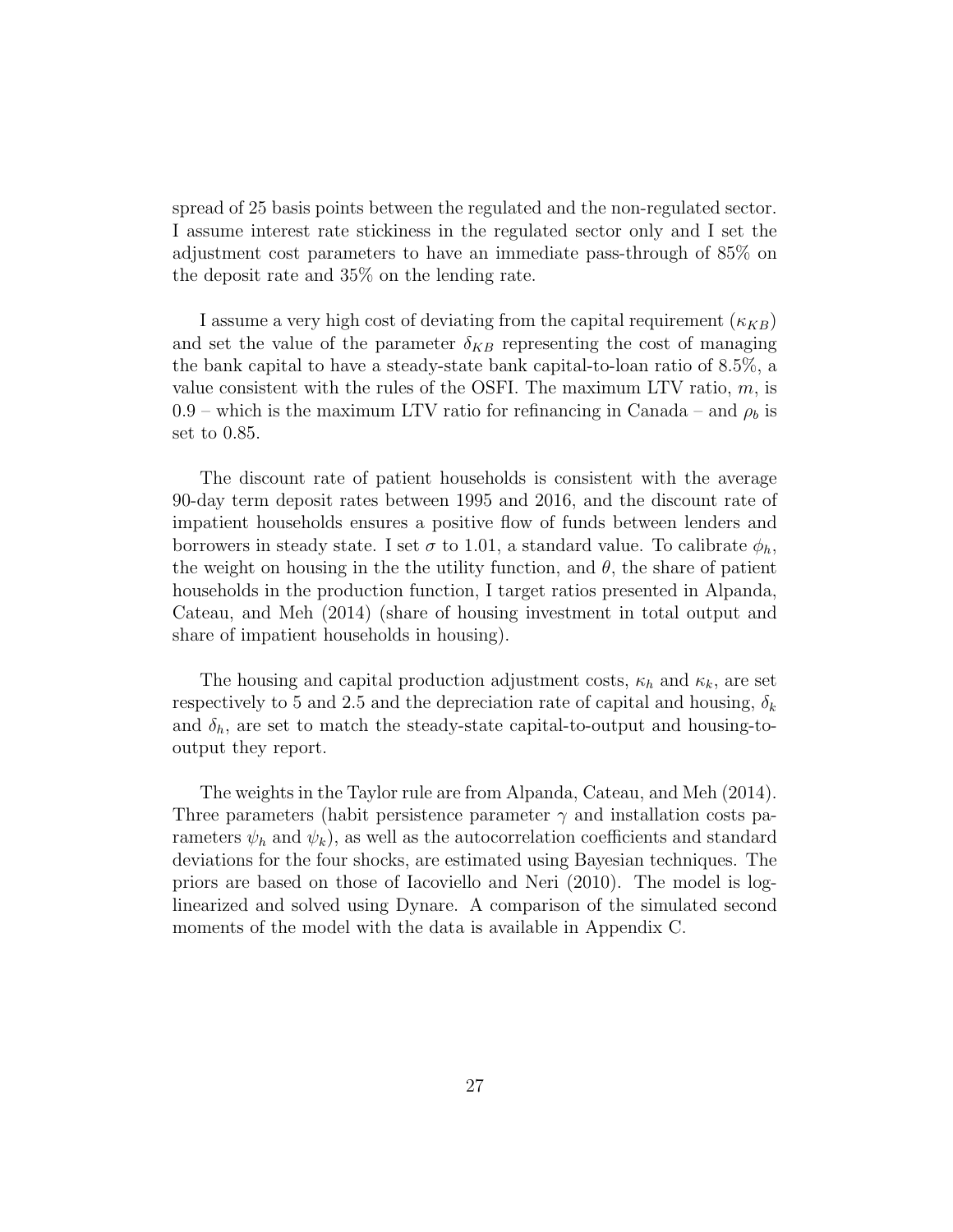# 5 Simulations

In this section, I analyze the impact of the relative size of the non-regulated sector on the responses of the economy to real and financial shocks. More specifically, I compare the impulse response functions of economies that differ only with respect to the value of the parameter  $\tau$ , the weight on the regulated sector in the loan aggregation technology.

In the benchmark economy,  $\tau = 0.85$ , which means the relative share of non-regulated intermediaries is around 15%, in line with their estimated market share in recent years. I compare this benchmark with two more extreme cases: an economy with a very small non-regulated sector ( $\tau = 0.95$ ) and an economy in which the non-regulated sector dominates ( $\tau = 0.1$ ). The size of the shocks is one standard deviation and the sign is chosen to tighten the capital requirement of RFIs. All figures can be found in Appendix D.

#### 5.1 Financial Shock

The financial shock (see Figure 4) decreases the real value of the bank capital and affects the ability of RFIs to lend to households, causing upward pressures on the lending rate. Borrowers are forced to cut borrowing, housing investment and consumption. Lenders, in contrast, increase their level of consumption and investment because prices fell, mitigating the effects of the shock. Overall, output, inflation, the real price of housing, and aggregate consumption all decrease on impact.

In order to rebuild the loss capital, RFIs increase their lending rate and purchase more securities. This allows the NRFIs to expand their balance sheet and moderate the drop in aggregate lending that we would otherwise observe. In other words, NRFIs alleviate the impact of a shock affecting the banking system by providing an alternative source of funds to borrowers.

#### 5.2 Technology Shock

The impulse response functions in Figure 5 present a one standard deviation shock increasing the total factor productivity. The estimated autocorrelation coefficient of the disturbance affecting the total factor productivity is close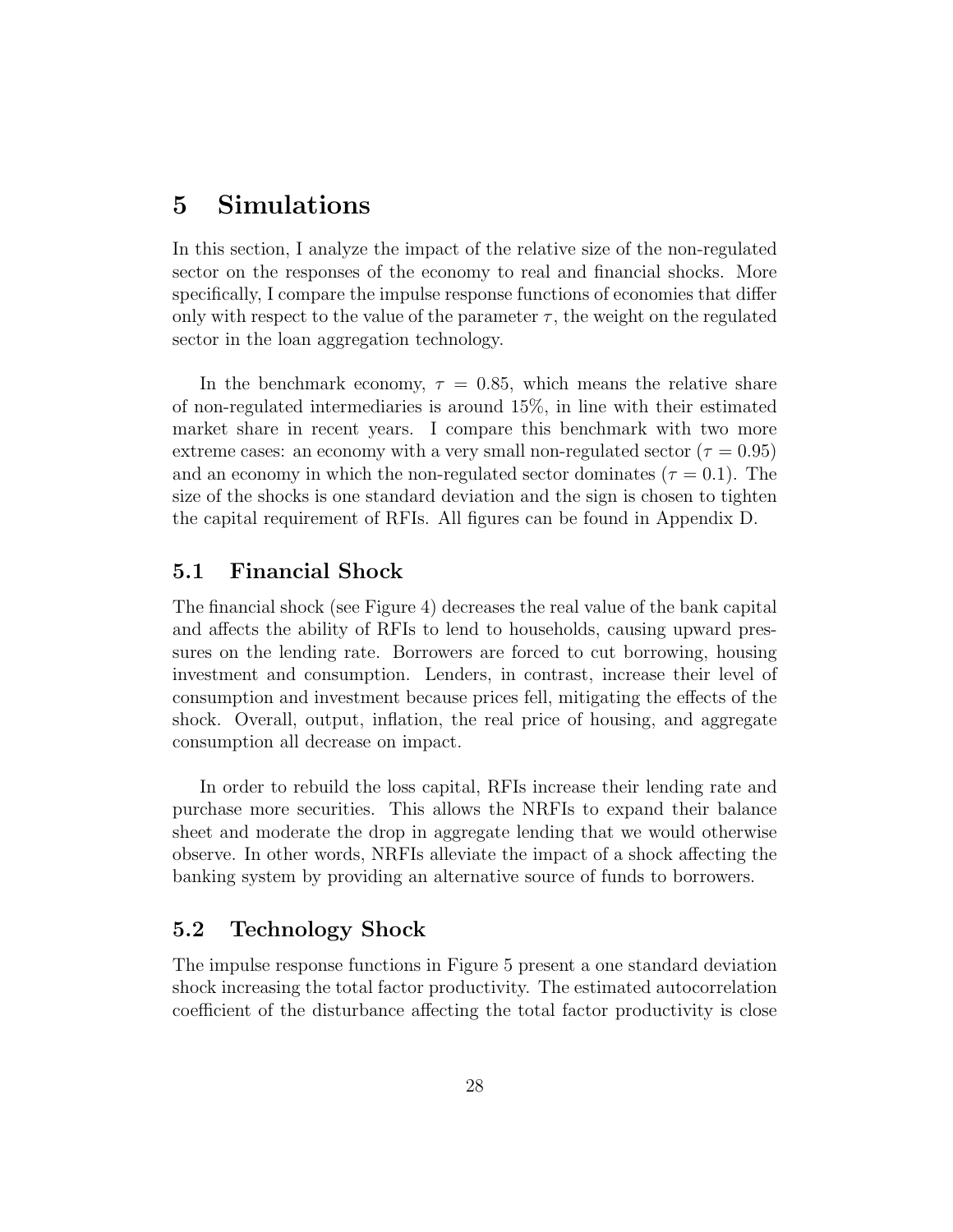to one, which implies very high persistence of the technology shock.

On impact, output rises and capital investment becomes more appealing to lenders. Low inflation leads to a lower policy rate and the borrowers' lending rate falls, in particular in economies with a large non-regulated sector. As income rises, households demand more consumption goods and housing, and the demand for credit rises. However, since aggregate demand rises, inflation pressures lead to an increase in the policy rate. Since the interest rate in the non-regulated sector follows more closely the policy rate, it becomes more attractive to borrow from RFIs than from NRFIs.

#### 5.3 Preference Shock

The impulse response functions to the preference shock in Figure 6 present an increase in the relative preference for housing for both types of households. As we could expect, output, inflation, the real price of housing, and aggregate lending all increase in response to the shock. The impact of the shock on housing investment and aggregate lending (or household debt) is very persistent.

The policy rate increases in response to higher inflation, causing an increase in lending rates, in particular in the non-regulated sector, which is more sensitive to movements in the policy rate. For this reason, we observe a change in the composition of lending in favour of RFIs, but the increase in aggregate lending remains the same across all specifications. This suggests that even though the presence of NRFIs affects the composition of aggregate lending, it does not cause a larger increase in indebtedness when the demand for credit rises. It is worth pointing out that when NRFIs are relatively large, the regulated sector is not able to absorb all of the demand for credit. As a result, the balance sheet of NRFIs does not contract as much and the lending rate faced by households increases more.

#### 5.4 Monetary Policy Shock

Figure 7 presents the responses to an unexpected policy rate cut. On impact, output, inflation, consumption, and investment rise. However, because the Taylor rule responds strongly to deviations of inflation from the steady state, rates quickly start rising. Again, since the lending rate in the non-regulated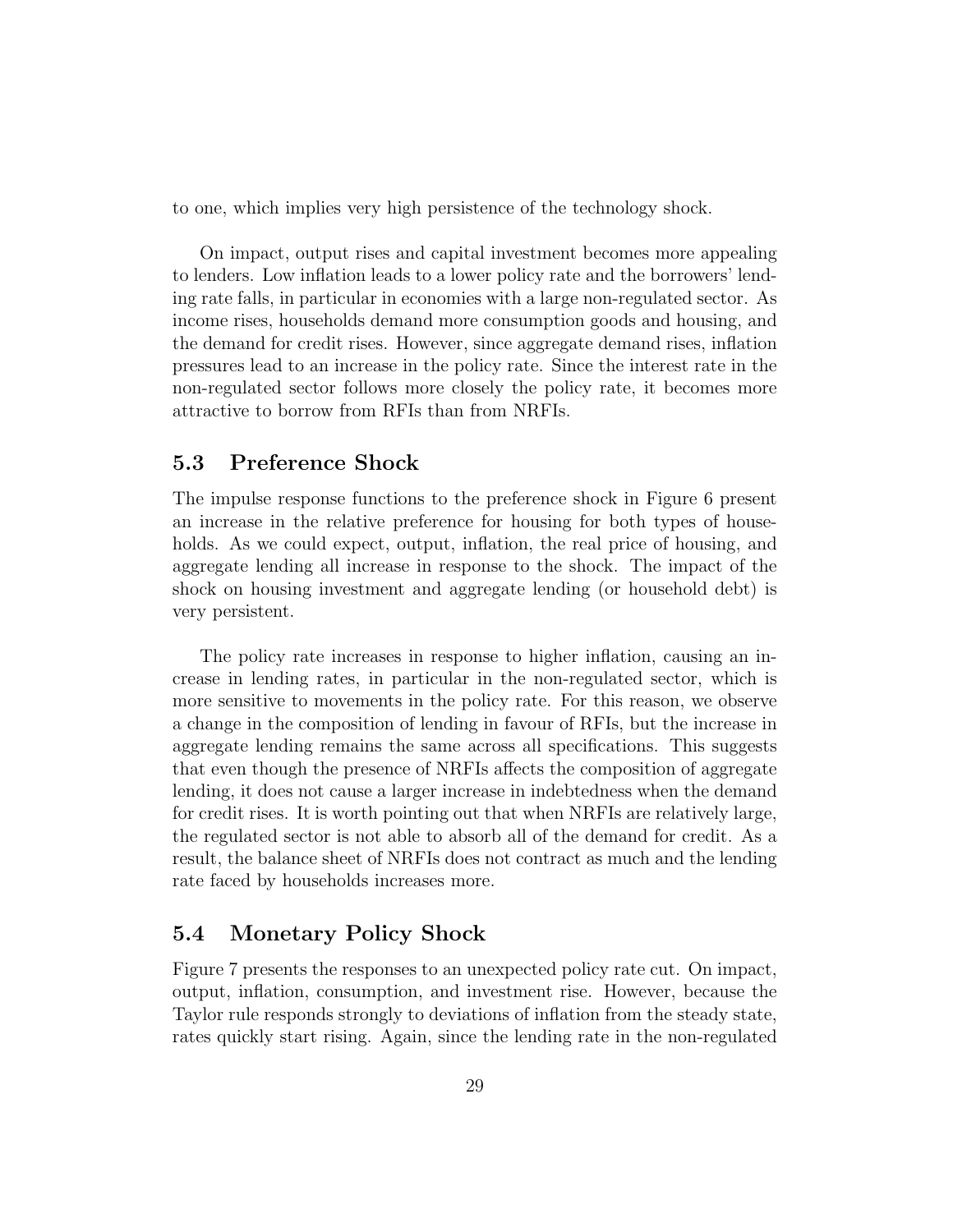sector is very sensitive to the policy rate, we observe a change in the composition of lending. The balance sheet of NRFIs is not as affected by this recomposition when NRFIs are relatively large and it is harder for RFIs to meet the demand for credit.

### 5.5 Sensitivity Analysis

#### 5.5.1 Elasticity of Substitution in Loan Aggregation

The parameter  $\varepsilon_L$  in equation (4.26) represents the elasticity of substitution between loans from each sector. In the analysis presented above, I assumed that loans issued by regulated and non-regulated financial intermediaries are almost perfect substitutes ( $\varepsilon_L = 100$ ). To determine the impact of this assumption on the predictions of the model, I consider a case with a much lower elasticity of substitution( $\varepsilon_L = 1.01$ ). The main implication of this change is that the volume of loans issued by regulated and non-regulated financial intermediaries will tend to move together instead of in opposite directions.

The assumption regarding the elasticity of substitution of loans matters the most when we look at the responses to a financial shock (see Figure 8). With a lower elasticity of substitution, it is harder to replace loans from RFIs with loans from NRFIs when RFIs are unable to fulfill the demand for credit. As a result, the stabilization effect of NRFIs is smaller than in the baseline calibration.<sup>10</sup>

#### 5.5.2 Interest Rate Stickiness

In the baseline calibration, movements in the policy rate are transmitted to the non-regulated sector more quickly than to the regulated sector because of the adjustment costs faced by the loan and deposit branches of an RFI. In this second sensitivity analysis, I relax this assumption and assume that all financial intermediaries can adjust their rates at no cost  $(\kappa_{RR}=\kappa_{RR}=0)$ . This change will affect the response of the interest rates faced by households, in particular the lending rate when RFIs dominate the market.

<sup>10</sup>Unless NRFIs are the most important players in the mortgage market (case with  $\tau = 0.1$ ) because the financial shock has a negligible impact on the economy.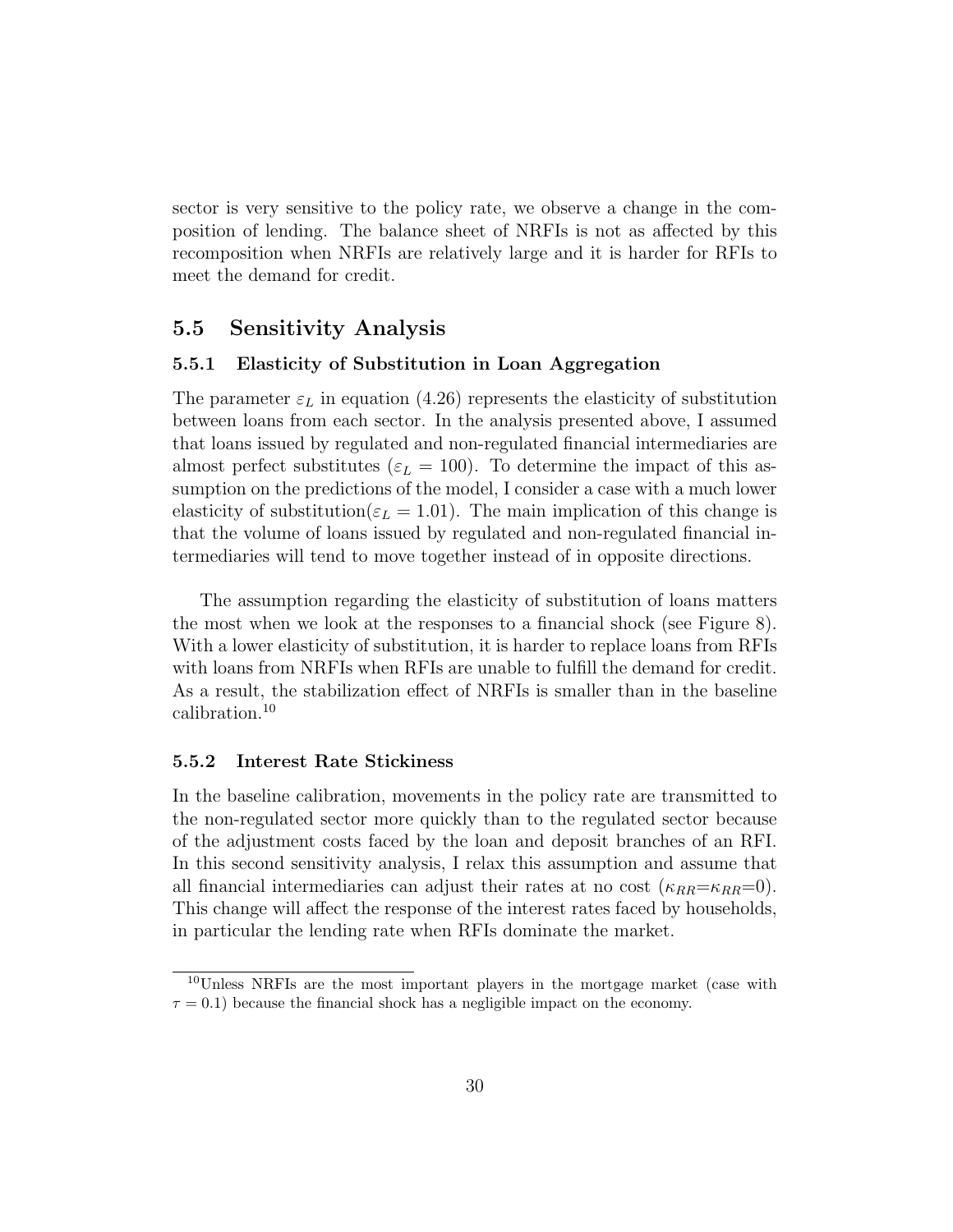Figure 9 shows the impulse response functions to the negative financial shock. As we would have expected, the shock has a stronger impact on the economy, but the qualitative observations on the effects of NRFIs still hold.

In Figure 10, we can see the responses to a monetary policy shock without any interest rate adjustment costs. Interest rate stickiness affects the speed and magnitude of the recomposition of lending, but has a negligible impact on the dynamic of the main real macroeconomic variables.

# 6 Concluding Remarks

In this paper, I first documented the pricing differences between regulated and non-regulated issuers of insured mortgages in Canada. Then, building on these facts, I built a DSGE model with housing, household debt, and two types of financial intermediaries to analyze the impact of the rise of NRFIs in the mortgage market. In my model, regulated and non-regulated financial intermediaries differ in three ways. First, RFIs raise funds with retail deposits while NRFIs issue securities to finance their lending. Second, the demand faced by NRFIs is more elastic. This assumption implies that the interest rate on mortgages is lower in the non-regulated sector, an assumption consistent with the empirical evidence. Finally, RFIs have to hold bank capital in order to satisfy the capital requirement imposed by the regulatory authority, but NRFIs are not subject to this regulation.

The simulations suggest that NRFIs contribute to an economy's rebounding when it has been hit by a financial shock because they are able to issue more loans when the capital requirement prevents RFIs from fulfilling the demand, in particular when loans issued by the two sectors are easily substitutable.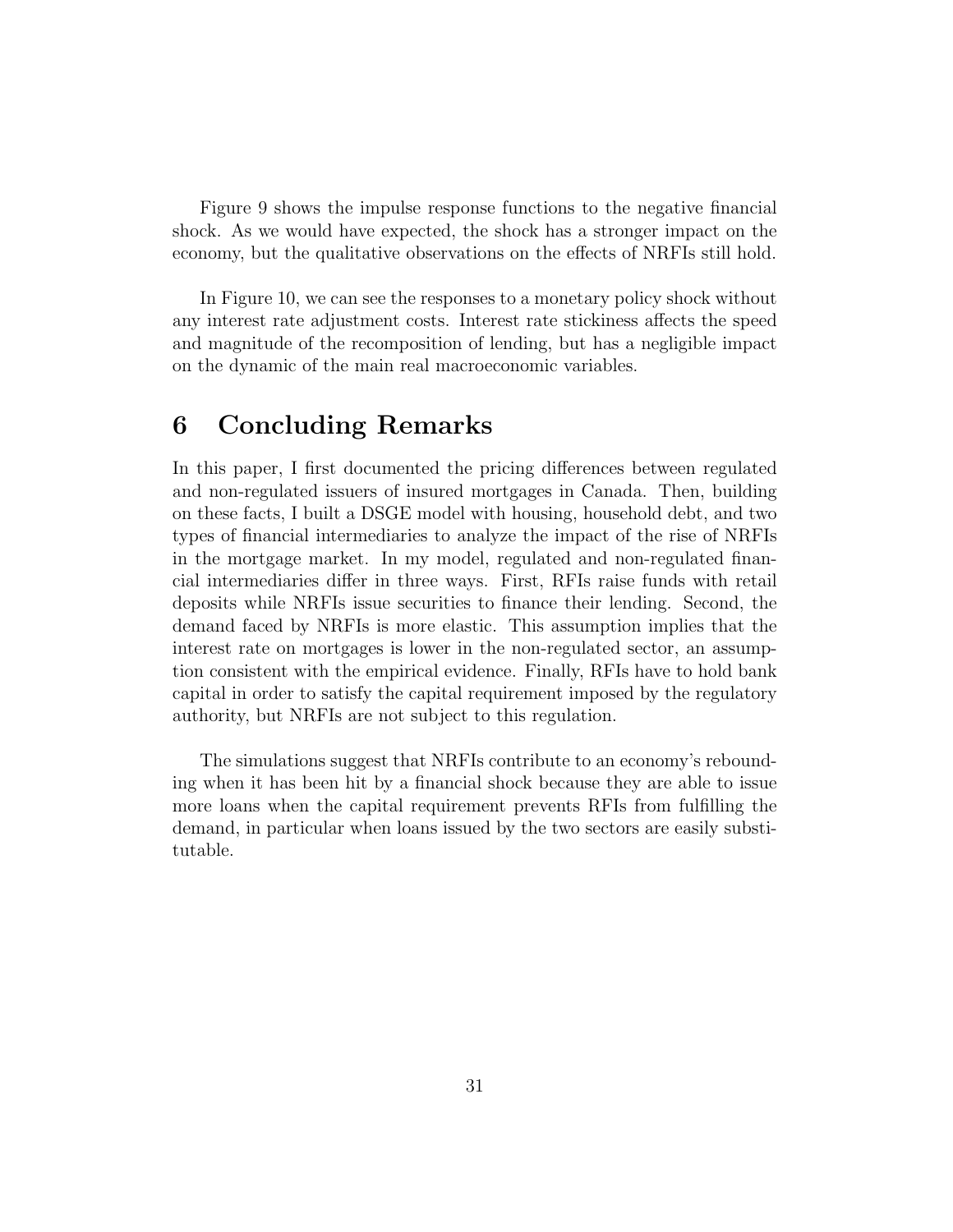# References

- [1] Allen, J., R. Clark, and J.-F. Houde. 2014. "Price Dispersion in Mortgage Markets." The Journal of Industrial Economics. 62(3). p.377-416.
- [2] Allen, J., and Y. Liu. 2007. "A Note on Contestability in the Canadian Banking Industry." Bank of Canada Discussion Paper No. 2007-7.
- [3] Allen, J., and D. McVanel. 2009. "Price Movements in the Canadian Residential Mortgage Market." Bank of Canada Working Paper No. 2009- 13.
- [4] Alpanda, S., G. Cateau, and C. Meh. 2014. "A Policy Model to Analyze Macroprudential Regulations and Monetary Policy." Bank of Canada Working Paper No. 2014-6.
- [5] Borenstein, S., and N. L. Rose. 1991. "Competition and Price Dispersion in the U.S. Airline Industry." National Bureau of Economic Research Working Paper No. 3785.
- [6] Burdett, K., and K. L. Judd. 1983. "Equilibrium Price Dispersion." Econometrica. 51(4). p.955-969.
- [7] Carlson, J. A., and R. P. McAfee. 1983. "Discrete Equilibrium Price Dispersion." Journal of Political Economy. 91(3). p.480-493.
- [8] CMHC. 2013. "The NHA Mortgage-Backed Securities Guide 2013." Canadian Housing and Mortgage Corporation, Ottawa.
- [9] Dahlby, B., and D. S. West. 1986. "Price Dispersion in an Automobile Insurance Market." Journal of Political Economy. 94(2). p.418-438.
- [10] Gerali, A. S. Neri, L. Sessa, and F. M. Signoretti. 2010. "Credit and Banking in a DSGE Model of the Euro Area." Journal of Money, Credit, and Banking. 42(6). p.107-139.
- [11] Hoskins, S. M., K. Jones, and N. E. Weiss. 2013. "An Overview of the Housing Finance System in the United States." Congressional Research Service.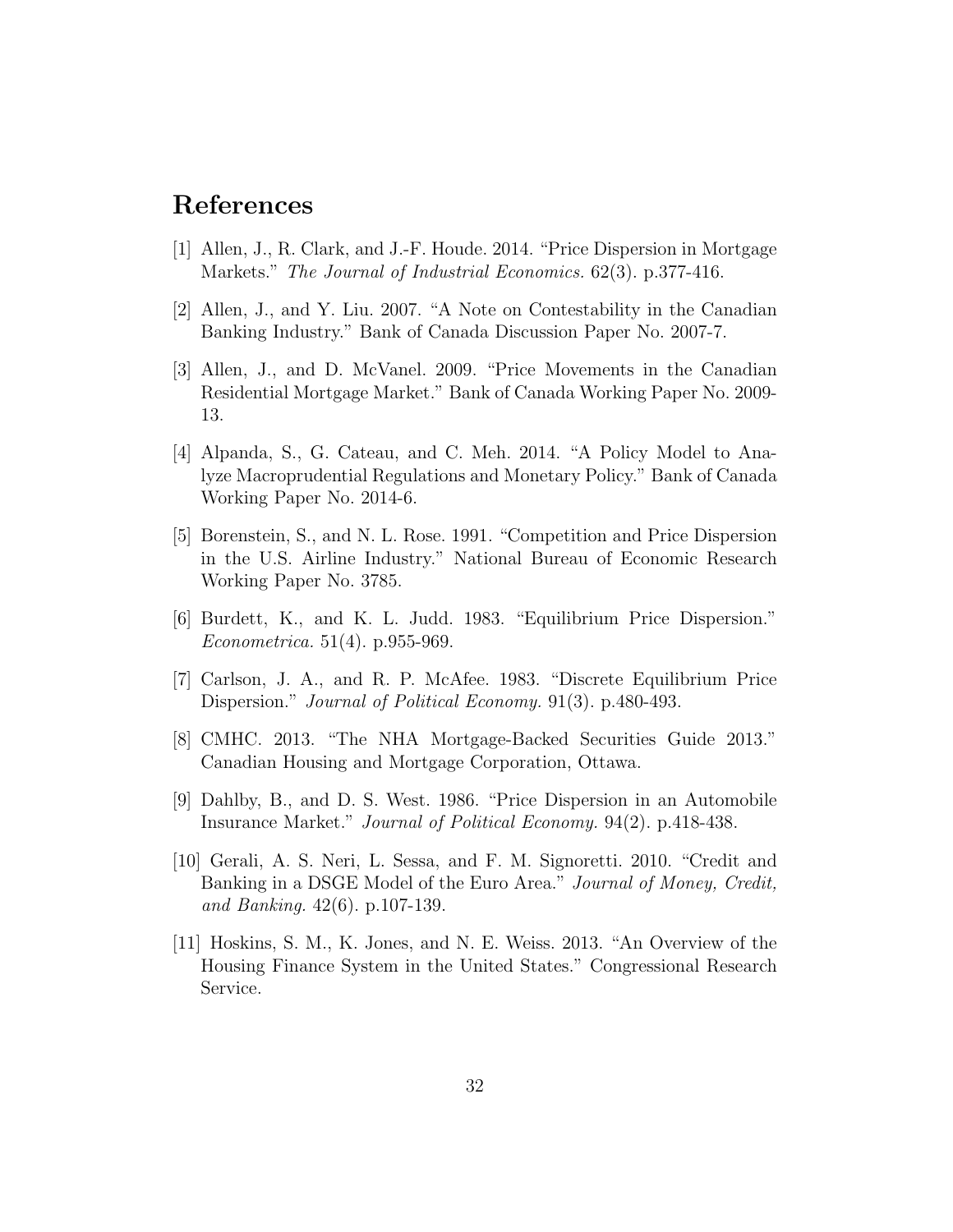- [12] Iacoviello, Matteo. 2005. "House Prices, Borrowing Constraints, and Monetary Policy in the Business Cycle." The American Economic Review. 95(3). p.739-764.
- [13] Iacoviello, Matteo. 2015. "Financial Business Cycles." Review of Economic Dynamics. 18(1). p.140-163.
- [14] Iacoviello, M., and S. Neri. 2010. "Housing Market Spillovers: Evidence from an Estimated DSGE Model." American Economic Journal: Macroeconomics. 2(2). p.125-164.
- [15] Kiff, J., S. Mennill, and G. Paulin. 2010. "How the Canadian Housing Finance System Performed Through the Credit Crisis: Lessons for Other Markets." *Journal of Structured Finance*. 16(3). p.44-64.
- [16] Kwapil, C., and J. Scharler. 2010. "Interest Rate Pass-Through, Monetary Policy Rules, and Macroeconomic Stability." Journal of International Money and Finance. 29. p.236-251.
- [17] Reinganum, Jennifer. 1979. "A Simple Model of Equilibrium Price Dispersion." Journal of Political Economy. 87(4). p.851-858.
- [18] Salop, S., and J. Stiglitz. 1977. "Bargains and Ripoffs: A Model of Monopolistically Competitive Price Dispersion." The Review of Economic Studies. 44(3). p.493-510.
- [19] Sorensen, Alan T. 2000. "Equilibrium Price Dispersion in Retail Markets for Prescription Drugs." Journal of Political Economy. 108(4). p.833-850.
- [20] Traclet, Virginie. 2010. "An Overview of the Canadian Housing Finance System." Housing Finance International. Autumn 2010. p.6-13.
- [21] Verona, F., M. F. Martins, and I. Drumond. 2013. "(Un)anticipated Monetary Policy in a DSGE Model with a Shadow Banking System." Bank of Findland Research Discussion Papers No. 4-2013.
- [22] Wilde, L. L., and A. Schwartz. 1979. "Equilibrium Comparison Shopping." The Review of Economic Studies. 46(3). p.543-553.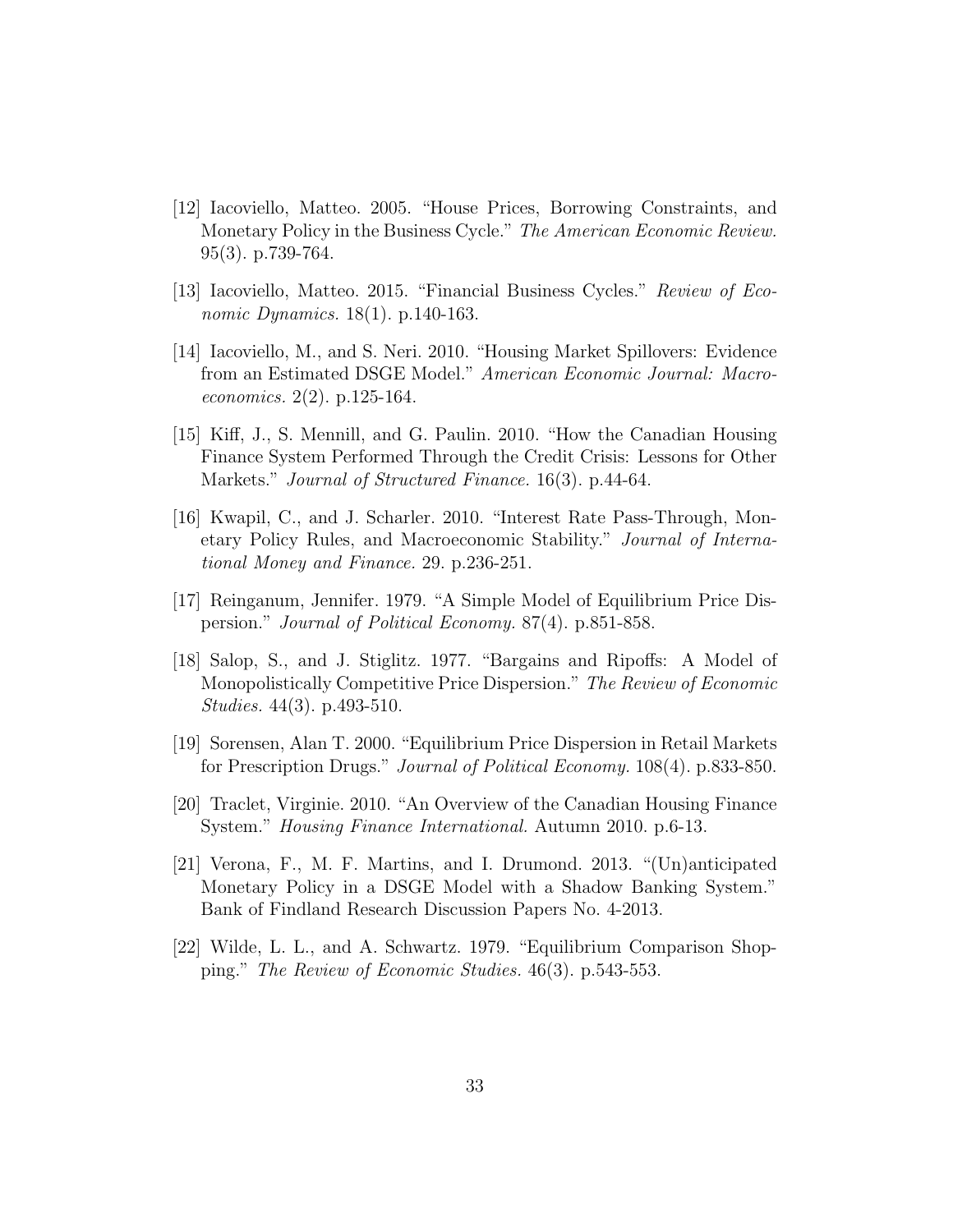# A Residuals of the Regressions



Figure 2: Residual from the regression model 3.1



Figure 3: Residual from the regression model 3.2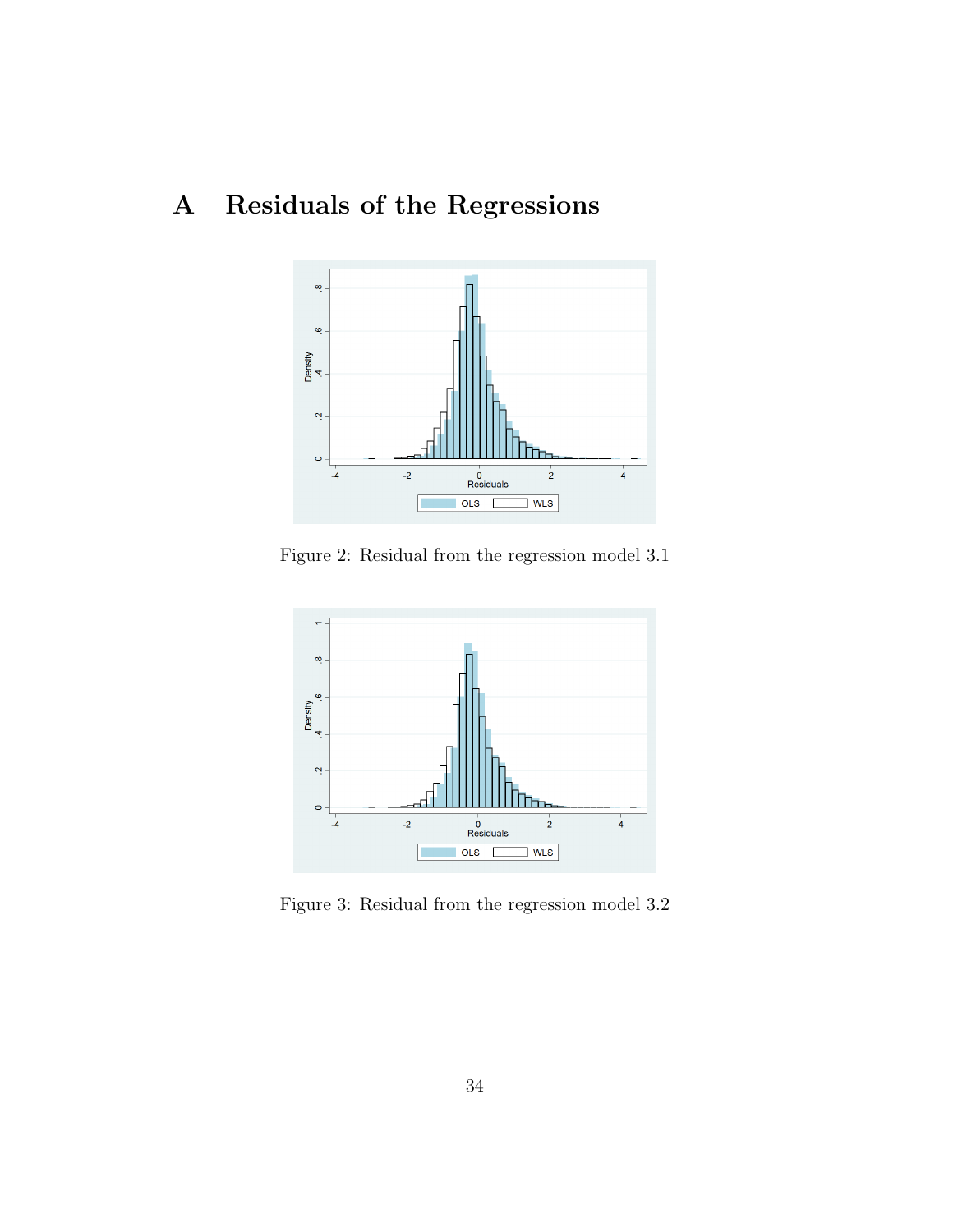# B Parameter Values

| Financial sector                                             |                                     |  |
|--------------------------------------------------------------|-------------------------------------|--|
| $\epsilon_D, \, \epsilon_R, \, \epsilon_{NR}, \, \epsilon_L$ | $-0.7038, 2.4066, 2.5381, 100$      |  |
| $\delta_{KB}$                                                | To get $\nu = 0.085$                |  |
| $\kappa_{RD}, \kappa_{RR}, \kappa_{RNR}, \kappa_{KR}$        | 0.1542, 1.4192, 0.00, 25            |  |
| $\rho_b$                                                     | 0.85                                |  |
| $\tau$                                                       | $\{0.1, 0.85, 0.95\}$               |  |
|                                                              | Preferences                         |  |
| $\beta_P, \beta_I$                                           | 0.9962, 0.98                        |  |
| $\phi_h$ , $\sigma$                                          | 0.2, 1.01                           |  |
|                                                              | Goods, capital, and housing sectors |  |
| $\alpha, \theta$                                             | 0.35, 0.40                          |  |
| $\delta_h$ , $\delta_k$                                      | 0.015, to get $k/y = 8$             |  |
| $\kappa_h, \kappa_k$                                         | 5.00, 2.50                          |  |
| Pricing decisions                                            |                                     |  |
| $\epsilon_y$ , $\epsilon_P$ , $\epsilon_I$                   | 21.00, 5.00, 5.00                   |  |
| $\varphi_p,\,\varphi_w$                                      | 0.75, 0.60                          |  |
| Policy rules                                                 |                                     |  |
| m                                                            | 0.90                                |  |
| $\chi_r, \mu_\pi, \mu_u$                                     | 0.75, 2.50, 0.00                    |  |

Table 5: Calibrated parameters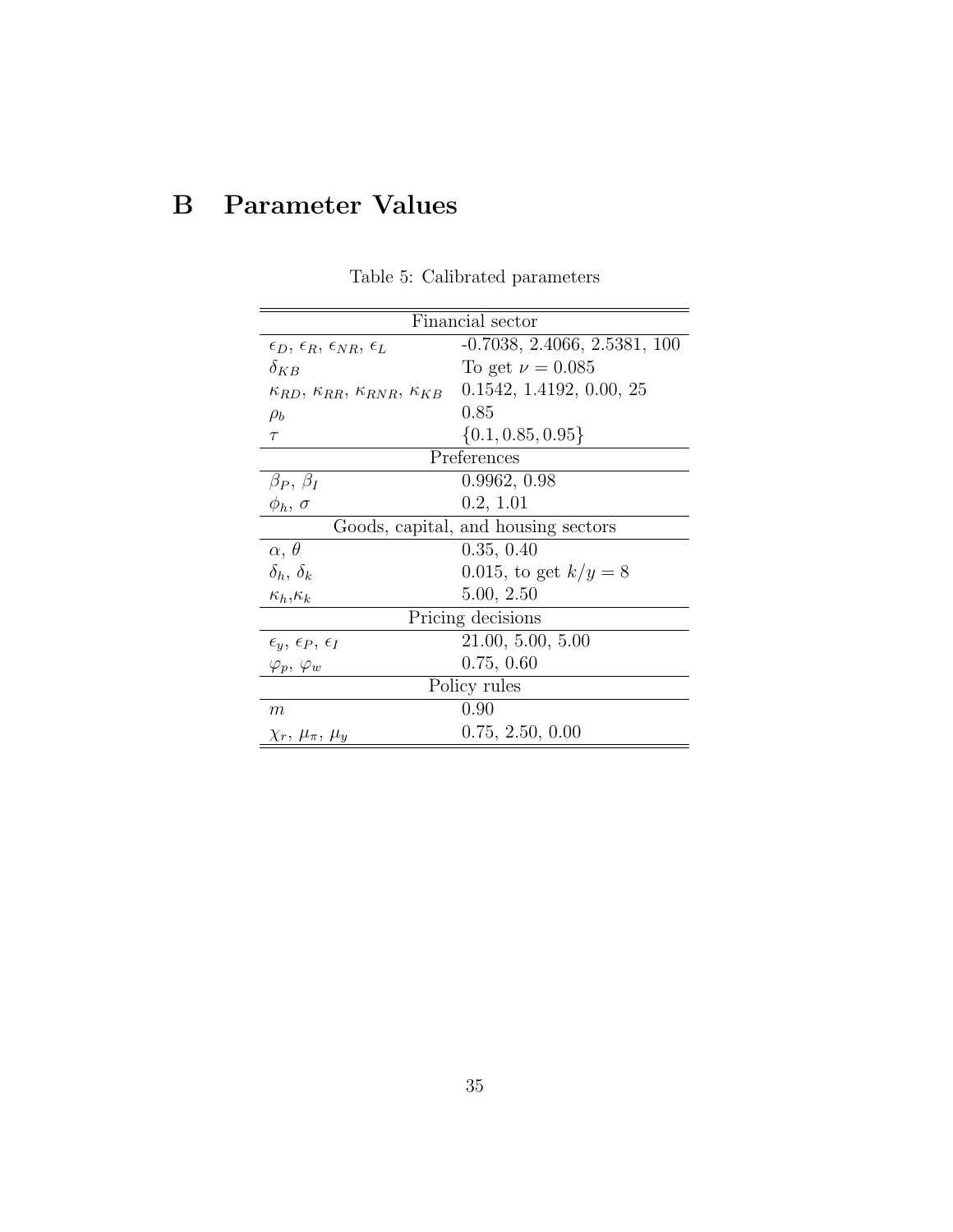|  |  | Table 6: Estimated parameters |
|--|--|-------------------------------|
|--|--|-------------------------------|

| Parameter     | Prior distribution      | Posterior mean | Posterior median |
|---------------|-------------------------|----------------|------------------|
| $\rho_A$      | Beta $(0.8, 0.1)$       | 0.9976         | 0.9977           |
| $\rho_R$      | Beta $(0.8, 0.1)$       | 0.7293         | 0.7369           |
| $\rho_{kB}$   | Beta $(0.8, 0.1)$       | 0.3387         | 0.3351           |
| $\rho_h$      | Beta $(0.8, 0.1)$       | 0.9613         | 0.9639           |
| $\sigma_A$    | Inv. Gamma(0.001, 0.01) | 0.0348         | 0.0346           |
| $\sigma_R$    | Inv. Gamma(0.001, 0.01) | 0.0020         | 0.0020           |
| $\sigma_{KB}$ | Inv. Gamma(0.001, 0.01) | 0.2524         | 0.2509           |
| $\sigma_h$    | Inv. Gamma(0.001, 0.01) | 0.1257         | 0.1205           |
| $\gamma$      | Beta $(0.5, 0.075)$     | 0.3962         | 0.3933           |
| $\psi_h$      | Gamma $(10,2.5)$        | 5.7506         | 5.6901           |
| $\psi_k$      | Gamma $(10,2.5)$        | 7.1944         | 7.0788           |

Observed variables: consumption, investment in residential structures, deposits, and lending rate in the regulated sector. Data sources: CANSIM Tables 176-0015, 176-0043, 282-0092, 380-0066, 380-0084.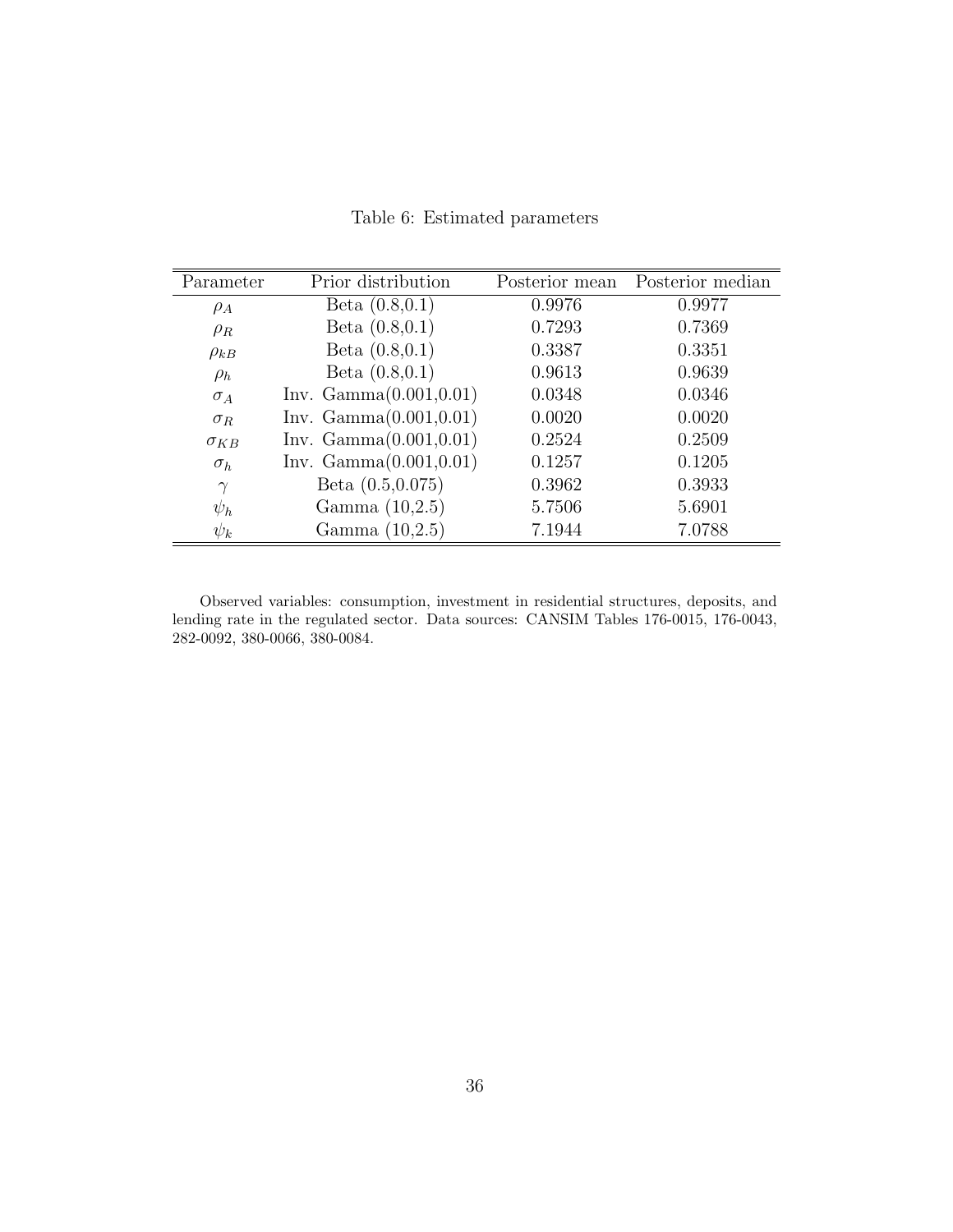# C Comparison of Empirical and Simulated Moments

| Variable                          | Empirical moments | Simulated moments |
|-----------------------------------|-------------------|-------------------|
| Y                                 | 1.00              | 1.00              |
| $\frac{c^P + c^I}{i^h}$           | 0.62              | 0.93              |
|                                   | 3.30              | 1.58              |
| $i^k$                             | 5.64              | 1.01              |
| $n^{P^{\theta}} n^{I^{1-\theta}}$ | 0.73              | 0.11              |
| $\boldsymbol{d}$                  | 1.42              | 2.72              |
| $l^R$                             | 4.84              | 1.34              |
| $k^B$                             | 3.05              | 1.88              |
| $\boldsymbol{R}$                  | 12.55             | 9.57              |
| $\mathbb{R}^D$                    | 62.66             | 9.56              |
| $R^R$                             | 5.83              | 4.63              |
| $\pi$                             | 0.18              | 0.04              |

Table 7: Volatility of variables relative to the volatility of output. Simulated moments are for the benchmark specification ( $\tau = 0.85$ )

I use the posterior mode of the estimates to compute the simulated moments. Data sources: CANSIM Tables 176-0015, 176-0043, 282-0092, 380-0066, 380-0084. Output (y) is measured as real GDP at market price; consumption  $(c^P + c^I)$  as households' final consumption expenditure; housing investment  $(i^h)$  as investment – residential structures; physical capital investment  $(i^k)$  as investment – non-residential structures, machinery and equipment; and employment  $(n^{P^{\theta} n^{I^{1-\theta}}})$  as total hours worked. Real deposits d, real loans from the regulated sector  $l^R$ , and real bank capital  $k^B$  are defined as (Canadian dollar) total deposit, residential mortgages, and shareholders' equity of chartered banks divided by the GDP deflator. The policy rate  $R$  is measured as the 5-year yield on the federal government's bonds, the deposit rate  $R^D$  as the rate on 90-days term deposits, and the lending rate in the regulated sector  $R^R$  as the rate on conventional 5-year mortgage charged by chartered banks. Finally, inflation is measured as the CPI and all variables are in log.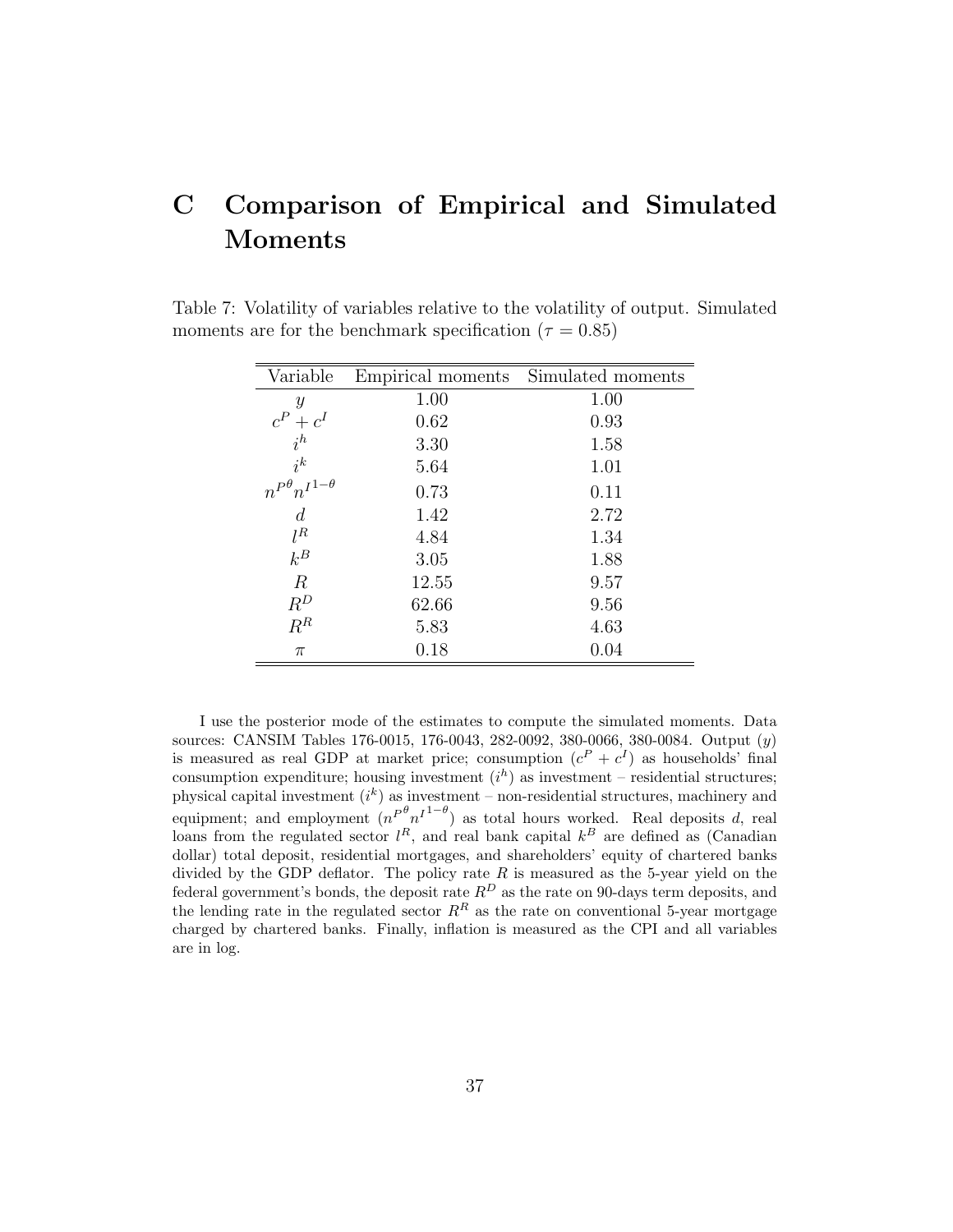# D Impulse Response Functions



Figure 4: Financial shock. Black solid line:  $\tau = 0.95$ ; blue dashed line:  $\tau = 0.85$ ; red dotted line:  $\tau = 0.1$ .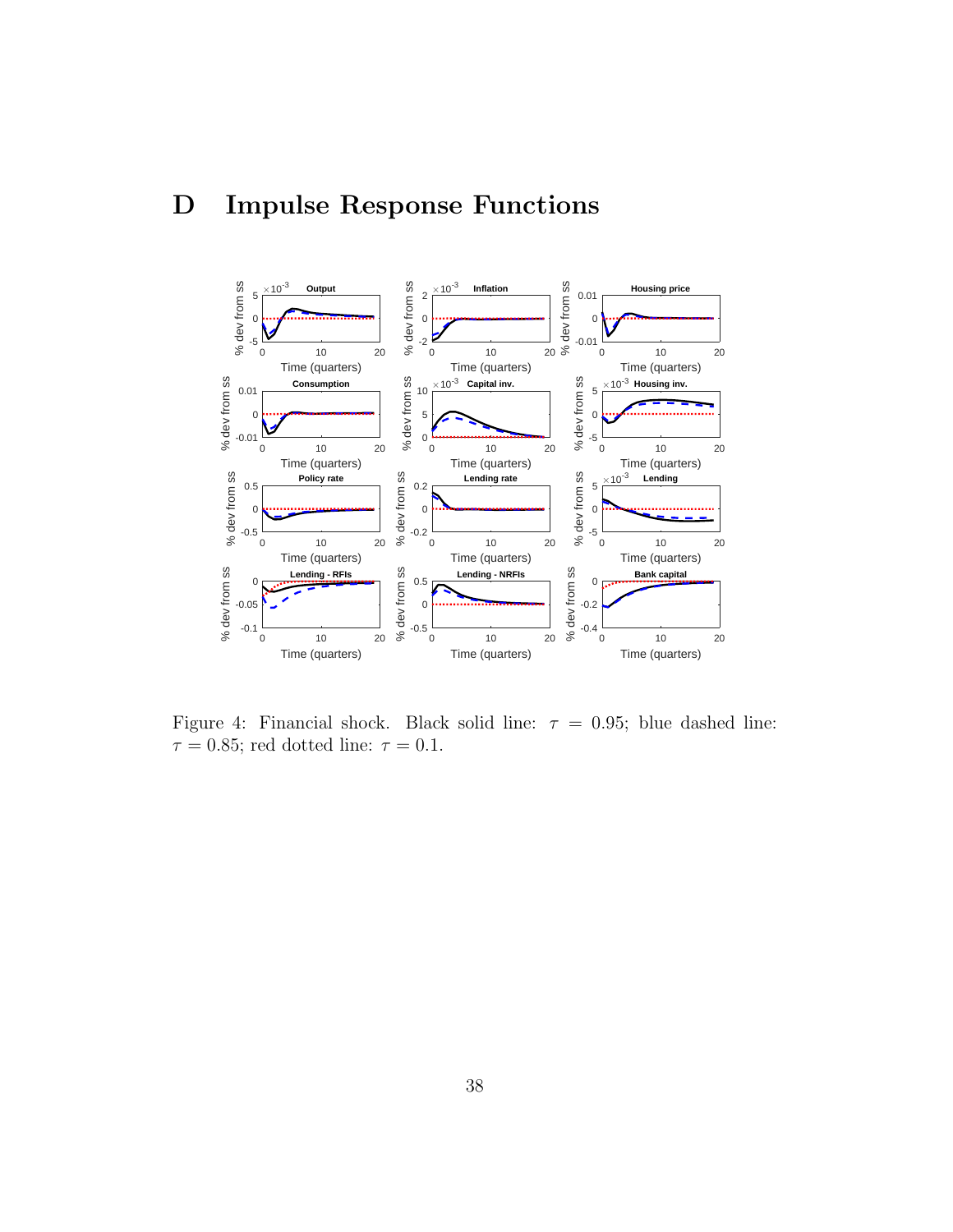

Figure 5: Technology shock. Black solid line:  $\tau = 0.95$ ; blue dashed line:  $\tau=0.85;$  red dotted line:  $\tau=0.1.$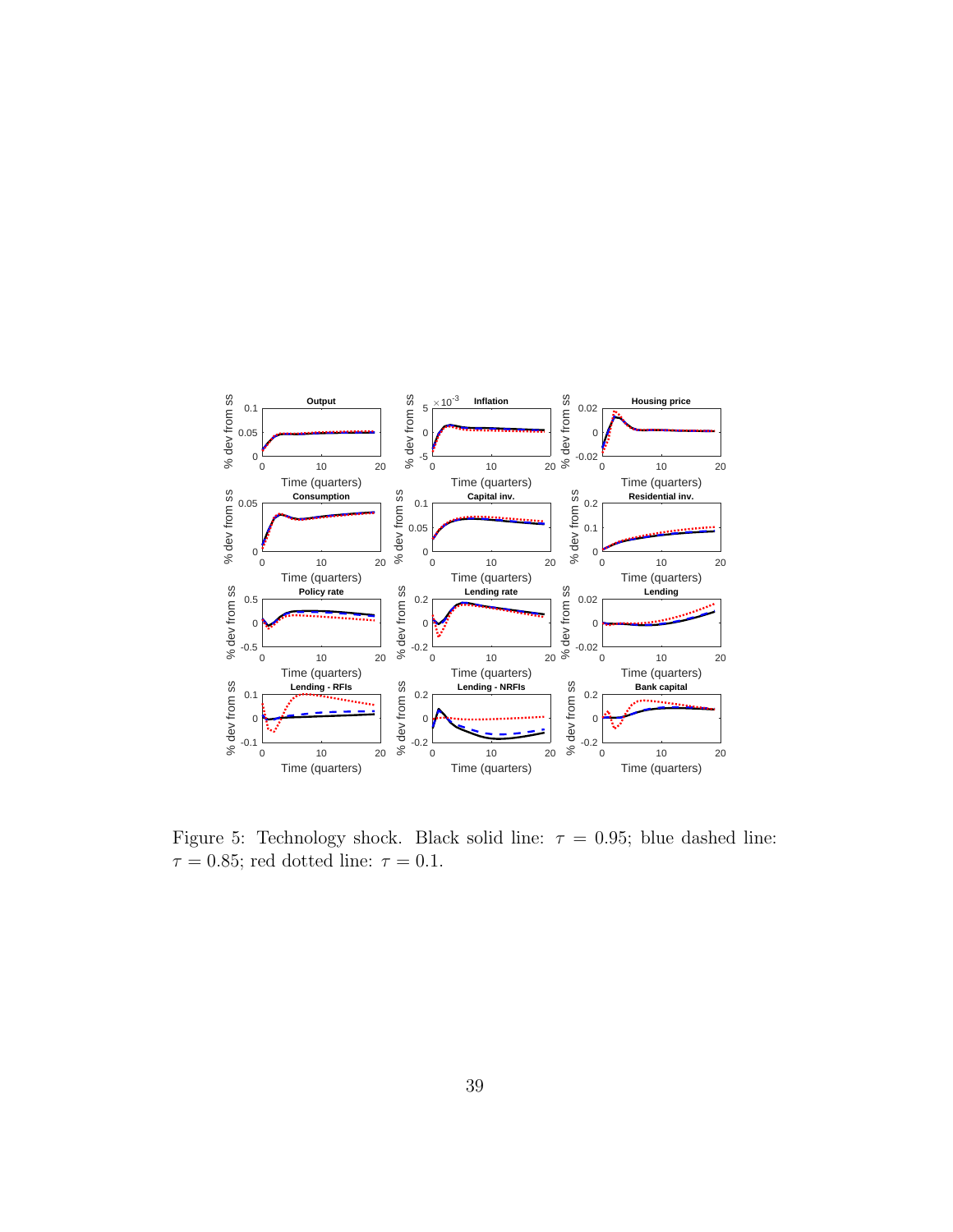

Figure 6: Preference shock. Black solid line:  $\tau = 0.95$ ; blue dashed line:  $\tau = 0.85$ ; red dotted line:  $\tau = 0.5$ .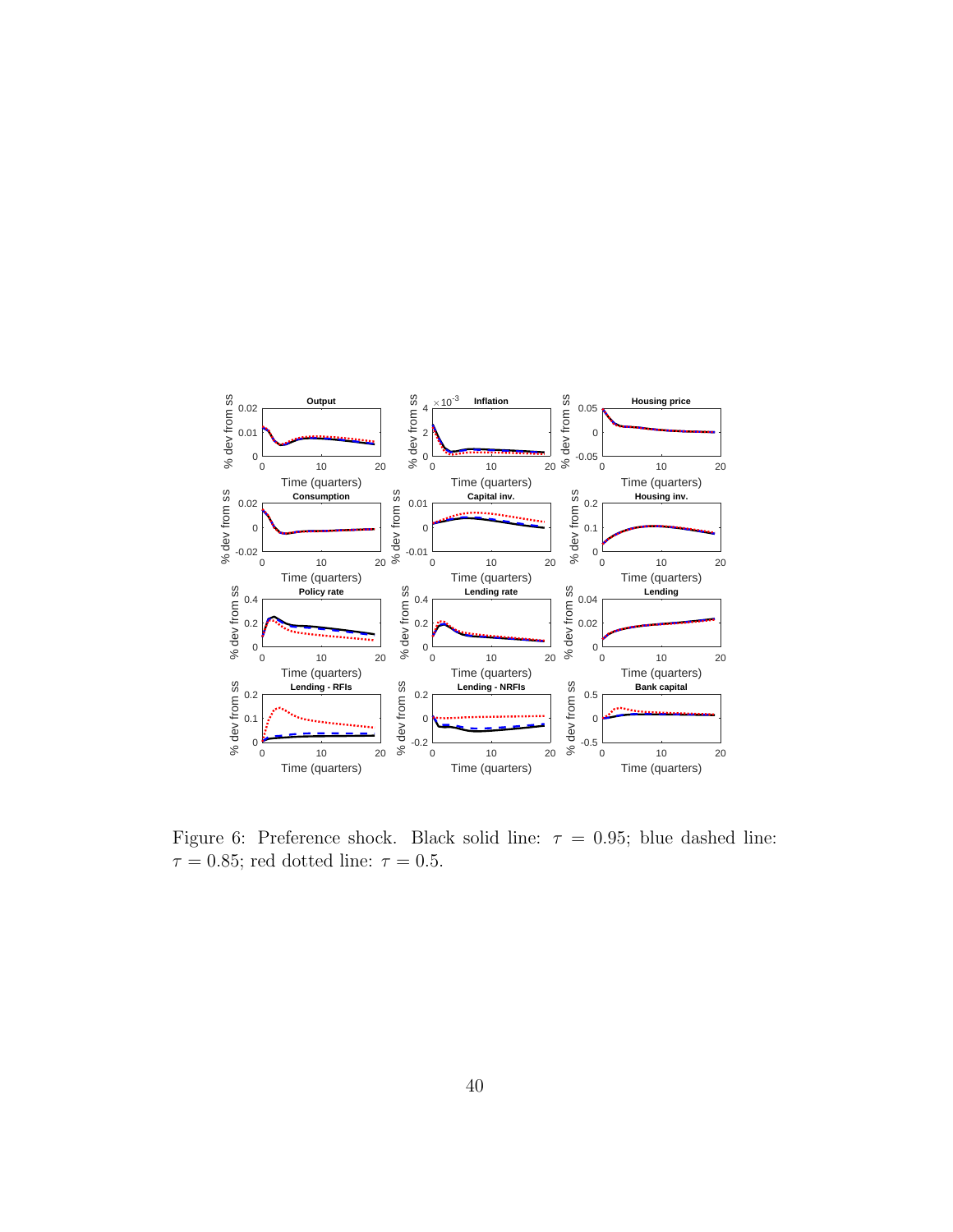

Figure 7: Monetary policy shock. Black solid line:  $\tau = 0.95$ ; blue dashed line:  $\tau = 0.85$ ; red dotted line:  $\tau = 0.1$ .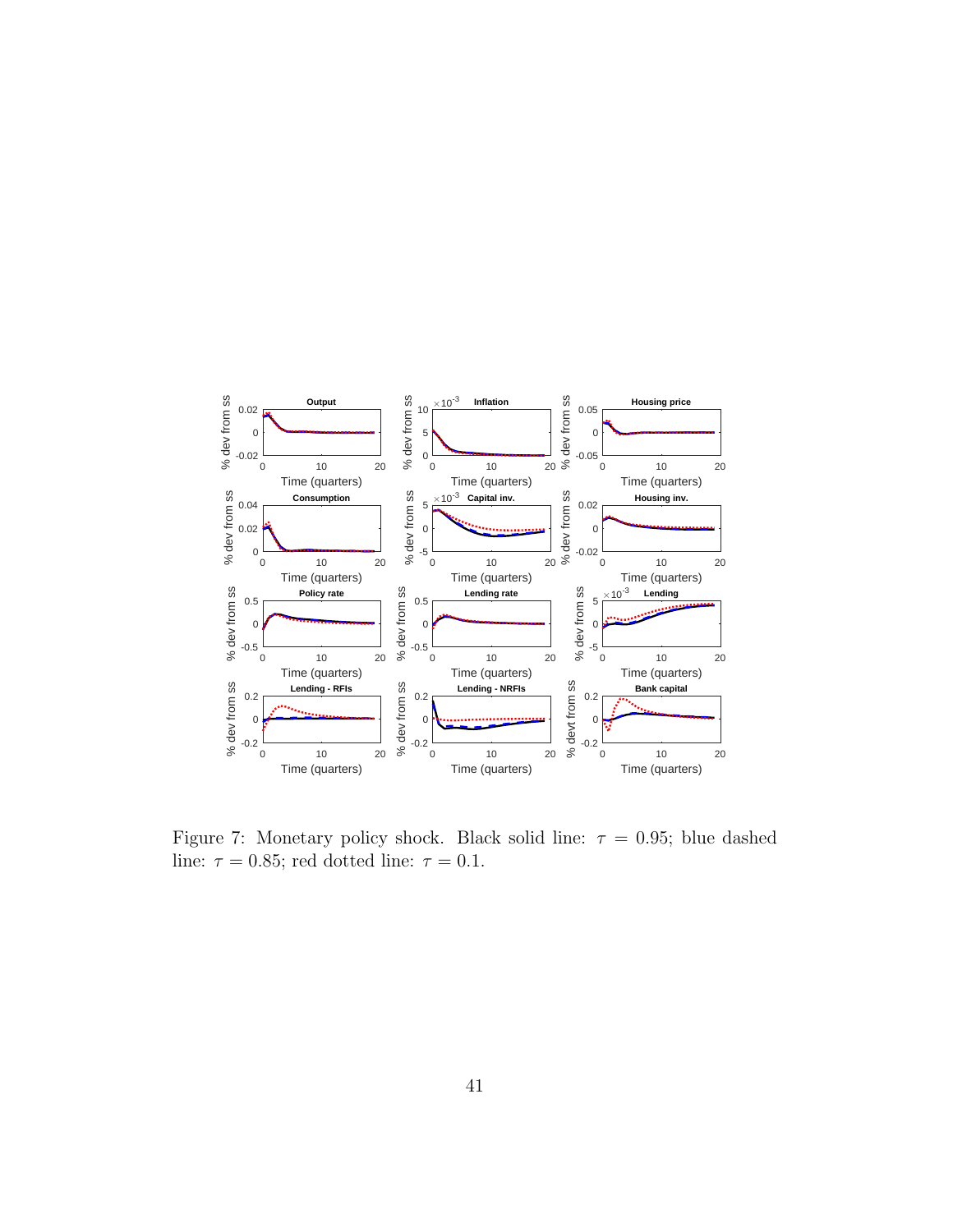

Figure 8: Financial shock with  $\varepsilon_L = 1.01$ . Black solid line:  $\tau = 0.95$ ; blue dashed line:  $\tau = 0.85$ ; red dotted line:  $\tau = 0.1$ .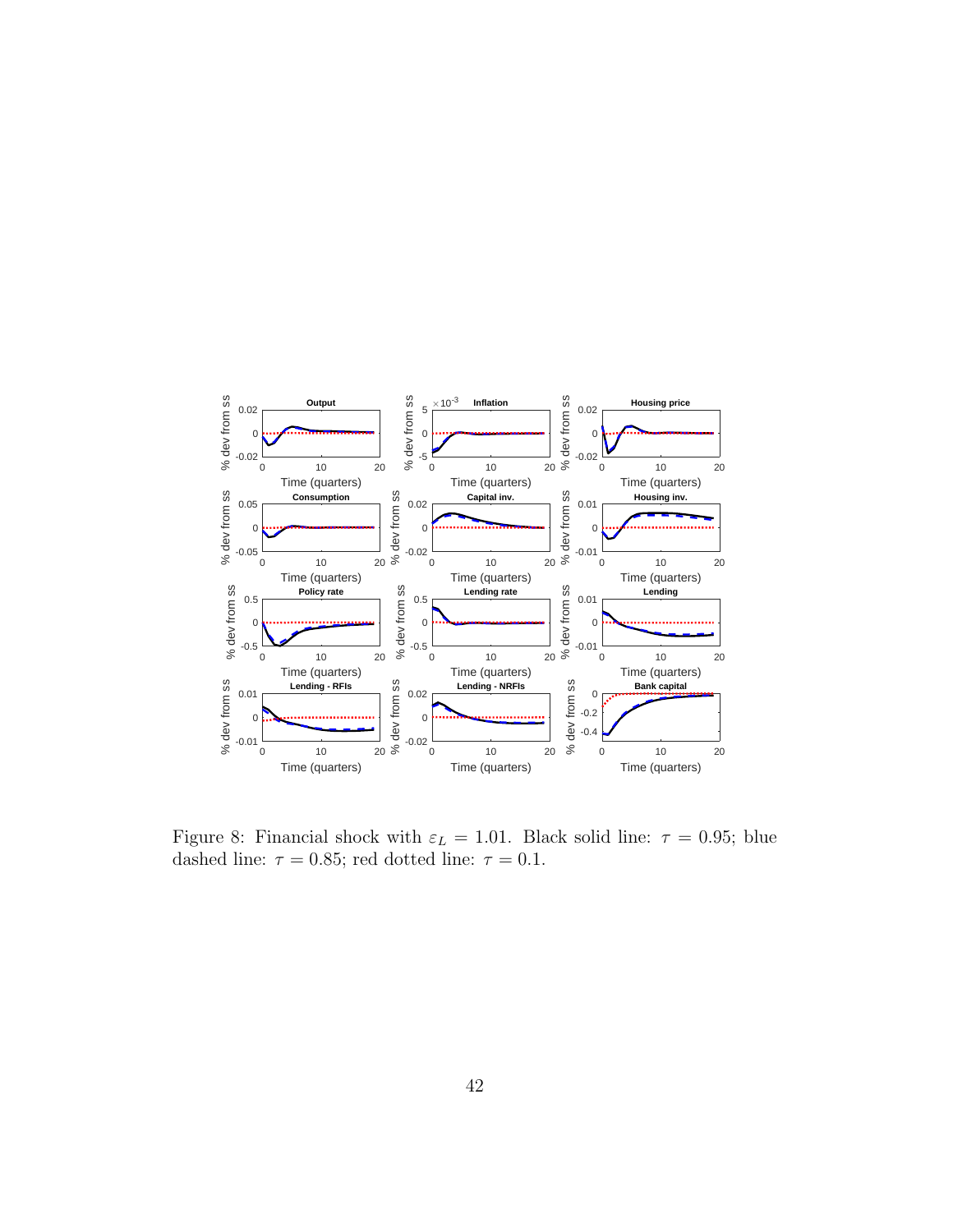

Figure 9: Financial shock with  $\kappa_{RR} = \kappa_{RD} = 0$ . Black solid line:  $\tau = 0.95$ ; blue dashed line:  $\tau = 0.85$ ; red dotted line:  $\tau = 0.1$ .